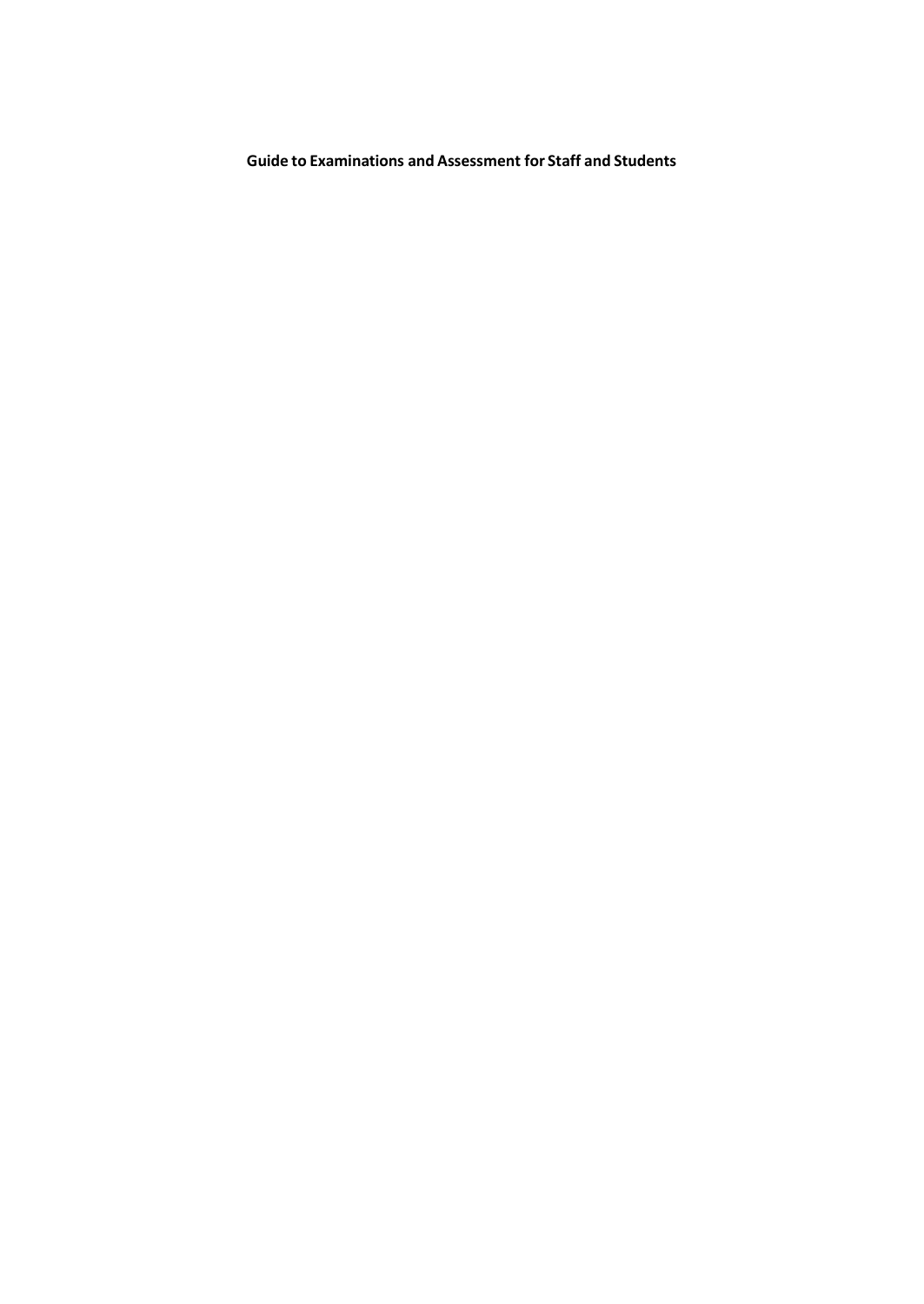*Version 2020-2021 –V6.0 Document approval: Academic Board – 3rd February 2021*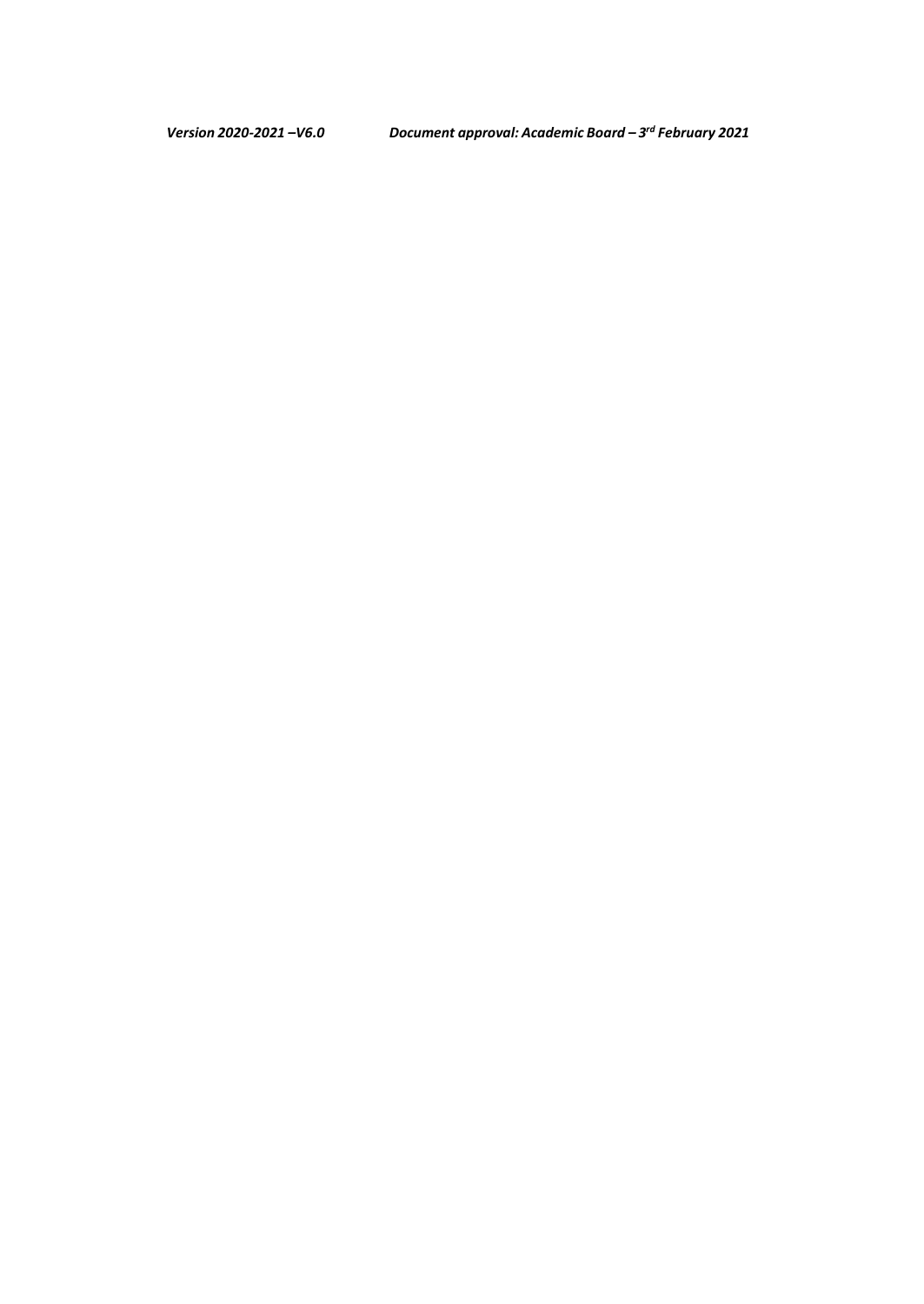## **Contents**

| 1.  |                                                                                          |  |
|-----|------------------------------------------------------------------------------------------|--|
| 2.  |                                                                                          |  |
| 3.  |                                                                                          |  |
| 4.  |                                                                                          |  |
| 5.  |                                                                                          |  |
| 6.  |                                                                                          |  |
| 7.  |                                                                                          |  |
| 8.  | Deferral or partial deferral of examination associated with pregnancy14                  |  |
| 9.  |                                                                                          |  |
| 10. |                                                                                          |  |
| 11. |                                                                                          |  |
| 12. |                                                                                          |  |
| 13. | Returning of Marks to the Student Records and Examinations Office 21                     |  |
| 14. |                                                                                          |  |
| 15. |                                                                                          |  |
| 16. |                                                                                          |  |
| 17. | Guidelines for Discussion of Examination Results and Provision of Feedback to Students27 |  |
| 18. |                                                                                          |  |
| 19. |                                                                                          |  |
| 20. |                                                                                          |  |
| 21. |                                                                                          |  |
| 22. |                                                                                          |  |
| 23. |                                                                                          |  |
|     |                                                                                          |  |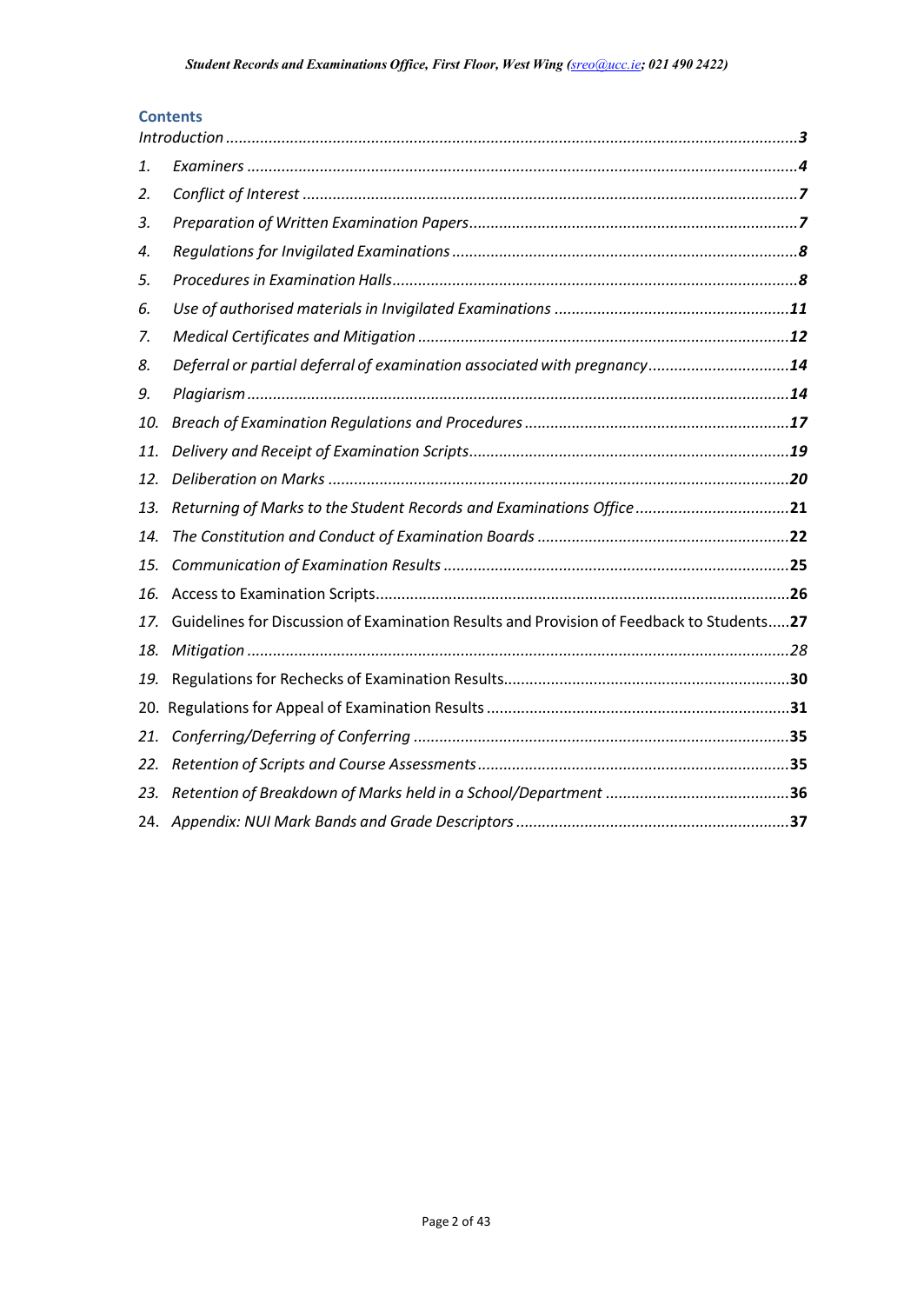## <span id="page-3-0"></span>Introduction

Under the Universities Act, 1997, Academic Council controls all matters relating to the academic affairs of the university, including: the conduct of examinations; the determination of examination results; the procedure for appeals by students relating to the results of examinations; and academic progression. At UCC, Academic Board, under delegated authority from Academic Council, approves the assessment regulations and examination procedures periodically.

**This document provides the regulations and procedures for examinations and assessments in taught programmes and guidelines to their implementation, in addition to the Regulations for Appeal for taught programmes and postgraduate research programmes. The information in this guide takes precedence in the case of any inadvertent conflict with other institutional documentation of lowerstanding.**

The Examinations Function for Taught Programmes at UCC is under the remit of the Student Records and Examinations Office (SREO). THE SREO supports the entirety of the student lifecycle, from primary registration, through progression, to graduation at undergraduate and postgraduate level. The SREO provides a student-centric service, ensuring the integrityof the examination process and the accurate, secure maintenance of the perpetual student record.

The Examinations Function for Postgraduate Research Degrees at UCC is under the remit of the Graduate Studies Office (GSO). The GSO manages registration (with the exception of non-EU students which is under the remit of the International Office) and maintenance of the student record, through to submission of theses and the examinations process to graduation. *Regulations for Higher Degrees by Research* are set out separately for the degreeof:

- **Masters**: <http://www.ucc.ie/calendar/postgraduate/Masters/page01.html>
- *Doctoratus Philosophiae* **(PhD)**: [https://www.ucc.ie/admin/registrar/calendar/postgraduate/Doctor/Procedures%20](https://www.ucc.ie/admin/registrar/calendar/postgraduate/Doctor/Procedures%20for%20Submission%20and%20Examination%20of%20Doctoral%20Degrees.pdf) [for%20Submission%20and%20Examination%20of%20Doctoral%20Degrees.pdf](https://www.ucc.ie/admin/registrar/calendar/postgraduate/Doctor/Procedures%20for%20Submission%20and%20Examination%20of%20Doctoral%20Degrees.pdf)
- *Gradum Doctoratus* **(Practitioner Doctorate)**: [https://www.ucc.ie/admin/registrar/calendar/postgraduate/Doctor/Procedures%20](https://www.ucc.ie/admin/registrar/calendar/postgraduate/Doctor/Procedures%20for%20Submission%20and%20Examination%20of%20Practitioner%20Doctorates.pdf) [for%20Submission%20and%20Examination%20of%20Practitioner%20Doctorates.pdf](https://www.ucc.ie/admin/registrar/calendar/postgraduate/Doctor/Procedures%20for%20Submission%20and%20Examination%20of%20Practitioner%20Doctorates.pdf)
- **Doctoratus in Medicina (MD)**: [https://www.ucc.ie/admin/registrar/calendar/postgraduate/Doctor/Procedures%20](https://www.ucc.ie/admin/registrar/calendar/postgraduate/Doctor/Procedures%20for%20Submission%20and%20Examination%20of%20MD%20Degree.pdf) [for%20Submission%20and%20Examination%20of%20MD%20Degree.pdf](https://www.ucc.ie/admin/registrar/calendar/postgraduate/Doctor/Procedures%20for%20Submission%20and%20Examination%20of%20MD%20Degree.pdf)

Examinations take many forms, including formal examinations; supplemental examinations; essays; and continuous assessment (e.g. in-class tests, laboratory work, project work, oral examinations, *viva voce*, aural examinations, field work reports, MCQs, theses and tutorial performance) among others.

The Deputy President and Registrar, under the direction of Academic Council, isresponsible for the conduct of all examinations. The conduct and management of undergraduate examinations is laid out *in Principal Statute G.2.b. Conduct of examinations:* [http://www.ucc.ie/en/media/support/ocla/statutesregulations/PrincipalStatuteJune2014.pd](http://www.ucc.ie/en/media/support/ocla/statutesregulations/PrincipalStatuteJune2014.pdf) [f](http://www.ucc.ie/en/media/support/ocla/statutesregulations/PrincipalStatuteJune2014.pdf)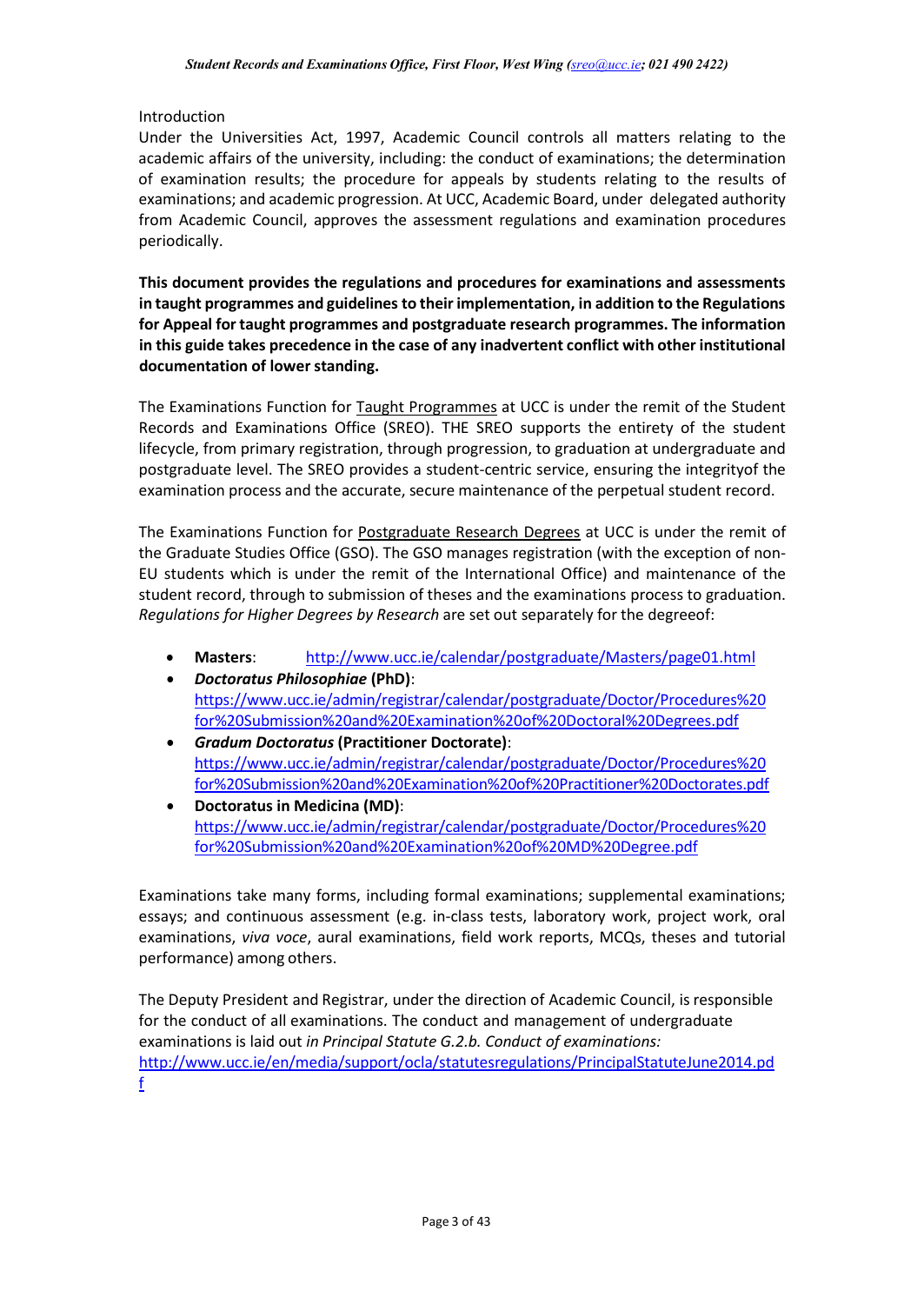### *1. Examiners*

### **1.1 Internal Examiners**

1.1.1 Internal Examiners consist of all permanent or full-time academic staff. Additionally, in the College of Medicine and Health, Medical Clinical Examiners with the title of part-time Lecturer, are also routinely approved as Internal Examiners by College Council.

1.1.2 Internal Examiners are eligible to attend and vote at Examination Boards of which they are members and in accordance with regulations governing membership of Examination Boards (See: 14.3).

## **1.2 Assistant Examiners**

1.2.1 Assistant Examiners are those who participate in the examining process in addition to those named in Section 1.1.1.

1.2.2 Assistant Examiners, on the recommendation of the relevant Head of School/Department, are appointed annually by the College.

1.2.3 Each academic year, each College invites Heads of Schools/Departments to nominate Assistant Examiners, citing their relevant academic and professional experienceand specific examination area, for approval by Academic Board. Only approved Assistant Examiners may undertake the marking of assessments.

1.2.4 In the case of ACE, Assistant Examiners are nominated on an annual basis for approval by Academic Board.

### **1.3 Payments to Internal Examiners (Lecturers) and Assistant Examiners**

1.3.1 Payment for examining is made to full time Lecturers and Assistant Examiners after each examination session. Claim forms, completed by the Lecturer/Assistant Examiner, are available from School/Department offices.

1.3.2 In line with current University Policy, it is the responsibility of each Head of School/Department to validate and process the claims made by Examiners within their own Academic Unit [\(https://www.ucc.ie/en/academicsecretariat/externs/\)](https://www.ucc.ie/en/academicsecretariat/externs/). Completed claim forms are returned directly to the Payroll Office.

### **1.4 External Examiners(Undergraduate and Taught Postgraduate Programmes/Subjects)**

1.4.1 The role of the External Examiner is to assure academic standards and advise on the quality of teaching, learning and assessment. They are formally appointed by the Senate of the National University of Ireland, following consideration of the recommendations of the University.

1.4.2 An External Examiner's academic and professional qualifications should be appropriate to the subject area being examined. External Examiners are expected to have high academic standing and expertise, with the experience to adjudicate on comparability of standards.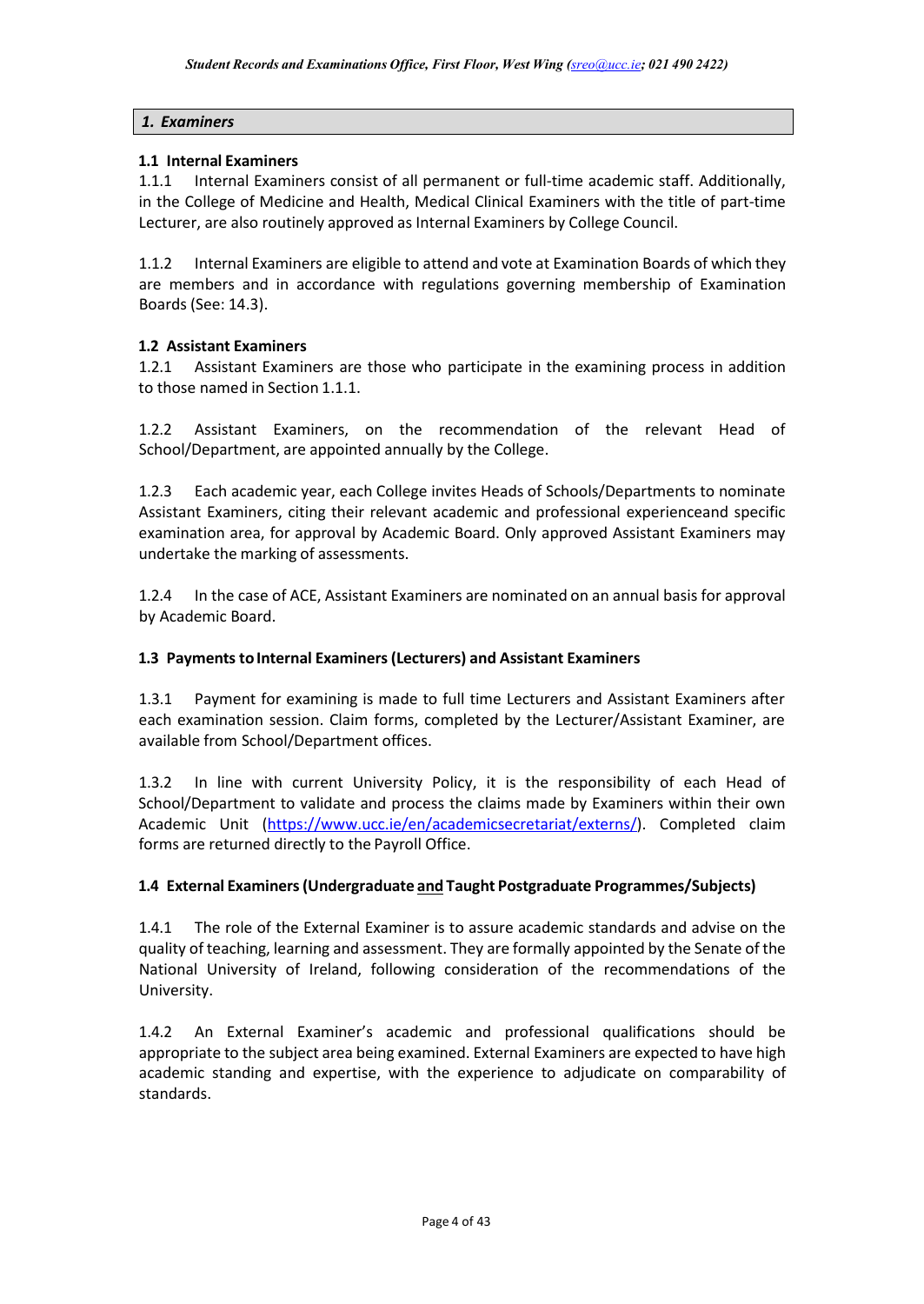There must be no conflicts of interest, whether personal, professional or commercial, that would undermine, or be seen to undermine, the independence of the proposed External Examiner and the execution of their role. Former UCC students and staff members can only be appointed as an External Examiner after a period of not less than ten years has passed since leaving the institution.

1.4.3 External Examiners are appointed for a maximum of three academic years. Only in exceptional circumstances may that term be extended for an additional year. External Examiners should not be re-appointed to any programme within the same academic unit within at least five years.

1.4.4 Over-reliance of a discipline on single institutions over a period of time should be avoided when nominating External Examiners.

1.4.5 If the proposed External Examiner is retired, there should be evidence of continuing achievement in the academic area in question.

1.4.6 Should an External Examiner not be in a position to fulfil their full term, the process for replacing External Examiners follows the normal appointment process.

1.4.7 Established practice recommends that External Examiners should come from leading international universities, but they can be appointed from other constituent universities or recognised colleges of the NUI.

1.4.8 A nomination form for the appointment of an External Examiner is submitted by a Head of School/ Department following internal consultation with Academic Leadership and with counterparts in the other constituent universities, where appropriate. The Head of School/Department or nominee will forward the completed nomination form electronically to the Academic Secretariat who in turn will forward the nominations to the Academic Council External Examiner Sub Committee (EESC) for approval. The NUI appoints the External Examiner based on EESC recommendations. Nomination forms are available at: <http://www.ucc.ie/en/academicsecretariat/externs/>

The closing date for the nomination of new External Examiners is **10 working days from the first day of Semester 1**. That date may be varied in the event of resignations/terminations or other exceptional events.

1.4.9 Full detail on the roles and duties of the External Examiner are outlined in the *Guidelinesfor External Examiners*: <http://www.ucc.ie/en/academicsecretariat/externs/>

1.4.10 All examination papers, for both core discipline and non-core discipline modules established specifically for an interdisciplinary programme, must be approved by the Programme External Examiner, with the exception of language modules where the Programme External Examiner is not proficient in the language.

1.4.11 In cases where 50% or more of a module marks are composed of continuous assessment, then an outline of the assessment(s) set should be sent in advance to the External Examiner.

1.4.12 On appointment, the External Examiner is briefed, in writing, by the Head of School/Department or Programme Director. External Examiners must be provided with: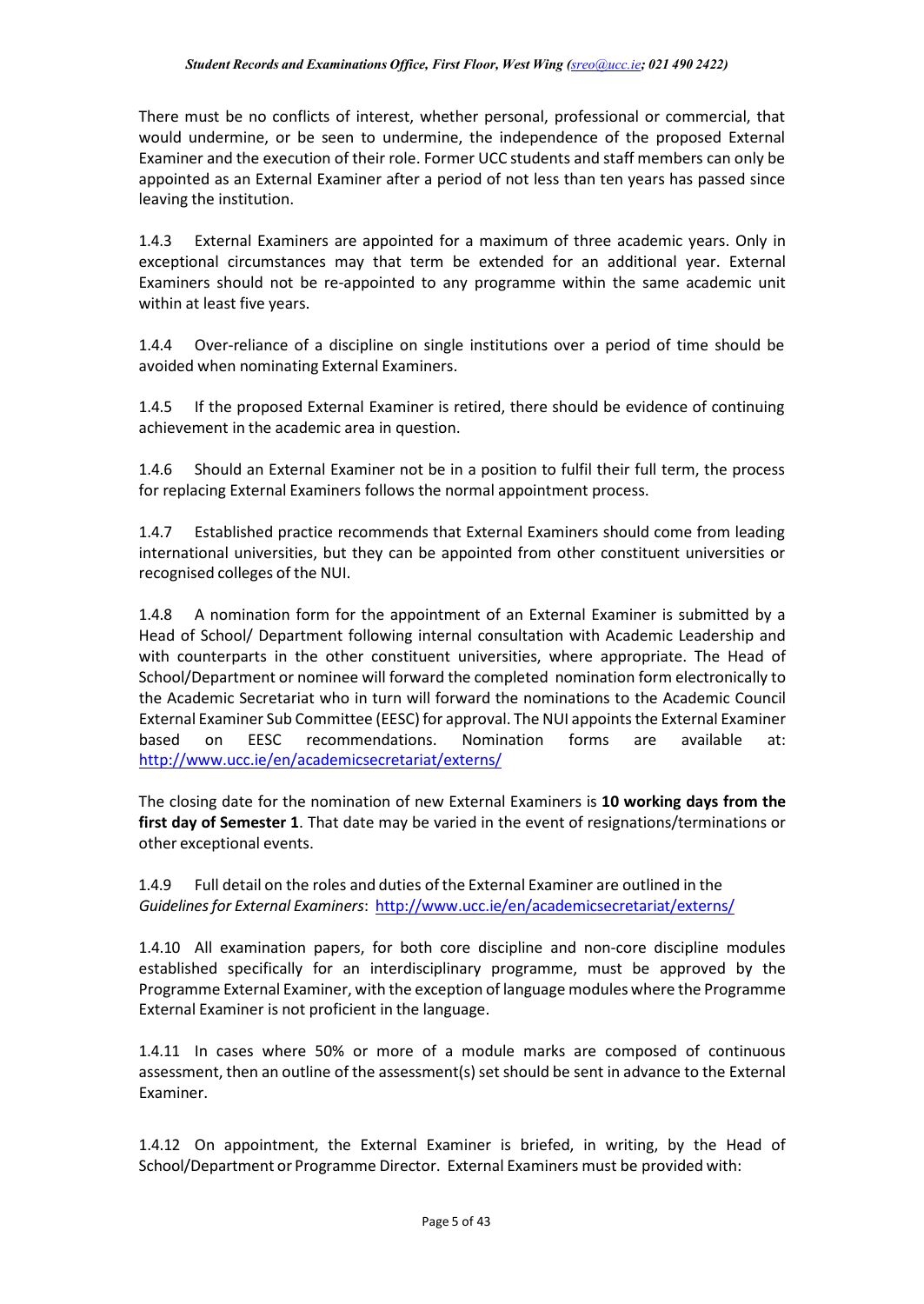- i. Full information on the programmes and modules under examination, including assessment strategies and methods, in addition to the methods of mark aggregation, averaging or profiling across individual assessment components to generate an overall result.
- ii. Copies of any relevant policies, assessment procedures and guidelines.
- iii. A sufficient sample (see: 12.3) of graded assessments to confirm standards and to make any relevant recommendations on learning outcomes, assessment and grading practices. In addition, all student work that contributes to the overall final assessment shall be available, on request, to External Examiners.
- iv. A detailed breakdown of marks for each module and, where appropriate, information on the distribution of grades for courses or modules.

1.4.13 External Examiners are members of Internal/Pre-Examination Boards and are expected to attend the relevant School/Department Examination committee meetings (see Section 14: *The Constitution and Conduct of Examination Boards*). They are expected to attend the Programme Inter-Departmental Examination Board meeting and the relevant University Examination Board meeting, if possible. Representatives of professional accreditation bodies may attend relevant Examination Board meetings where this is a stated accreditation requirement.

1.4.14 The views of a programme External Examiner take precedence over those of disciplinary External Examiners in relation to interdisciplinary programmes.

1.4.15 External Examiners are expected to visit the University at least once during eachyear of their term of appointment and may engage in discussions with Schools/Departments or key committees within Schools/Departments at any time during their appointment.

1.4.16 External Examiners are required to provide an annual report to the University on assessment standards and procedures, together with any observations on necessary improvements. These form part of the programme for annual monitoring and are forwarded to the relevant College Teaching and Learning Committee/or equivalent with a view to those Committees identifying issues of generic interest to the College's academic units.

1.4.17 Academic units detail their response to External Examiner comments [\(https://www.ucc.ie/en/media/support/academicsecretariat/externalexaminer/BriefingNot](https://www.ucc.ie/en/media/support/academicsecretariat/externalexaminer/BriefingNotetoCollegesJune2017.pdf) [etoCollegesJune2017.pdf\)](https://www.ucc.ie/en/media/support/academicsecretariat/externalexaminer/BriefingNotetoCollegesJune2017.pdf). Both reports are forwarded to the relevant Colleges for information and comment and are reviewed by the External Examiner Sub-Committee as part of its annual report

1.4.18 Where an External Examiner has significant concerns about the academic programme(s) or procedures, they may provide a confidential report to the Deputy President and Registrar.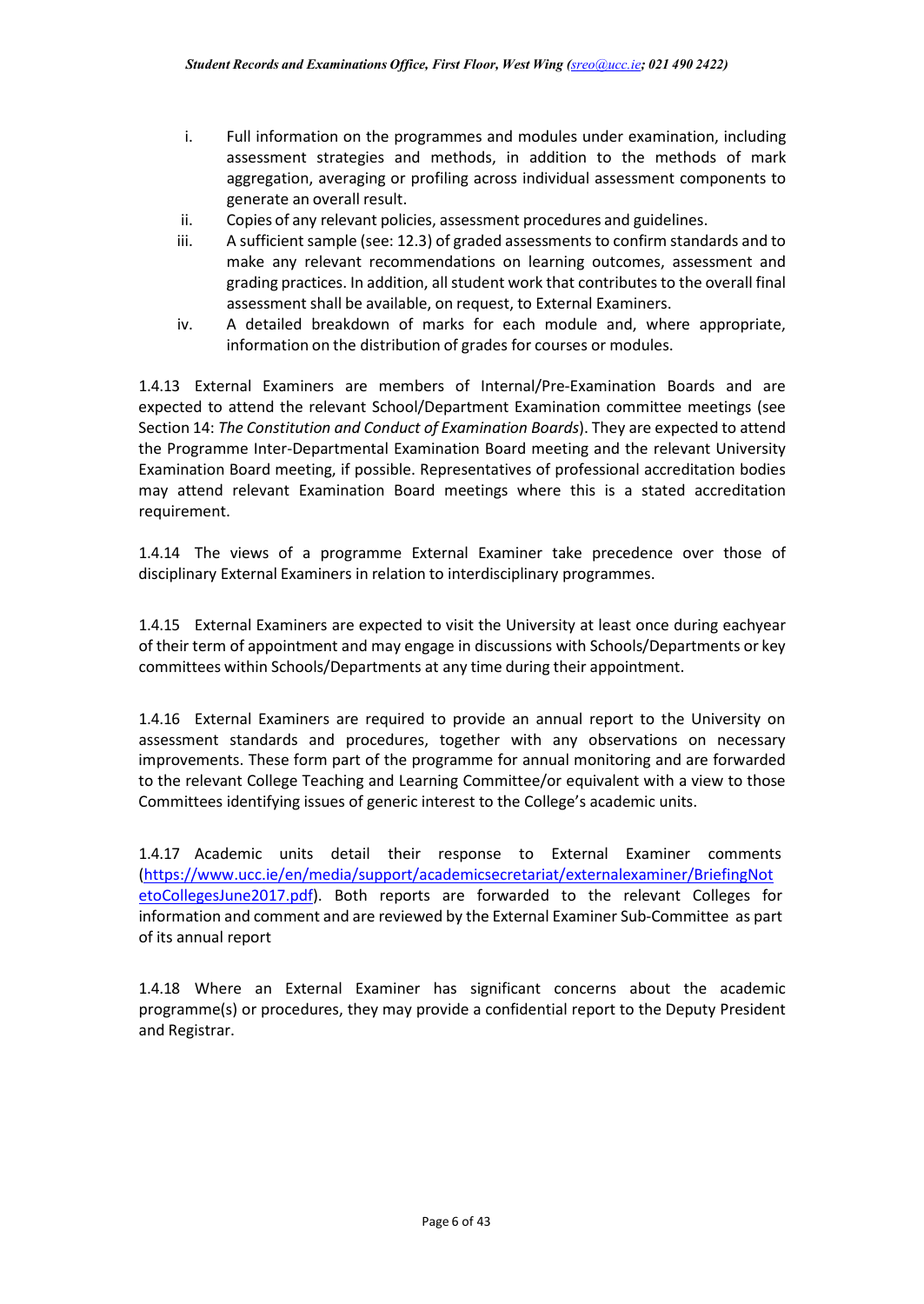1.4.19 Payment to External Examiners is made by the relevant School/Department in accordance with University procedures. Payment is made in the form of a fee per day for examination services, together with a subsistence fee and travelling expenses. Information regarding fee claims and expenses are available at: <http://www.ucc.ie/en/academicsecretariat/externs>

## **1.5 Special External Examinersfor dissertationsin Postgraduate Taught**

1.5.1 Where the Programme or Subject External Examiner is unable to examine a dissertation due to the subject matter being outside of his/her competency, a Special External Examiner may be appointed. This should only be done in exceptional circumstances. The nomination and the form is available at: <http://www.ucc.ie/en/academicsecretariat/externs>

# <span id="page-7-0"></span>*2. Conflict of Interest*

2.1 No Internal Examiners/Assistant Examiners (including Head of School/Department) may be involved in setting or examining any essay, examination script or other examinable material in circumstances such that a conflict of interest exists with the examinee. Information regarding conflict of interest can be found at: [https://www.ucc.ie/en/media/research/researchatucc/policiesdocuments/CONFLICTOFINTE](https://www.ucc.ie/en/media/research/researchatucc/policiesdocuments/CONFLICTOFINTEREST.pdf) [REST.pdf](https://www.ucc.ie/en/media/research/researchatucc/policiesdocuments/CONFLICTOFINTEREST.pdf)

2.2 It is the obligation of all Examiners to declare potential conflicts of interest to the relevant Head of School/Department. If a Head of School/Department needs to declare a potential conflict of interest, they should do so to their Head of College.

2.3 Where a conflict of interest arises, an Internal Examiner/Assistant Examiner must exclude themselves from the relevant Examination Board(s) and any other discussion relating to the examination process.

2.4 Responsibility rests with the Head of School/Department or Head of College to manage any conflict of interest.

2.5 At the commencement of an internal/Pre-Examination Board, the Chair **must confirm** that any conflicts of interest have been addressed appropriately.

## <span id="page-7-1"></span>*3. Preparation of Written Examination Papers*

3.1 The SERO generates a detailed examination schedule for formal written examinations in advance of all examination periods.

3.2 For each required examination paper, the Head of School/Department must (i) appoint an academic member of staff as responsible for that paper and (ii) provide details of that appointee to both the SREO and the appropriate External Examiner.

3.3 The School/Departmental Examination Committee is responsible for the review of the examination paper for each module, ensuring that the assessment provided fully interrogates the defined learning outcomes for that particular module.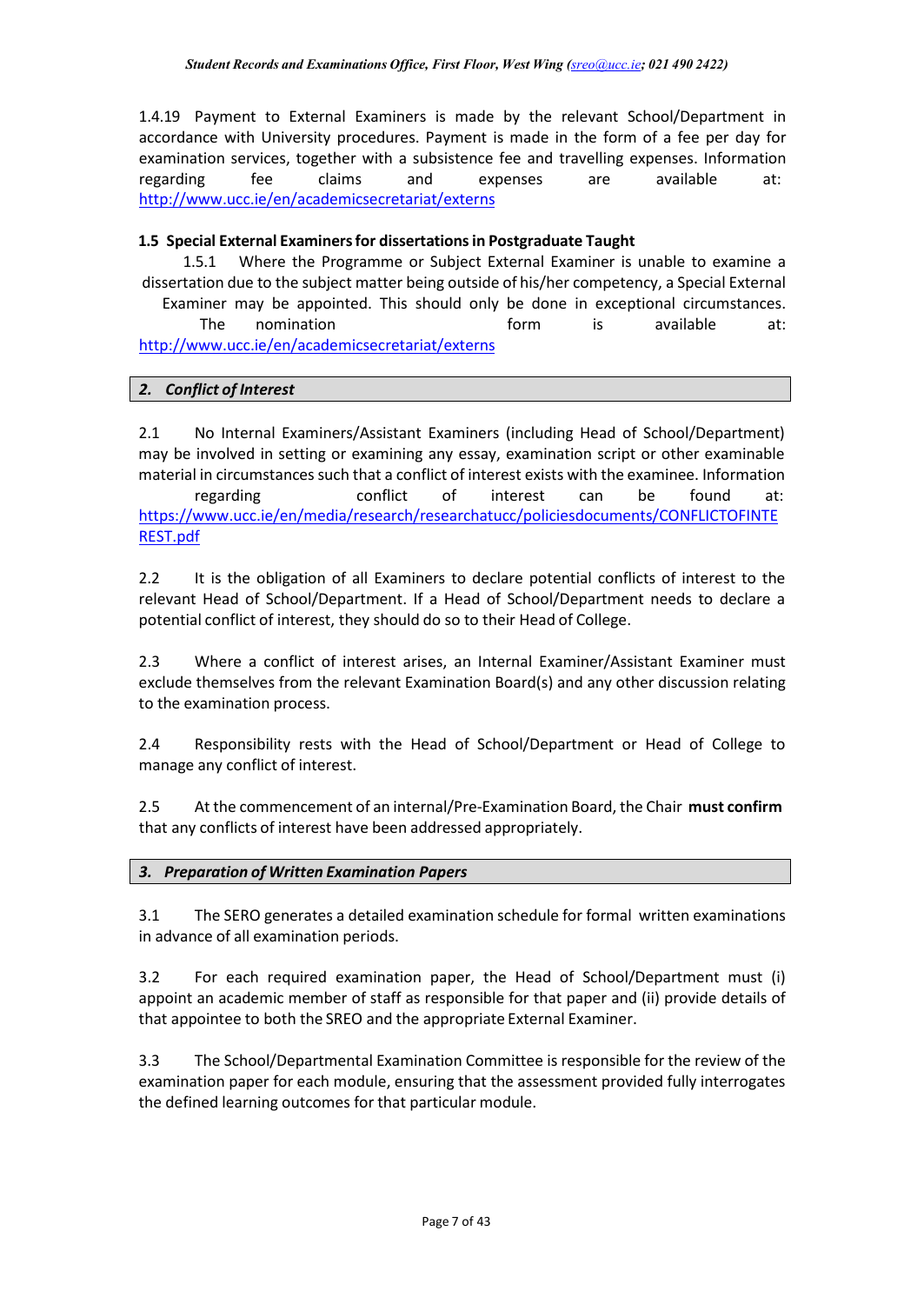3.4 All examination papers must be approved by the External Examiner(s). Draft examination papers and assignments for continuous assessment (see: 1.4.11) should be sent in sufficient time for the External Examiner(s) to (i) be able to propose changes and (ii) for timely discussion of any proposed changes. In the relevant disciplines and upon agreement with the External Examiner, draft papers may be accompanied by a description of indicative answers orsolutions to problems. A marking scheme may be provided for each paper. External Examiners may submit questions for inclusion in examination papers. **Examination papers or part thereof, when transmitted by email** (between examiners and/or to the SREO), **must be secured to ensure confidentiality.**

3.5 Papers must be in the format designated by the SREO, contain all the necessary instructions, ancillary tables etc. and **clearly specify** any material(s) permitted in the examination hall.

3.6 Each paper must be carefully checked and proof-read by the responsible academic staff member, **before** submission to the SREO.

3.7 Minor errors identified after the papers have been produced but before the scheduled date of the examination can be corrected by the submission of an addendum in a format designated by the SREO.

3.8 The Head of School/Department is responsible for ensuring that all papers are submitted to the SREO according to agreed deadlines.

3.9 The Head of School/Department is responsible for the security of examination papers within the School/Department.

## <span id="page-8-0"></span>*4. RegulationsforInvigilated Examinations*

4.1 It is the responsibility of each student to acquaint him/herself with the regulations concerning each examination, including the timetable of examinations and the location thereof. Examination timetables (provisional and finalised) are available at [www.ucc.ie/en/sit/](http://www.ucc.ie/en/sit/)

4.2 All correspondence regarding the examination timetable is sent *via* the UCC student emailsystem [\(xxx@umail.ucc.ie\)](mailto:xxx@umail.ucc.ie) **only**.

## <span id="page-8-1"></span>*5. Proceduresin Examination Halls*

5.1 Examination halls are supervised by Invigilators and overseen by Senior Invigilators.

5.2 Strict silence must be observed on entering the examination hall and during the examination.

5.3 Students are required to be in attendance at least fifteen minutes before the commencement of each examination.

5.4 Unless permitted to do so by the Seniorinvigilator,students **will not be:**

i. admitted to the examination hall if they are more than fifteen minutes late;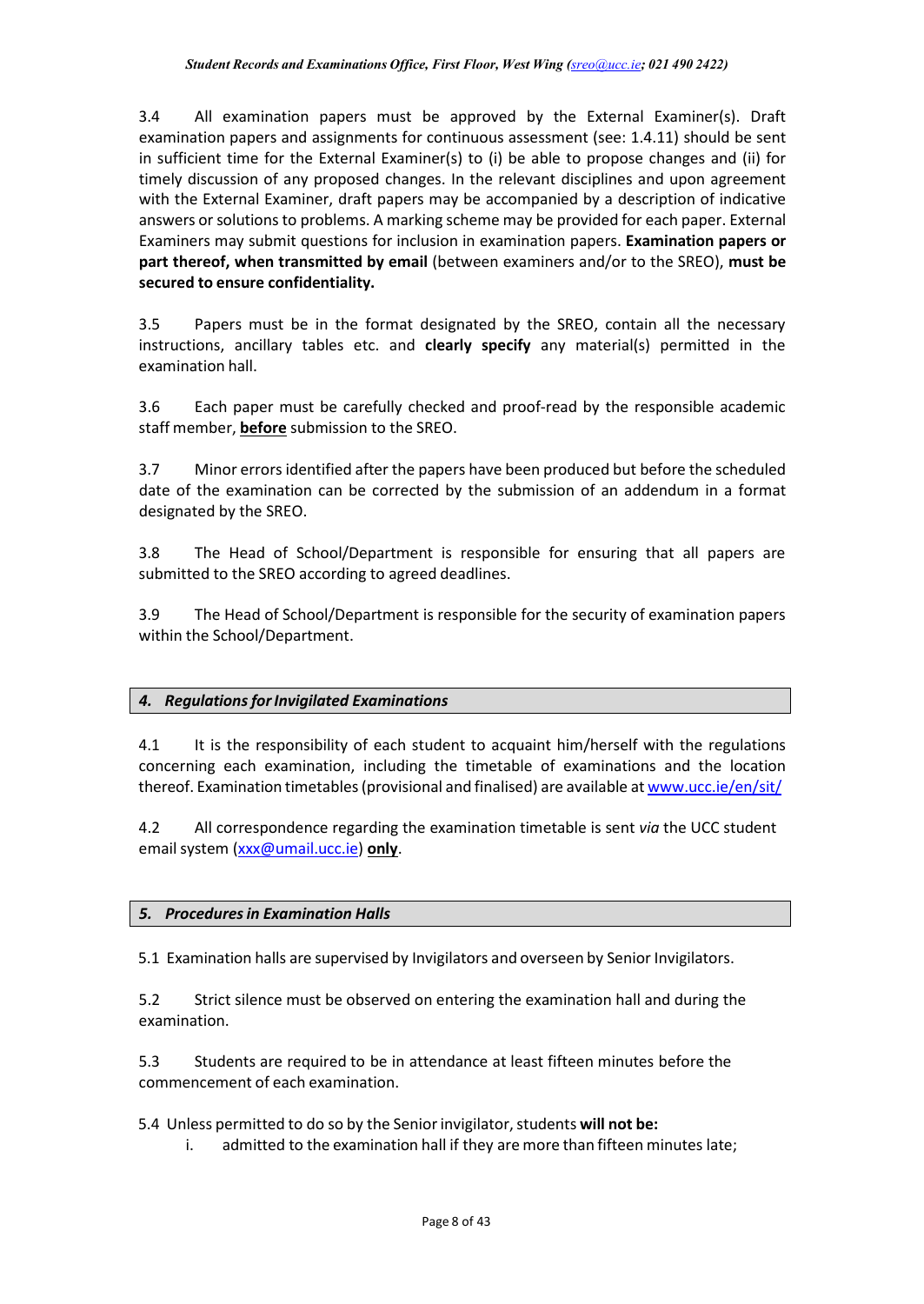- ii. permitted to leave the examination hall until one hour after the examination start time
- iii. permitted to leave the examination hall within the last twenty minutes of the examination
- iv. allowed to return to the examination hall having handed in their examination answer book(s) and left the examination hall

5.5 The student will not be allowed to sit the examination paper and no alternative arrangements will be made when they arrive:

- i. late for an examination, but after another student hasleft the examination hall
- ii. after the examination has finished
- iii. the day after the examination

In such cases, the student will be accommodated at a subsequent official examination sitting e.g. autumn supplemental or in a repeat year.

5.6 Invigilators are present in the examination hall to ensure the proper conduct of the examination and to deal with problems which may arise. Any such problems or any student requirements during an examination should be brought to an invigilator's attention by the raising of a hand.

**Under no circumstances** should a student leave their seat unless permitted to do so by the invigilator.

5.7 Checks for unauthorised material will be carried out during examinations; students may be asked to empty their pockets at any point. Mobile phones or similar electronic devices are not permitted in the examination halls.

5.8 Students are required to print a copy of their examination timetable and to bring a **clean copy** with them to each examination. Students **must not**, **under any circumstances,** write on their timetables either prior to or during the examination.

5.9 A clean copy of the timetable, without any additional annotation, together with a valid student ID card must be displayed for inspection by the invigilator at each examination.

Where writing is present on a timetable, it will be **confiscated and reported as a breach of examination regulations** (See: Section 10).

### 5.10 Students **must not, under any circumstances**:

- i. turn over the question paper cover sheet until instructed to do so by the Invigilator
- ii. commence writing on their examination paper or answer book(s) until instructed to commence writing by the invigilator

Such activity will be reported as a **Suspected Breach of Examination Regulations** (See Section 10).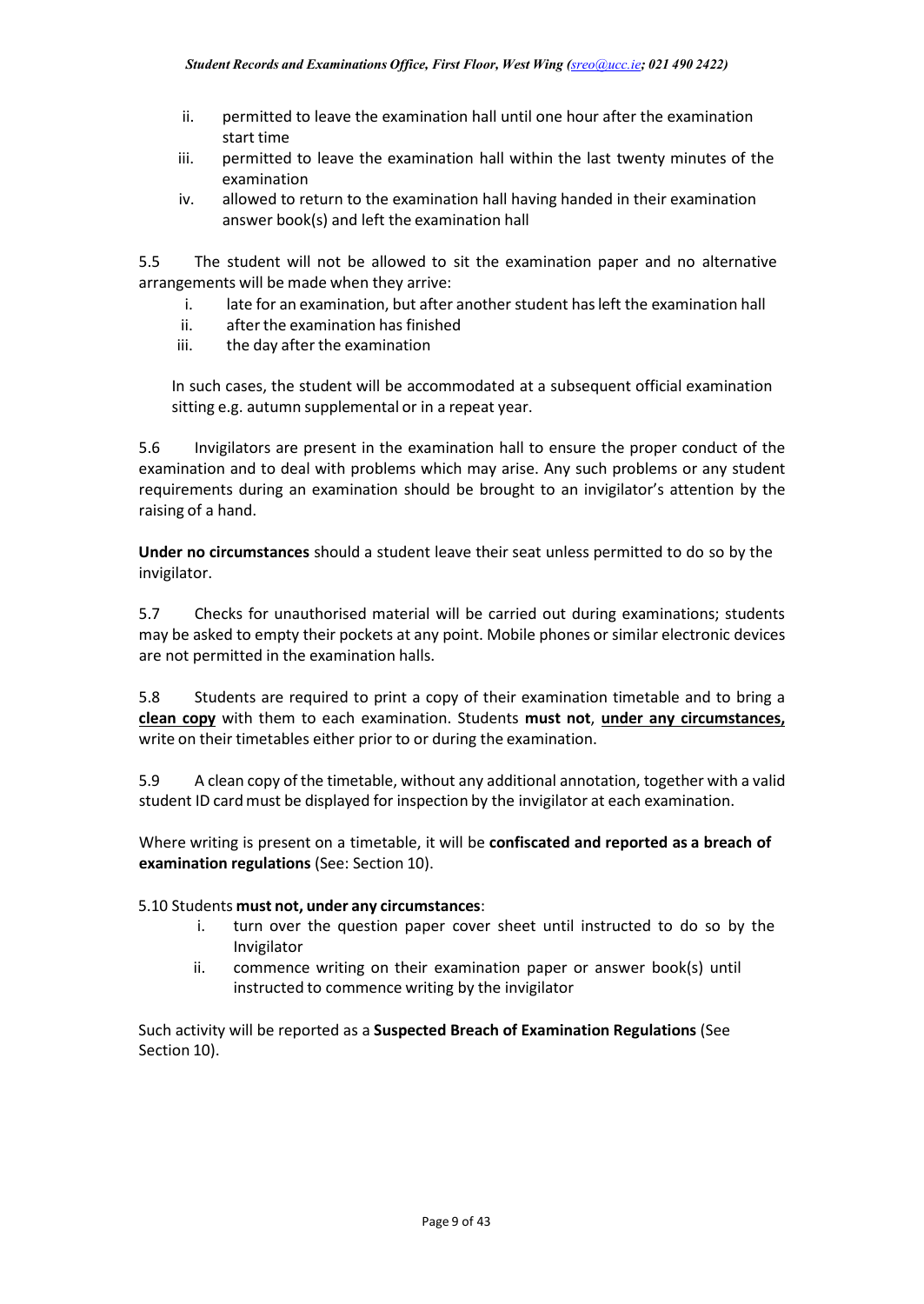5.11 Mobile phones and other electronic devices are not permitted in the examination hall. Only those calculators permitted for a specific examination are allowed. If a student is found to have an unauthorised electronic device, it will be immediately confiscated and reported as a breach of examination regulations. All confiscated material is retained until this process is complete (See Section 10).

5.12 A point of contact capable of answering queries, preferably the responsible academic examiner, must be available by telephone during the examination.

The academic examiner responsible for a paper may attend the relevant examination hall(s) or arrange for attendance by a nominee capable of answering relevant queries.

5.13 If it is essential for amendments to the examination paper or explanations to be made, the academic examiner/nominee will instruct the Senior Invigilator who will make the necessary announcements. As such announcements are very disruptive to other students, they will be reported to the Student Records and Examinations Officer for consideration by Academic Board.

The examination question papers and answer books will be distributed by the Invigilators prior to students entering the hall.

5.14 It is the responsibility of each student to ensure that they are answering the correct paper. Each student must:

- i. check the **module code**
- ii. **module title**
- iii. examination **paper number**
- iv. read any i**nstructions** carefully before commencing an answer.

Any queries should be brought to the attention of the invigilator **immediately**.

Students are required to carefully enter all required information on the answer books.

5.15 No student shall aid or attempt to aid other students or obtain, or attempt to obtain, assistance from other students, or communicate in any way with other students inthe examination hall.

5.16 No student shall take out of the examination hall any answer book(s) or part of an answer book, whether used or unused, or other supplied material. Such action may constitute a Suspected Breach of Examination Regulations (See Section 10).

5.17 In no case may a student leave an examination hall unless the invigilator has collected the student's answer book(s).

5.18 Smoking breaks are not allowed.

5.19 If a student feels unwell during an examination, s/he should inform an invigilator – a student may access the Student Health Service accompanied by an invigilator.

5.20 Students must assemble **all** answer books received, **whether used or unused**, on the treasury tag provided.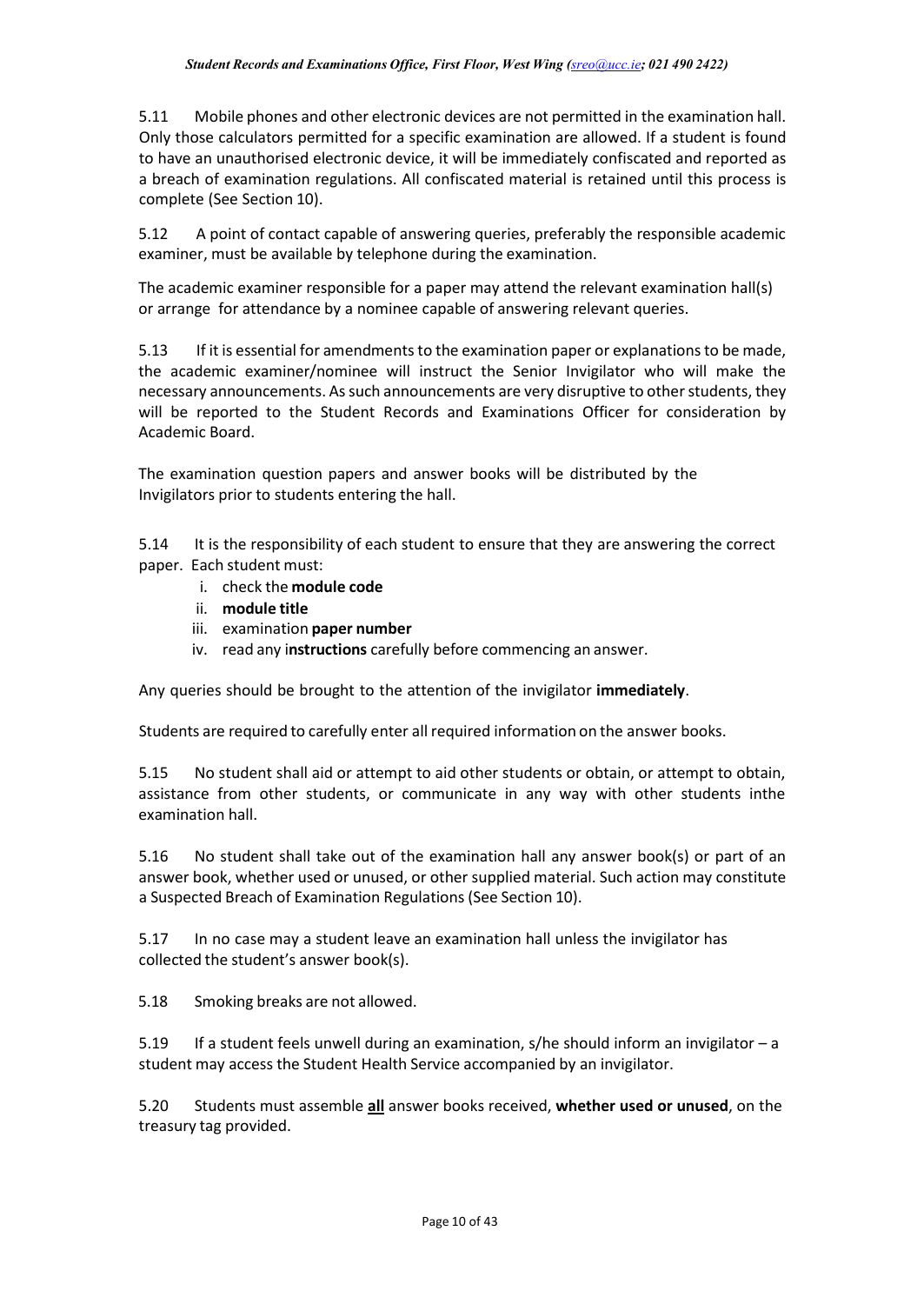5.21 Students who wish to leave the examination hall before the final twenty minutes of the examination period must call an invigilator and hand their answer books to the invigilator.

5.22 At the end of the examination students must remain in their seats until all answer books have been collected. Answer books must be handed up **immediately on request** to the invigilator. In the case of Multiple-Choice Question papers, students are required to hand up **BOTH** the **EDPAC answer sheet AND the Question Paper.**

5.23 Any student found violating these regulations or undertaking any irregularities of conduct within the examination hall will be reported and may be deemed to have breached examination regulations (See Section 10). A student, who, in the opinion of the Senior Invigilator, is disruptive to the proper conduct of the examination for other examinees, may be required to leave the examination hall.

5.24 **Fire Alarm**: If a fire alarm is activated, invigilators will instruct students to leave the hall and to leave examination papers and answer books on their desks and to remain silent at all times. When it is safe to do so, students will be allowed back into the hall to complete their examinations. Additional time will be allowed for the disruption and for completing the examination. An incident report will be completed for the SREO, a copy of which will be presented at Examination Board.

## <span id="page-11-0"></span>*6. Use of authorised materialsin Invigilated Examinations*

6.18 No student shall bring into the examination hall or have in their possession while in an examination hall any materials/documentation other than those explicitly permitted for that examination.

6.19 The relevant School/Department is responsible for ensuring supply of authorised materials/documentation permitted in the examination hall. Where permitted materials/documentation is not provided, the School/Department is responsible for instructing students to bring **clean copies** of the permitted materials/documentation with them to the examination hall.

### 6.20 **Calculators**

6.20.1 Calculators may only be used in an examination if specified on the examination paper. The type of calculator allowed is specified on the examination paper; the relevant School/Department is responsible for informing students in advance of the examination and for checking the suitability of calculators during the examination.

## **6.21 Dictionaries**

6.21.1 Visiting non-degree students, where English is not a primary language, are allowed to use a hard copy language dictionary (candidate's language/English + English/candidate's language).

6.21.2 Degree students, where English is not a primary language and who enter a UCC degree programme after year 1, are permitted use of a hard copy language dictionary (student's language/English + English/student's language) for their first year only.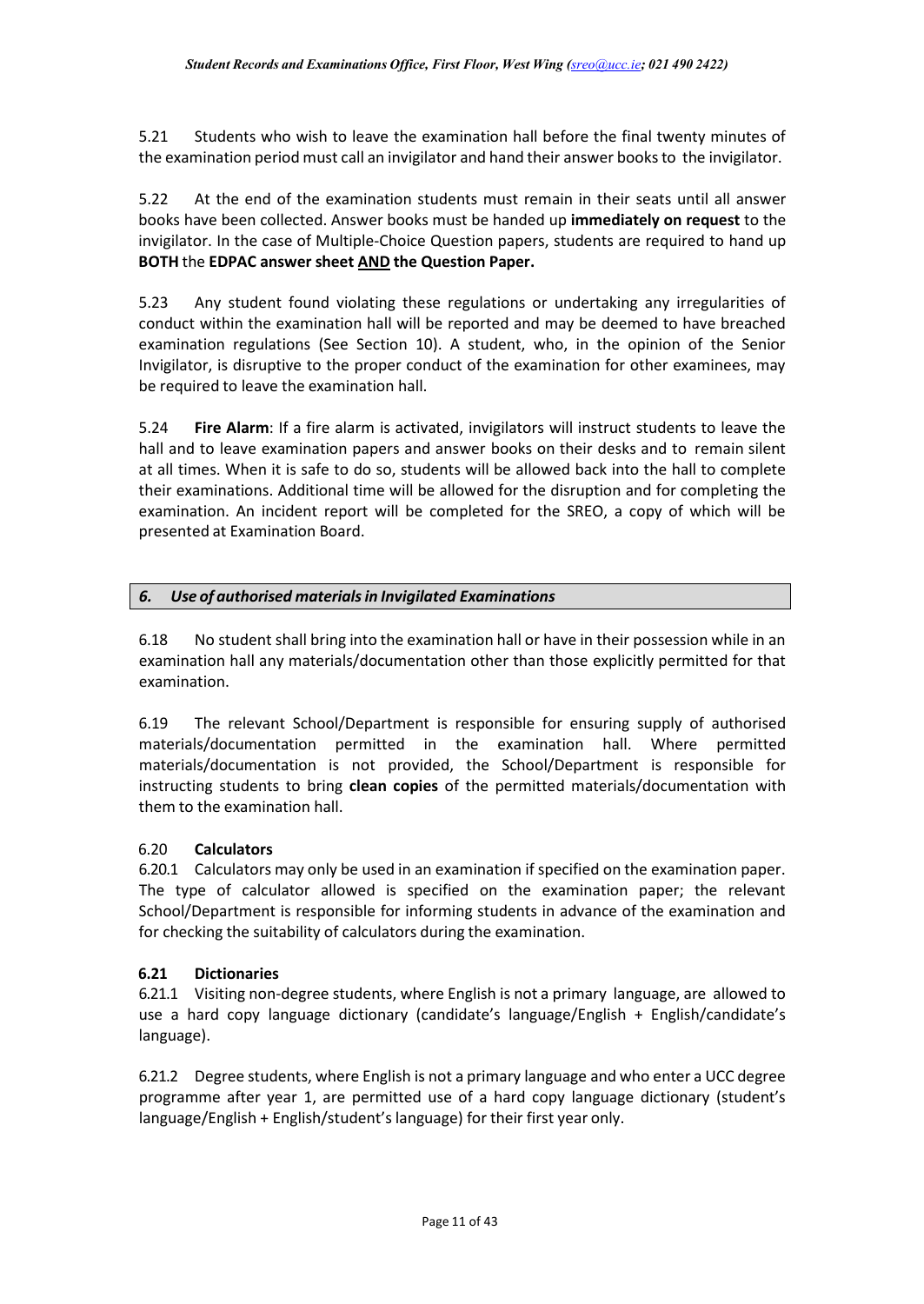### **However**

6.21.3 Visiting non-degree students and degree students who are not native English speakers are not permitted to use dictionaries in language examinations.

6.21.4 Schools/Departments are required to complete the relevant dictionary use permission form for presentation by the relevant student at the examination hall [\(https://www.ucc.ie/en/media/support/recordsandexaminations/exams/DictionaryPermissi](https://www.ucc.ie/en/media/support/recordsandexaminations/exams/DictionaryPermissionForm.pdf) [onForm.pdf\)](https://www.ucc.ie/en/media/support/recordsandexaminations/exams/DictionaryPermissionForm.pdf).

6.21.5 Use of electronic dictionaries is not allowed.

#### <span id="page-12-0"></span>*7. Medical Certificates and Mitigation*

7.1.1 It is in the best interest of a student undergoing debilitating personal or medical difficulties that the University, through the relevant School/Department, is aware of the existence of circumstances that may affect their academic performance.

7.1.2 All documentation submitted will be treated with the utmost sensitivity and confidentiality.

#### **7.2 Medical Certification**

7.2.1 During the academic year, medical certificates should be submitted locally by students to the relevant School/Department. Each medical certificate, provided by a relevant professional medical practitioner, who must not be a first degree or second degree relative of the student, should:

- i. specify the name, address and MCRN number of the prescribing doctor
- ii. identify the **date of the examination/GP visit**
- iii. identify the date the certificate was issued
- iv. **align directly** with the date of the examination/assessment impacted
- v. **verify** the nature of the circumstances submitted by the student
- vi. specify the **date of return to study** oridentify a chronic/on-going condition
- vii. state the **impact** on the student's ability to attend for examination/submit the relevant programme assessment(s)
- viii. be returned to the School/Department **no later than TWO WEEKs after the date of examination/assessment deadline or approved assessment submission date**.
- ix. be initialled and stamped on receipt in the School/Department, where the original is retained

7.2.2 Medical certification should state the date a chronic condition was first diagnosed and any on-going rehabilitative considerations.

7.2.3 Medical certification must be legible.

7.2.4 Outside the examination period, all relevant medical certificates should be considered by the internal examination board.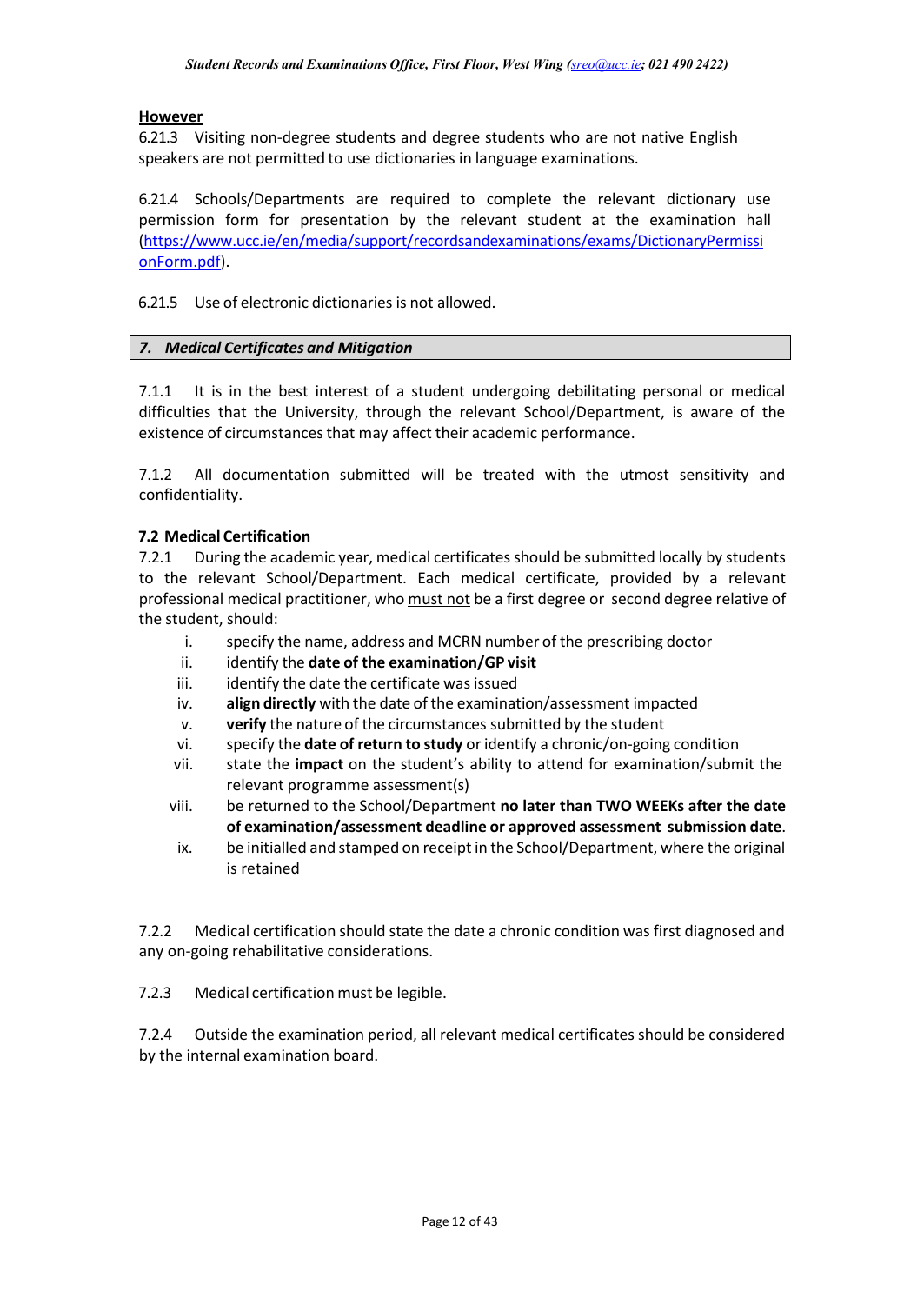**7.2.5 During the University Written Examinations period only**, medical certificates should be submitted directly to the SREO for inclusion in and consideration by the institutional Examination Board. **Medical certificates will be accepted no later than ONE WEEK after the relevant examination period (i.e. the last examination of an examination period)**. **Medical certificates submitted after the relevant Examination Board may not be considered as the basis for a change of mark**.

7.2.6 Retrospective medical certification will only be accepted for consideration in **exceptional circumstances**, where legitimate reasons for lack of submission within the defined timeframe are demonstrated.

7.2.7 It is the responsibility of Schools/Departments to inform each student of the procedures for submitting medical certificates.

## **7.3 Deadlinesforsubmission of essays/assigned work**

7.3.1 If illness, as supported by appropriate medical certification (See 7.2.1), prevents a student from meeting a deadline for the submission of an essay, or other assigned work for assessment, then an appropriate extension may be granted by the relevant School/Department.

## **7.4 Tests administered by Schools/Departments**

7.4.1 Where a medical certificate includes the time of a missed test administered within a School/Department, the School/Department should set an alternative test, if possible. If an alternate test is not possible, the student should not be disadvantaged (e.g. the missed test is discounted in the overall module assessment).

### **7.5 Medical Certificates and Mitigation**

7.5.1 Where a student misses a University invigilated examination through illness and produces an appropriate Medical Certificate to support their absence, it is possible to apply, through the Mitigation process, for capping of marks to be waived when the examination is taken. Application for the waiver of the capping of marks through the Mitigation process is made using the relevant application form [\(https://www.ucc.ie/en/student](https://www.ucc.ie/en/student-records/exams/appeal-mitigation-recheck/mitigation/)[records/exams/appeal-mitigation-recheck/mitigation/\)](https://www.ucc.ie/en/student-records/exams/appeal-mitigation-recheck/mitigation/) and must be accompanied by appropriate supporting documentation. The categories under which Mitigation is considered are clearly laid out (see: Section 18); applications outside of these categories will not be considered.

7.5.2 Where a student wishes to defer/partially defer formal written examinations due to illness, application is made prior to the start of the examination period using the relevant application form [\(http://www.ucc.ie/en/exams/procedures-regulations/\)](http://www.ucc.ie/en/exams/procedures-regulations/). Deferral of examinations will **only** be considered through this process; partial deferral is only considered in **substantiated exceptional circumstances**, i.e. **it is not permitted to defer Semester 1 modules in Semester 2.**

### **7.6 Medical Certificates and Determination of Results**

7.6.1 Appropriately certified illness (see: 7.2.1), either before or during an examination, which it is claimed to have adversely affected performance in the examination, should be considered on its merits by the internal Examination Board or Interdisciplinary Board of Studies. Deliberations, including final recommendations, must subsequently be reported to the University Examination Board to be included in any deliberations.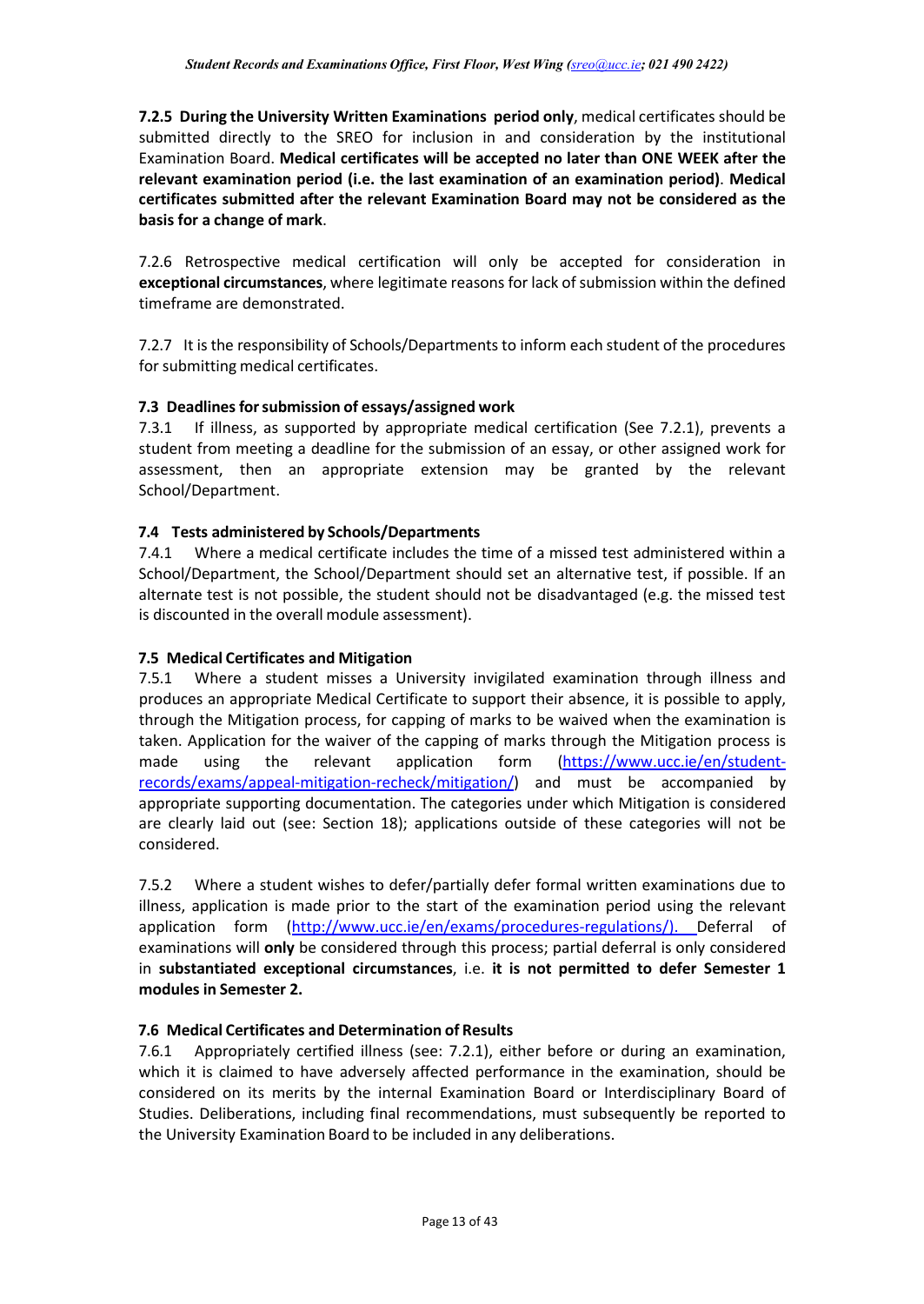### **7.7 Prevention of attendance at Examinations**

7.7.1 If students are prevented from attending the first sitting of an examination due to a natural disaster, e.g. epidemic illness, volcanic ash, snowbound, or through circumstances clearly outside if the control of the student which make it legally or physically impossible for the student to attend the examination, they should applyfor capping of marks to be waived at the supplemental examination (see: Section 18). Where such applications are successful, the student will not be liable for the examination re-entry fee. If prevented from sitting at a supplemental examination due to such circumstances, a date, subsequent to the completion of the written examinations,may be set aside to take an alternative examination paper/assessment.

## <span id="page-14-0"></span>*8 Deferral or partial deferral of examination associated with pregnancy*

8.1 Students may choose to defer or partially defer examinations as a result of pregnancy and/or childbirth following completion of the relevant application form [\(https://www.ucc.ie/en/student-records/exams/appeal-mitigation-recheck/mitigation/\)](https://www.ucc.ie/en/student-records/exams/appeal-mitigation-recheck/mitigation/).

Academic staff are advised to consult the Guidelines for the Support of Pregnant Students available at:<http://www.ucc.ie/en/studentexperience/policies/>

### <span id="page-14-1"></span>*9 Plagiarism*

## **9.1 Definition**

9.1.1 Plagiarism is the presentation of work for credit without appropriate attribution. Whether done **deliberately or inadvertently, it is unacceptable**, since it is an attempt to claim credit for work previously submitted by you and/or not done by you and fails to give credit for the work as appropriate. Plagiarism applies not just to text but applies to any other format such as graphics, tables, formulae, or any representation of ideas in print, electronic or any other media, in addition to computer software and algorithms. Whether deliberate or inadvertent (as in the case of carelessness or poor academic discipline) plagiarism undermines scholarship, is a form of academic misconduct, and conflicts with the ethos of the University. The University takes any form of plagiarism very seriously and plagiarism is subject to disciplinary procedures set out below (Breach of University Examination Regulations and Procedures – Section 10)

### **9.2 Types of plagiarism**

9.2.1 The preparation of any work to be presented as part of an assessment, examination, research or scholarly submission, can draw on previous works or ideas of yours or others. It is imperative that this work is fully acknowledged following the standard referencing practice within the particular discipline. If in doubt, contact your School or Department for further discipline-specific information. Guidance is also available from the UCC library, e.g. [https://libguides.ucc.ie/academicintegrity.](https://libguides.ucc.ie/academicintegrity)

9.2.2 Self-plagiarism, the presentation of work previously submitted by a candidate in a different context without citing that it was previously presented, is treated in the same way as any other form of plagiarism.

9.2.3 In some cases, particularly in the professional academic arena, plagiarism may also be a breach of copyright, which may expose the copier to civil and/or criminal proceedings if within the timeframe of the copyright. Plagiarism may also relate to unpublished material,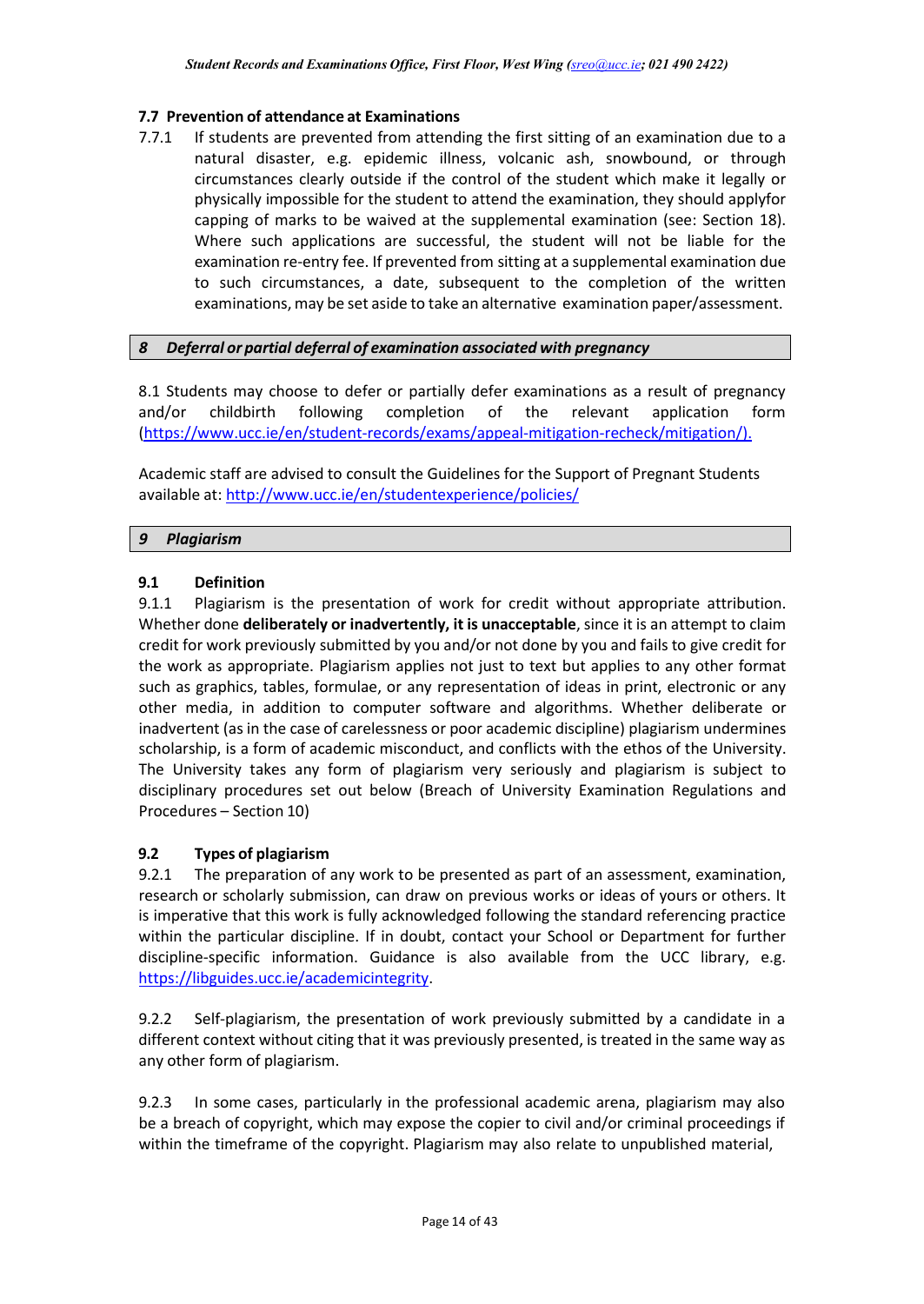such as the notes of others, which may not be covered by copyright. There is no expiry date on plagiarism: inappropriate use of material which is no longer subject to copyright may also constitute plagiarism.

9.2.4 Collusion, where work is permitted to be copied/presented without appropriate attribution, is a form of plagiarism by both parties. Collusion also applies where a joint effort is presented by an individual without due recognition of the input of others.

# **9.3 Best practice**

9.3.1 Acknowledgement of the influence of **all** sources quoted directly and/or not quoted directly must be made at the appropriate point throughout the work. The discipline-specific citation, referencing, credit and/or acknowledgement requirements must be applied. At a minimum a clear indication as to when any material is being quoted directly (e.g. by enclosing it in quotation marks [" "] in the case of text) must be provided in addition to a citation of the source.

9.3.2 Each School/Department may have *additional* plagiarism policies which identify any cultural, technical or other issues that may arise within a particular discipline and each School/Department shall inform students of the plagiarism policy through lecture(s), handbooks, hand-outs, the web, etc.

9.3.3 Prior to submitting any piece of work, each student will be required to complete an online self-certification form which confirms the student is aware of his/her obligations regarding plagiarism.

## **9.4 Procedures, penalties and appeal**

9.4.1 All essays, dissertations, projects, portfolios or other forms of academic submission, to include all forms of research results howsoever, presented for evaluation may be checked for plagiarism. Where a University electronic system, supervisor, examiner, invigilator or other (including external examiners) suspects plagiarism during an invigilated or non- invigilated examination or assessment, then they will consult their Head of School/ Department or nominee in the first instance.

9.4.2 If the Head of School/ Department or nominee determines that the allegation does not amount to plagiarism, this will be notified to the student.

9.4.3 If the Head of School/ Department or nominee suspects that plagiarism has occurred, the Head of School/ Department or nominee will inform the student, in writing, of the allegation and, if any, prior findings of plagiarism and provide the student with anopportunity to provide an explanation (Personal Statement). The Head of School/ Department or nominee will consider the allegation, Personal Statement (if any) and any information available including the student's examination records to take one of the following options:

**Option A:** The Head of School/ Department or nominee will immediately make a full report in writing to the Student Records and Examinations Officer, in which case the procedures for Breach of Examination Regulations and Procedures will be invoked. The process set out in Section 10 below will apply.

**Option B:** Exercise discretion to determine the matter without reference to the Student Records and Examination Officer. The Head of School/ Department or nominee will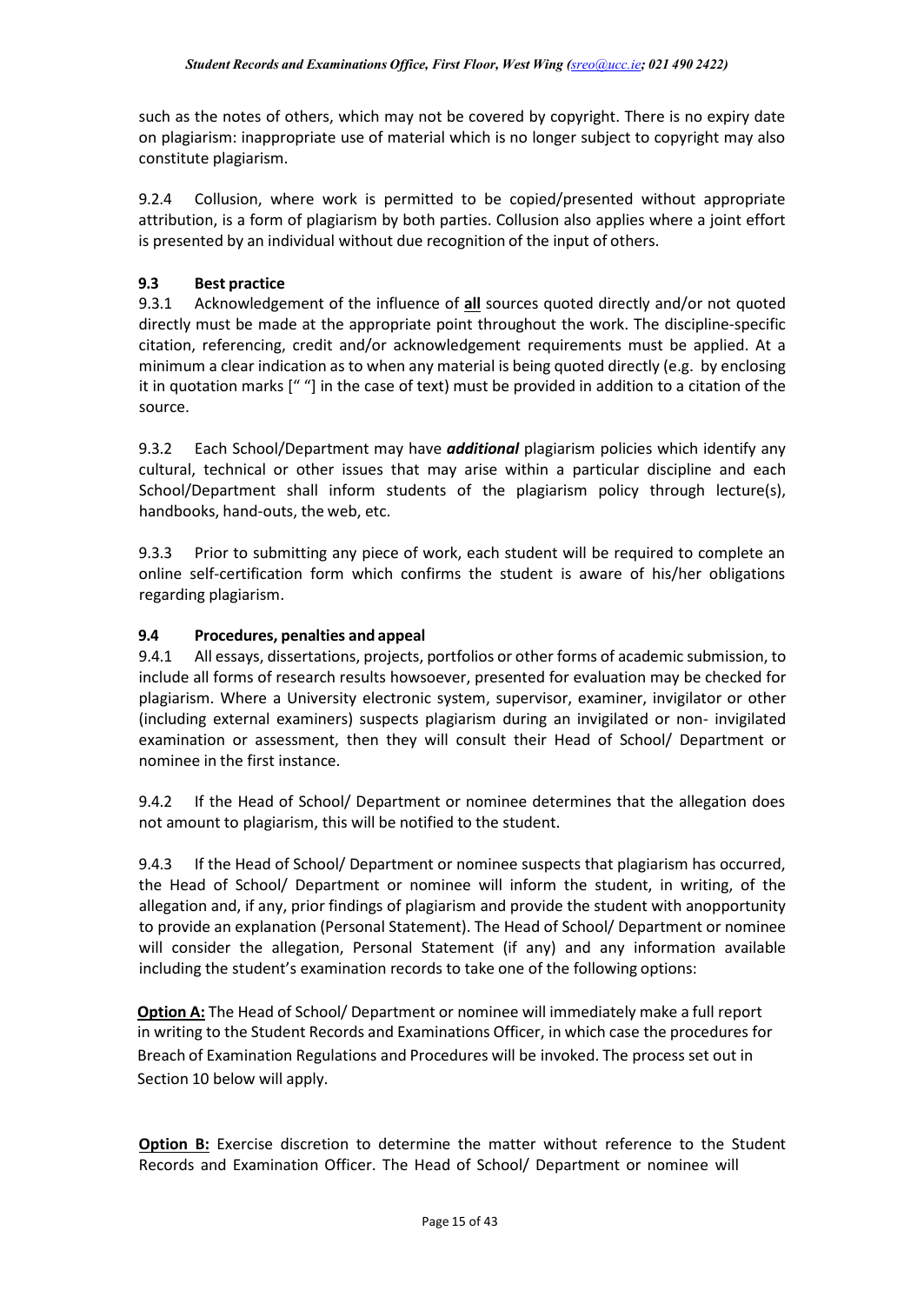determine the appropriate outcome (if any), which may not exceed the penalty of assigning a mark of zero in the piece of work to which the breach relates. For the avoidance of doubt, this provision relates to the mark allocated to the **full** piece of work concerned and not only the section or part deemed to have been in breach of examination regulations.

**Option C:** Remote Examination: Exercise discretion to pursue the matter without reference to the Student Records and Examination Officer, in which case the Head or nominee will determine the appropriate penalty (if any), which will not normally exceed assigning a mark of zero in the section(s) or part(s) of work to which the offence relates. No sanction from a Head of School/Department or nominee may normally be extended beyond the result for the piece of work concerned. In exceptional circumstances only, the severity of the matter may warrant sanction across all section(s) or part(s) of the work submitted for assessment. For the avoidance of doubt - where a sanction results in a FAIL judgement for the module, capping will be applied to marks achieved at the Supplemental Examination.

## **9.5 Outcome:**

9.5.1 The Head of School/ Department or nominee may determine the appropriate outcome of the breach can be dealt with under Option A above and make a determination. The student may either:

- (i) accept the outcome as a final decision, in which case a summary report of the circumstances of the case and level of penalty exacted will be lodged by the Head of School/ Department or nominee with the Student Records and Examination Officer. Details of the alleged breach and the determination may be retained and may be considered by the University in the event of a further allegation of breach of the examination guidelines and/or student rules; or
- (ii) Confirm within [7] days of the determination under Option A that they do not agree to same.

9.5.3 In the event that the student does not agree with the determination of the Head of School/Department or nominee the allegation will be referred to the Student Records and Examination Officer under Option B above.

Whether Option A, Option B or Option C is taken, copies of all relevant documentation will be made available to the student.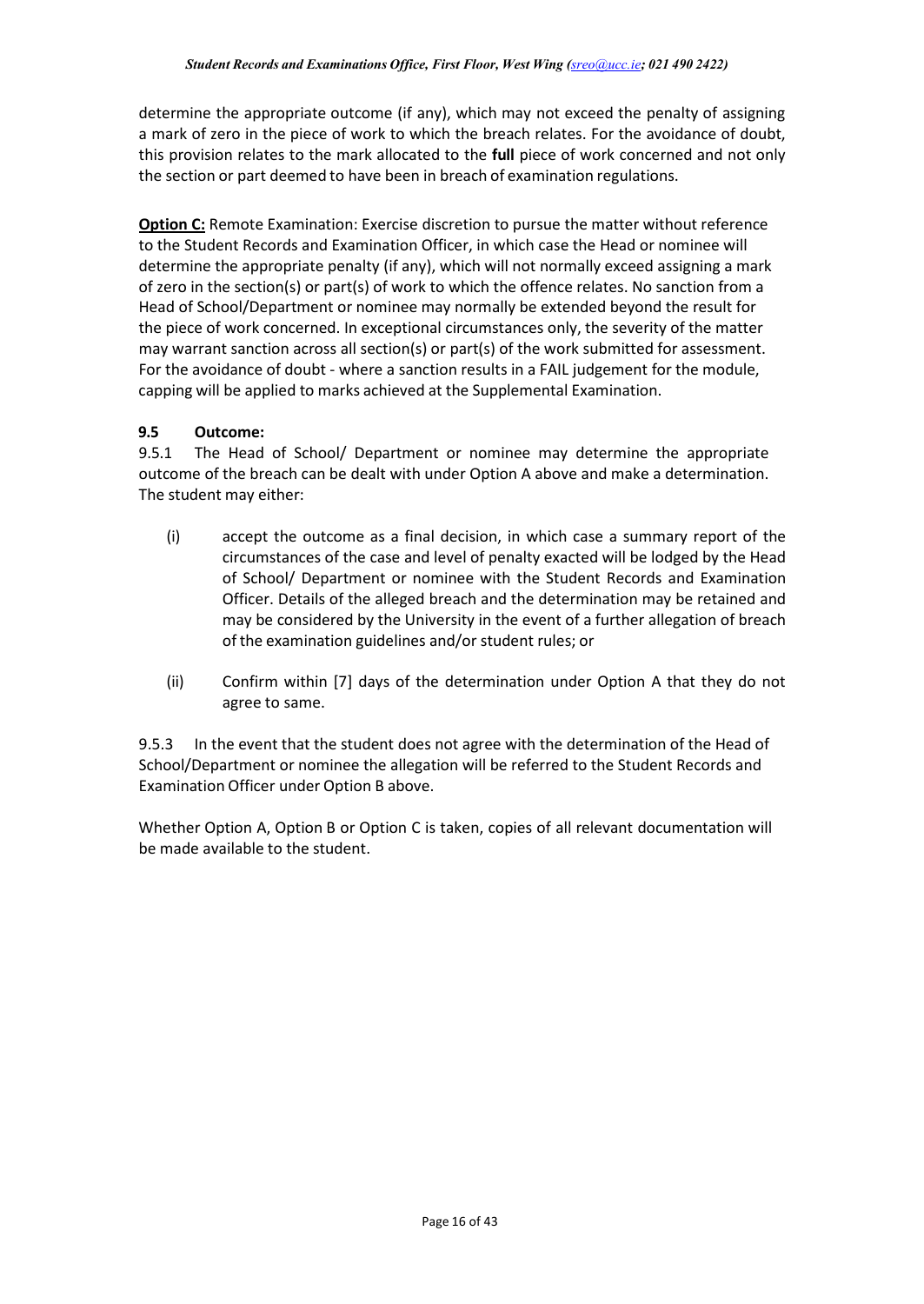### <span id="page-17-0"></span>*10 Breach of Examination Regulations and Procedures*

#### **10.1 Definition**

10.1.1 Cheating means an attempt to benefit oneself, or another, by deceit or fraud or other breach of the examination regulations and procedures. Such breaches also include personation, collusion and plagiarism.

10.1.2 Any communication between students and Internal or External Examiners outside of normal Examiner-student interaction is prohibited and will be considered a serious breach of examination regulations.

#### **10.2 Process – Stage 1**

10.2.1 Where, during an invigilated examination, an Invigilator suspects a student of cheating, the Senior Invigilator, or at least one other Invigilator, will be informed and asked to confirm their suspicions. The student will be approached and questioned. Any unauthorised material or electronic devices will be confiscated. Unauthorised material written or appearing on the candidate's person will be transcribed by the invigilator and countersigned by the candidate. Mobile phones are not permitted in examination halls.

10.2.2 The student will be informed that a report will be made to the Student Records and Examinations Officer. The student will be allowed to finish the examination. Any confiscated items will be retained by the Student Records and Examinations Officer or Nominee until the process has completed. Results of the associated examination will be withheld until the process has completed.

10.2.3 Alternatively, an Examiner, who, when marking examination scripts, suspects that cheating has taken place will consult the Head of School/Department or nominee. If the Head or nominee considers that there is evidence that cheating has occurred, he/she will make a written report to the Student Records and Examinations Officer.

10.2.4 Copies of all relevant documentation to be considered by the Student Records and Examinations Officer or Nominee shall be made available to the student to include any prior outcomes of alleged breaches of the Exam Regulations.

10.2.5 Where a report is made to the Student Records and Examinations Officer or Nominee, the student will be contacted by the Student Records and Examinations Officer or Nominee at the earliest possible time subject always to consideration by the Student Records and Examinations Officer or Nominee of the examination period. The student willbe invited to submit a written statement of events (Personal Statement) within a stipulated timeframe as advised by the Student Records and Examinations Officer or Nominee.

10.2.6 The Student Records and Examinations Officer or Nominee may also request, where appropriate, a report from the Head of the relevant School/Department.

10.2.7 All reports relating to a suspected case of a breach of examination regulation will be considered in the first instance by the Student Records and Examinations Officer or Nominee and the Head of the Relevant College or Nominee.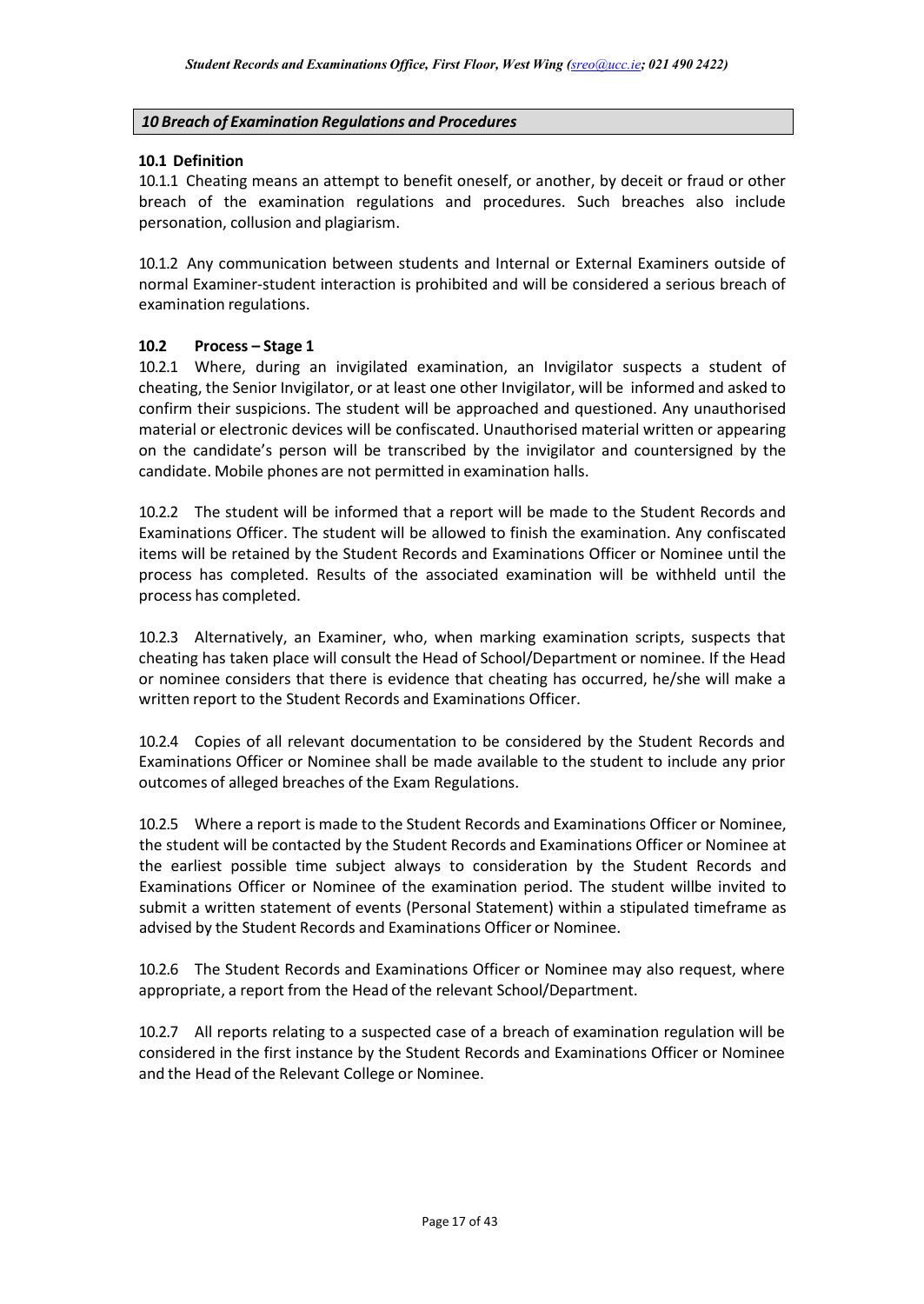10.2.8 The student will be invited to a meeting to discuss the matter by the SREO. Where the Head of College is a member of the School/Department responsible for the examination in question, the Deputy President & Registrar may nominate another Head of College to attend this meeting. A student may bring another person to this meeting to provide support but not to advocate ormake representation on the student's behalf.

10.2.9 In the event that a student cannot attend the meeting, a decision will be made based on the invigilator report, the transcribed or confiscated material, electronic device and personal statement submitted by the student (if any).

10.2.10 If a student attends the meeting, a decision will be made based on **all** the information provided to the Student Records and Examinations Officer or Nominee to include the student's examination records, the Invigilator Report, the transcribed or confiscated material/electronic device and Personal Statement submitted by the student (if any) and the any additional information provided by the student at the meeting.

10.2.11 Considering all information, where it is considered that there is no case to answer, the matter will end there and the Student Records and Examinations Officer or Nominee will inform the student and where relevant, the Head of School/Department.

10.2.12 Where it is considered by the Student Records and Examinations Officer or Nominee and the Head of College or Nominee on the information to hand that there is a case to answer, the Student Records and Examinations Officer or Nominee will refer the matter to the Deputy President and Registrar or Nominee to consider the allegation. The student and the relevant Head of School/Department will be notified in writing of the referral and will also be provided with a copy of all documentation to be considered.

### **Process – Stage 2**

10.2.13 Where referred to the Deputy President and Registrar or Nominee and the Chairperson of the Student Discipline Committee or Nominee will meet and consider all relevant information. The student may be invited to present an explanation in writing (Supplemental Personal Statement) or in person. A student may bring another person to this meeting to provide support but not to advocate or to make representation on that student's behalf.

### **10.3 Determination**

10.3.1 Where, following a meeting and/or submission of Personal Statement under section 10.3.2 above, it is concluded that a breach of the examination regulations has occurred the Chairperson of the Student Discipline Committee or nominee and the Deputy President & Registrar or Nominee can:

- (a) determine an appropriate penalty from those listed in Section 10.4.2 below; or
- (b) where they are of view that the misconduct is of such serious nature as to require referral to the Student Disciplinary Committee under of the Student Rules, they will make a full report in writing to the Chairperson of the Student Discipline Committee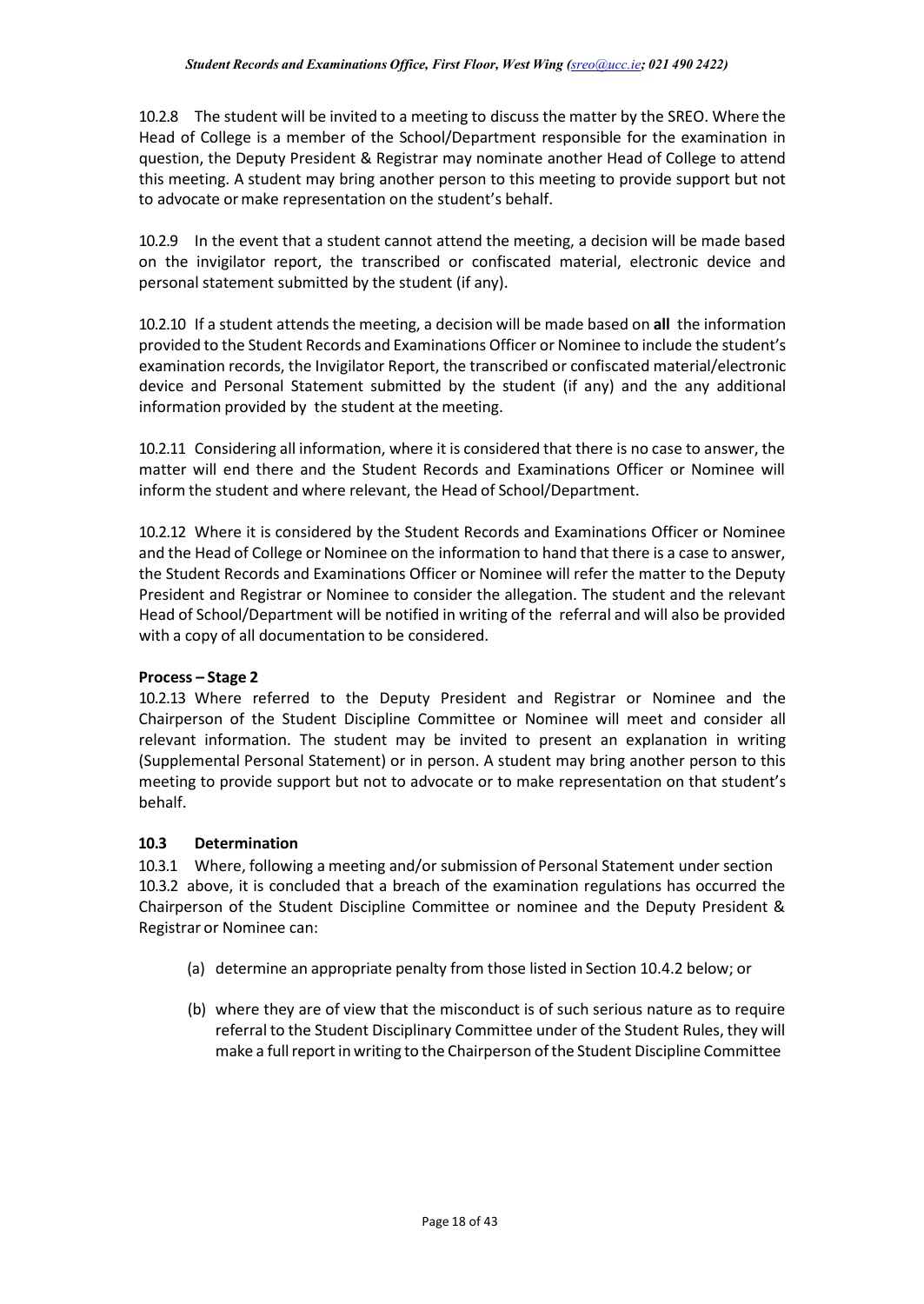The Deputy President or Nominee will notify the relevant Head of School/Department and the student in writing of the outcome of Stage 2 of this process (and, in the case, of (a), notify of the student of the right to appeal pursuant to Section 10.4 below). A student is not permitted to appeal a decision to refer the matter to the Student Discipline Committee.

## **10.4 Penalties**

10.4.1 Where it is concluded that cheating has occurred the Deputy President or Nominee and the Chair of the Student Discipline Committee or Nominee will determine an appropriate academic penalty. The penalty may include one or more of the following:

- i. Assigning a mark of zero for the particular examination concerned
- ii. Assigning a mark of zero for the module of which the examination was a component part
- iii. Setting aside all or part of the overall examination while permitting the student to take the examination again at the next available formal repeat session

For the avoidance of doubt, the Student Discipline Committee will consider the matter in accordance with the Student Rules and, if deemed appropriate, may impose any penalty it sees fits in accordance with the Student Rules.

10.4.2 Examination Results will be withheld by the University pending the outcome ofalleged breaches of Examinations Regulations and Procedures.

10.4.3 Should the Deputy President or Nominee and the Chairperson of the Student Discipline Committee or Nominee determine that the allegation does not amount to a breach of the Examination Regulations, this will be notified to the student and no record of the allegation will be made on the student's academic transcript**.**

### **10.5 Appeal**

10.5.1 The student has a right of appeal the determination, and penalty imposed pursuant to Section 10.3 (above) within two weeks of the date of posting of the relevant outcome letter. Such appeals are dealt with through the standard UCC Examination Appeals process (see: Section 20).

### <span id="page-19-0"></span>*11 Delivery and Receipt of Examination Scripts*

11.4 Scripts are checked and packaged in examination halls immediately after the completion of the examination. Those students present or absent from written examinations will be noted on a hall plan which is retained in the SREO. A separate list of registered students, identified by their unique, randomly generated, examination number [green mark sheet]), is included with each batch of examination scripts. Scripts are packed in the same order as the list. In the case of students absent from written examinations a coloured sheet (detailing the examination number of the absent student) is included in sequence in the batch of scripts.

11.5 All scripts must be collected from the examination centre and signed for by the relevant examiner or authorised person. A photo ID is required for collection.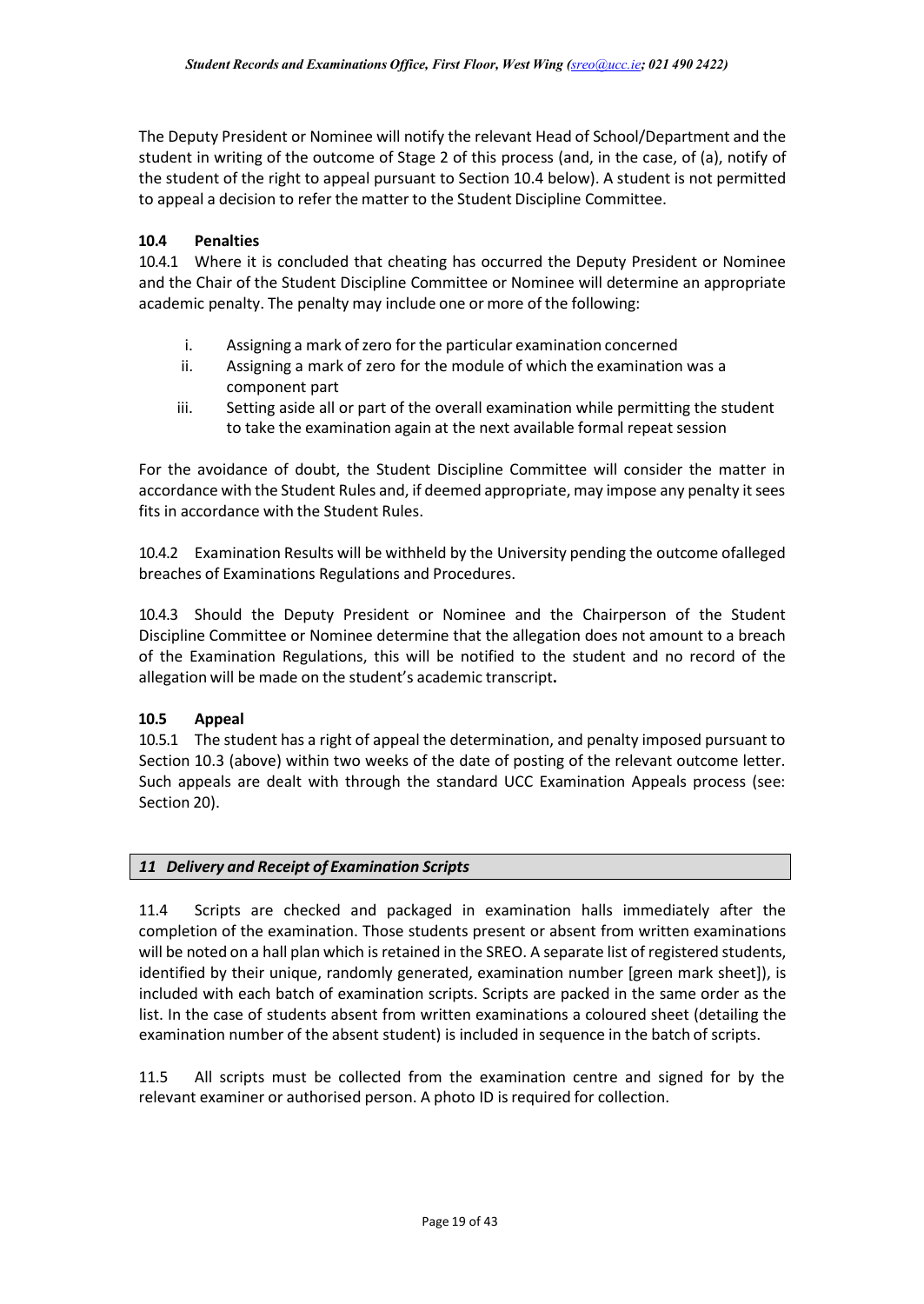11.6 When collected, scripts/absentee sheets **must** be checked by an official representative of the relevant School/Department against the list of examination numbers provided. Any discrepancies must be reported to the Examination Centre **not more than 48 hours after the scripts have been collected**.

11.7 Where the individual needs of a student have been accommodated in an auxiliary venue, – the examination script may be integrated with, or packed separately to, the main batch of scripts for that examination. The relevant examiner or authorised person must check all scripts received against the green mark sheet to ensure scripts from all students who have taken the examination have been received.

### <span id="page-20-0"></span>*12 Deliberation on Marks*

### **12.1 Ratification of marks**

All marks are provisional until approved by a University Examination Board and ratified by Academic Board. Provisional marks are considered initially by an *internal* or *pre-examination* (School/Department or Board of Studies) board at the end of each semester.

#### **12.2 Examiners**

12.2.1 External Examiners may attend Semester 1 internal or pre-examination board meetings, but their attendance does not alter the provisional nature of the marks. Provisional marks and recommendations are then referred to the relevant Summer University Examination Board at the end of Semester 2 for decision and approval prior to submission to the next Academic Board for ratification. Spring University Examination Boards may take place, at the sole discretion of the Registrar, for limited programmes such as those with early placements or for Erasmus+ students and visiting EU and non-EU students taking Semester 1 modules only.

12.2.2 All examiners involved in marking must consult the relevant current Marks and Standards for the programme [\(http://www.ucc.ie/admin/registrar/marksandstandards/\)](http://www.ucc.ie/admin/registrar/marksandstandards/) and NUI grade descriptors (see Appendix 1).

12.2.3 Examiners check that all parts of every question on an examination paper are marked and that all other components of assessments are included. They **must initial** examination papers to indicate same.

### **12.3 Communicationwith External Examinersin Relation to Marks**

12.3.1 Appropriate scripts and other course work are to be made available to External Examiners in advance of the meeting of the Board of Examiners. Schools/ Departments must agree in advance with External Examiners what constitutes '*appropriate scripts and other course work*', in accordance with the guiding principle that External Examiners should receive sufficient evidence to enable them to determine that internal marking has been appropriate and consistent.

12.3.2 External Examiners may request to see any script, and should, at a minimum, see a sample of scripts drawn from the top, middle and bottom of the mark range, including scripts of borderline students.

12.3.3 External Examiners may be invited to participate with Internal Examiners in oral examinations.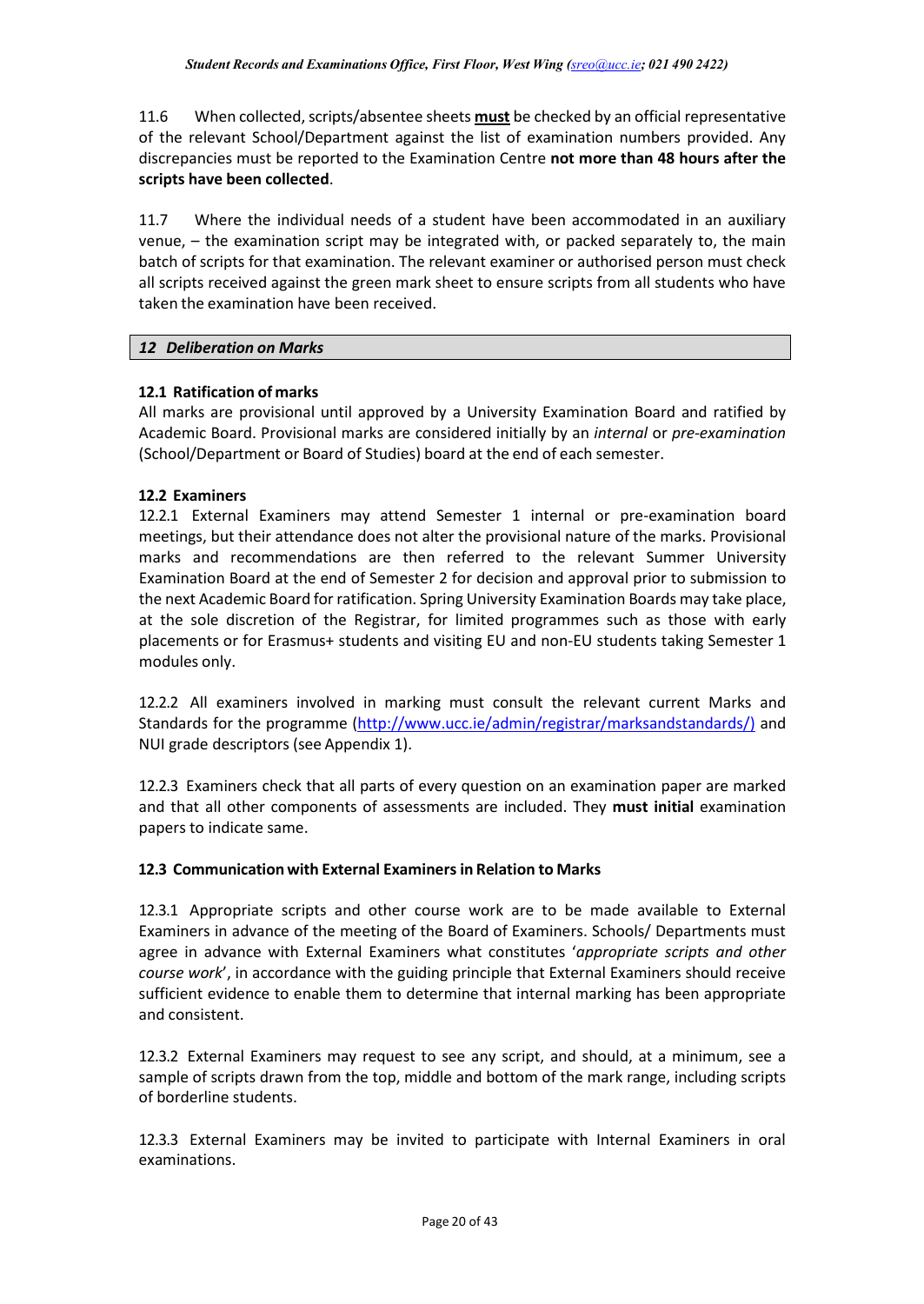## **12.4 Practical and Clinical Examinations**

12.4.1 External Examiners, where possible, should have an involvement in practical or clinical examinations.

### **12.5 Determination of marks**

12.5.1 All examination marks should be considered at a School/Departmental Examination Board Meeting or Interdisciplinary Board of Studies Examination Board Meeting involving the relevant examiners. The attention of the External Examiner should be directed to any mitigating circumstances or other information of relevance during deliberations on marks. Mitigating circumstances include those situations outlined in 18.3.1 and also, as in the case of Quercus Scholars or other members of the student body, the demands associated with representation of the University at national or international academic, sporting or cultural events. These mitigating circumstances should be subsequently reported to the University Examination Board, together with the recommendation of the examiners.

12.5.2 Particular attention should be given to assessments which give rise to overall marks which are close to critical levels such as, compensation, pass or class of honours.

12.5.3 Normally issues regarding borderline judgements are resolved at School/Departmental level, in consultation with the External Examiner, so that marks close to a critical level are not returned to an Examination Board without due deliberation.

12.5.4 Decisions of the Examination Board should reflect a considered academic judgement, taking account of any mitigating factors and not solely the passive outcome of arithmetic.

## **12.6 Communicationwith students during marking ofscripts**

12.6.1 Communication between students and Schools/Departments in the period between examinations and posting of official results should be through the Programme Coordinator **only** and these communications should pertain only to medical or personal issues. It is inappropriate for students to communicate directly with individual examiners in relation to examinations.

## <span id="page-21-0"></span>*13 Returning of Marks to the Student Records and Examinations Office*

13.1 The Head of School/Department, or a member of staff identified to the SREO or inthe case of Interdisciplinary Programmes the Director, will be responsible for the checking and submission ofmarksto the SREO **by the specified deadline** for all formal written examinations.

13.2 Marks are transmitted electronically *via* DMIS in the format laid down by the SREO. In addition, Schools/Departments hold a hard copy of marks for a period of at least 5 years. Each set of marks, with the breakdown as specified in the appropriate Marks and Standards must be signed by the Head of School/Department or Director of Interdisciplinary Programme and the appropriate responsible Examiner.

13.3 A cover sheet listing all modules/units/subjects for the School/Department with their marks as submitted must be signed by the External Examiner(s) and the Head of School/Department or Director of Interdisciplinary Programme.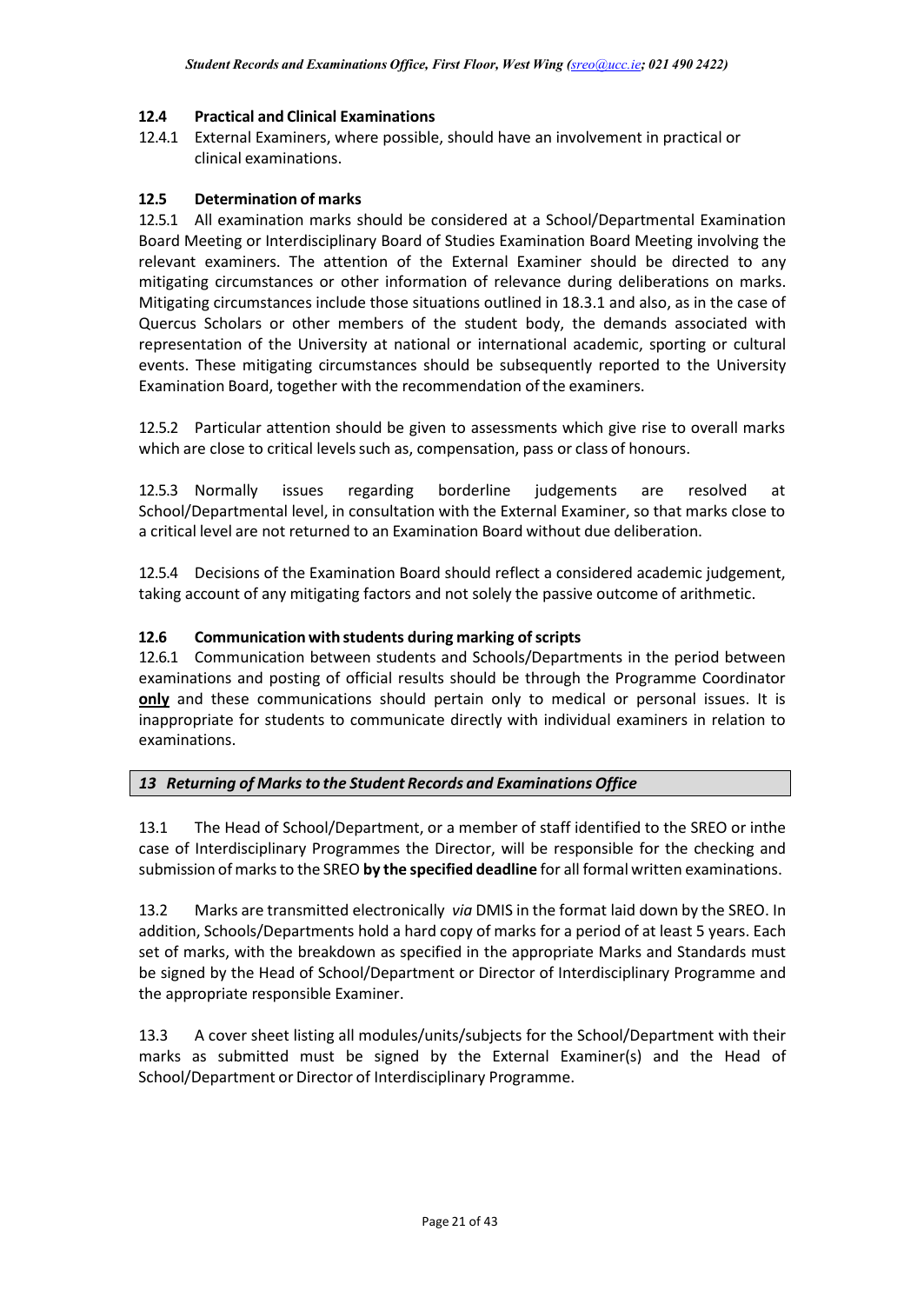13.4 Priorto the University Examination Board Meeting, a copy of the relevant broadsheets will be made available via DMIS to the Head of School/Department, or the member of staff identified by the Head, who will be responsible for checking the accuracy of the marks recorded on the broadsheets for the School/Department. In the case of interdisciplinary programmes, copies will be made available to the Director of the Programme who will be responsible for checking the accuracy of the marks recorded on the broadsheets.

## <span id="page-22-0"></span>*14 The Constitution and Conduct of Examination Boards*

## **14.1 Internal/Pre-Examination Boards**

14.1.1 Internal or pre-Examination Boards (i.e., School/Department/Board of Studies meetings) are held to finalise marks for submission to each level of a taught degree/diploma/certificate programme University Examination Boards. Adherence to deadlines for the entry of final, considered, marks to the institutional Student Administrative Systems, is crucial to the conduct of Examination Boards.

14.1.2 External Examiners are members of School/Department/pre-Examination Boards and may be members of relevant University Examination Boards.

14.1.3 Each School/Department has a School/Departmental Examination Committee,chaired by the Head of School/Department, comprising all members of the School/Department who are Internal Examiners. There is provision for sub-committees chaired by nominees of the Head, where appropriate. The School/Departmental Examination Committee meet for each examination session e.g. spring, summer, autumn, winter. One of the meetings in Spring/Summer should be held in conjunction with the annual visit of the External Examiner(s).

14.1.4 The School/Departmental/Examination Committee reviews and agrees the marks in each module for each student, including breakdown by written and continuous assessment, in accordance with the Book of Modules. The Committee should have due regard to Marks and Standards in considering the overall result for a student. Due notice of School/Departmental Examination Committee meetings should be given, and attendance recorded.

14.1.5 A hard copy of the agreed mark sheets is signed by the Head of School/Department and, when present, by the External Examiner(s). Any dissent from a mark should be recorded with the examiner's signature on the hard copy. Such Examiners should attend the formal University Examination Board meeting to which the mark will be reported.

## 14.2 **Boards of Studies Examination Meetings**

14.2.1 Where with the approval of a College, an interdisciplinary programme has a dedicated External Examiner, members of the Interdisciplinary Board of Studies who are Internal Examiners correspond to the School/Departmental Examination Committee and the Director of the programme fulfils the role of Head of School/Department.

# 14.3 **Constitution of University Examination Boards**

14.3.1 A University Examination Board makes recommendations to the Academic Board for the ratification of the results for each level of a degree, diploma or certificate, including the final award.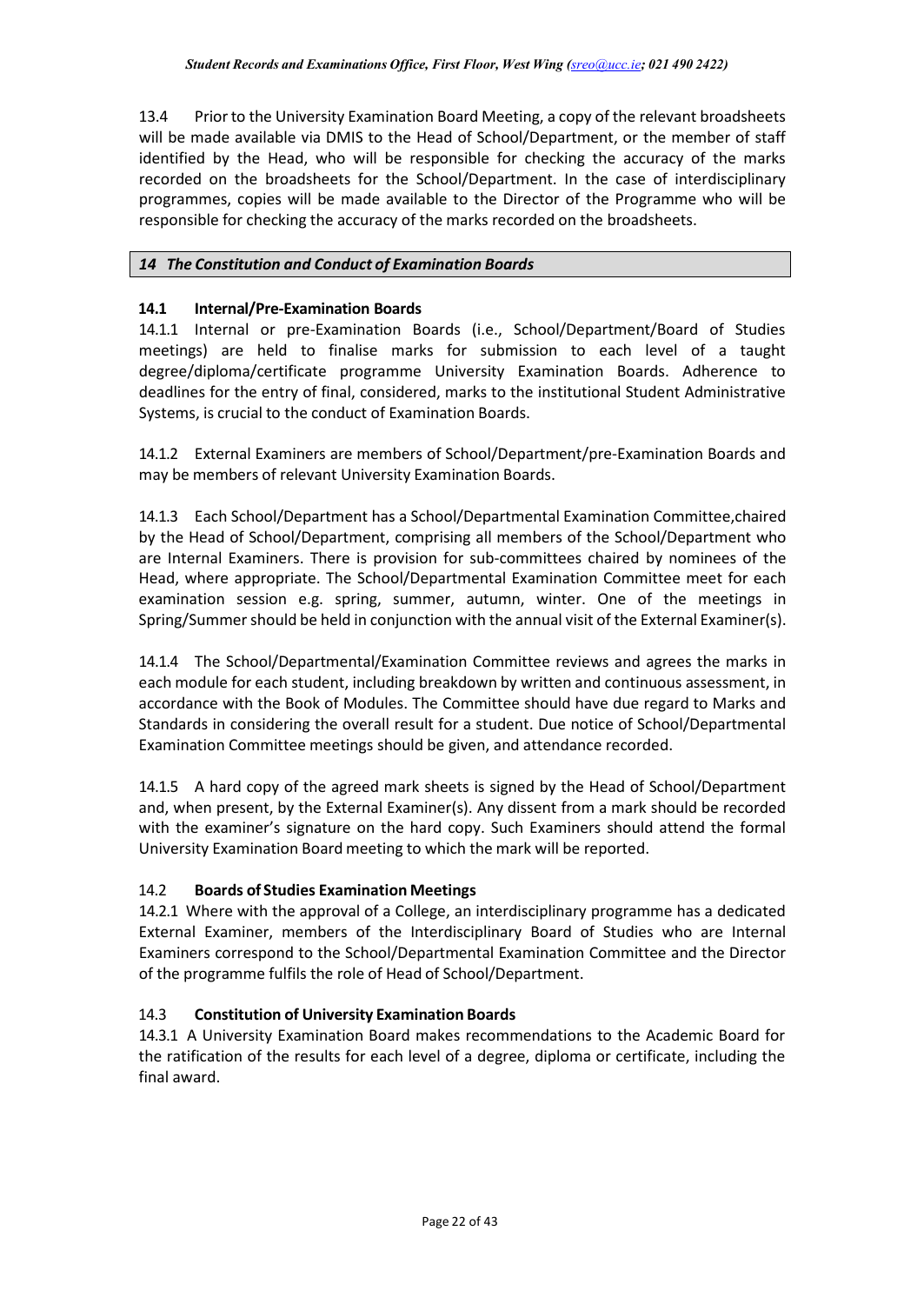14.3.2 Examination Board membership (except boards devolved to Adult Continuing Education)

- i. Registrar/Nominee
- ii. Chair Member of Academic Council nominated by the Deputy President and Registrar.
- iii. Head of College
- iv. Head of School/Department/Discipline or nominee and Professors of Schools/Departments
- v. Director/nominee on behalf of Board of Studies
- vi. External Examiners relevant to the School/Department or programme
- vii. Internal Examiners contributing marksto the Board
- viii. Assistant Examiner contributing marks to the Board and approved by College
- ix. Examination Officer or nominee

## *QUORUM: The quorum for a Board consists of the Chair, the Secretary and Examiners representing the Schools/Departments of the programme, all of whom must sign the Table of Results(Broadsheet), which is presented to Academic Board for ratification.*

### 14.4 **ExaminationBoards Devolved to Adult Continuing Education**

14.4.1 Results for all programmes administered by Adult Continuing Education (ACE) are presented to the ACE Examination Board except where an exemption has been agreed by ACE Academic Standards Board for a programme to be considered by the University Examination Board. Where a programme is considered at another category of Examination Board, the External Examiner's report for that specific programme is forwarded for consideration by the relevant Programme Committee and noting by the ACE Academic Standards Board.

### 14.4.2 Membership of ACE Examination Boards

- i. Deputy President and Registrar/Nominee
- ii. Chair Member of Academic Council nominated by the Deputy President and Registrar
- iii. External Examiner(s)
- iv. Academic Director of the Programme
- v. Head of the lead academic School/Department or Nominee
- vi. Director of ACE or Nominee
- vii. Coordinator responsible for each of the Centres' being examined by the Board
- viii. Examiners and officially appointed Assistant Examiners who make a significant contribution to the teaching and assessment of students on the programme
- ix. Secretary appointed by the Director of ACE

*QUORUM: The quorum for a Board should normally consist of the Chair, the Director of Adult Continuing Education or nominee, the Secretary and Examiners representing the academic elements of the programme, all of whom must sign the Table of Results (Broadsheet), which is forwarded to the Deputy President and Registrar for transmission to Academic Board.*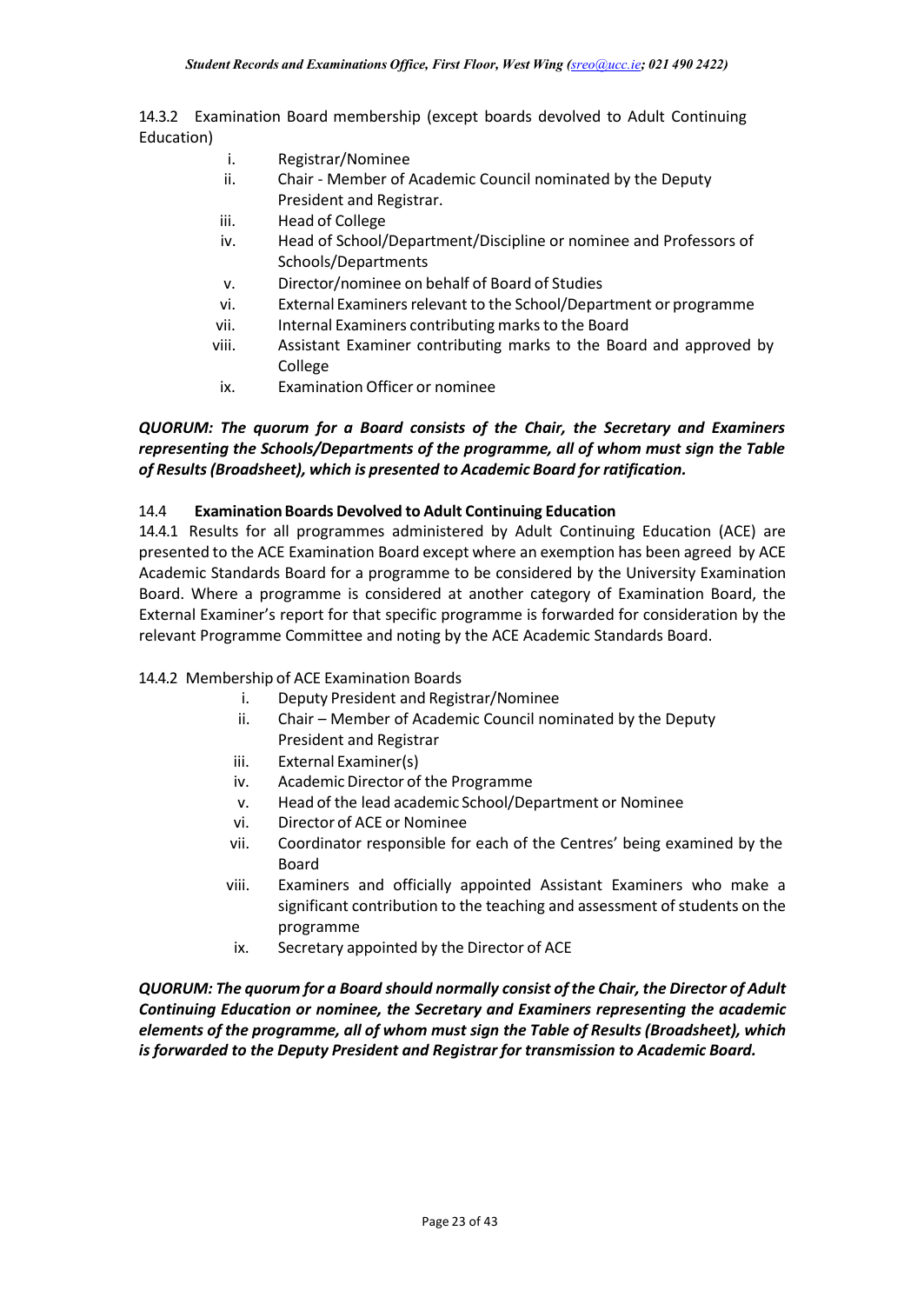## 14.5 **Remit**

14.5.1 The number and remit of Examination Boards is ultimately defined by Academic Council.

### 14.6 **Examination Board Chairs**

14.6.1 A panel of Examination Board Chairs is drawn up and approved by Academic Board. The Chair of each Examination Board is to be appointed, from this approved panel, by the Deputy President and Registrar or nominee and shall be:

- i. a member of Academic Council
- ii. independent of the programmes for which the marks are being approved by the Board

14.6.2 Examination Board Chairs are requested to attend a briefing session at which guidelines will be provided and discussed in an effort to standardise responses to situations which arise at Examination Boards requiring decision.

## 14.7 **Attendance at Examination Boards**

14.7.1 Heads of Schools/Departments **must ensure** that the School/Department is represented on relevant University Examination Boards by the relevant Internal Examiners or Assistant Examiners nominated by Schools/Departments and approved by Colleges annually. These representatives will have the decision-making responsibility on behalf of the academic unit at the University Examination Board and therefore only **staff with the requisite information to assist the Examination Board in the mark approval process** should be nominated. Where such representation is not provided, the Examination Board will be rescheduled.

### 14.8 **Conduct of University Examination Boards**

14.8.1 The responsibility of an Examination Board is to review the marks before the Board and make recommendations as to the overall result for each student in accordance with the published Marks and Standards. In discharging this responsibility, the Board may exercise discretion in marginal cases by minor modification of marks.

14.8.2 Such modification is normally limited to an increase of five percentage points in any module in situations such as the following:

- i. The marks involve modules from more than one School or Department and cognisance is being taken by a School/Department of marks from other Schools/Departments.
- ii. The recognition that, taking all modules into account, the student's result is borderline in terms of pass/progression or class of honours, especially where results are based on aggregate marks.
- iii. Certification of illness, trauma (such as bereavement) or disability, pregnancy, or other, extenuating circumstance, if not already considered by the School/Departmental Examination Board meeting or Interdisciplinary Board of Studies Examination Board meeting.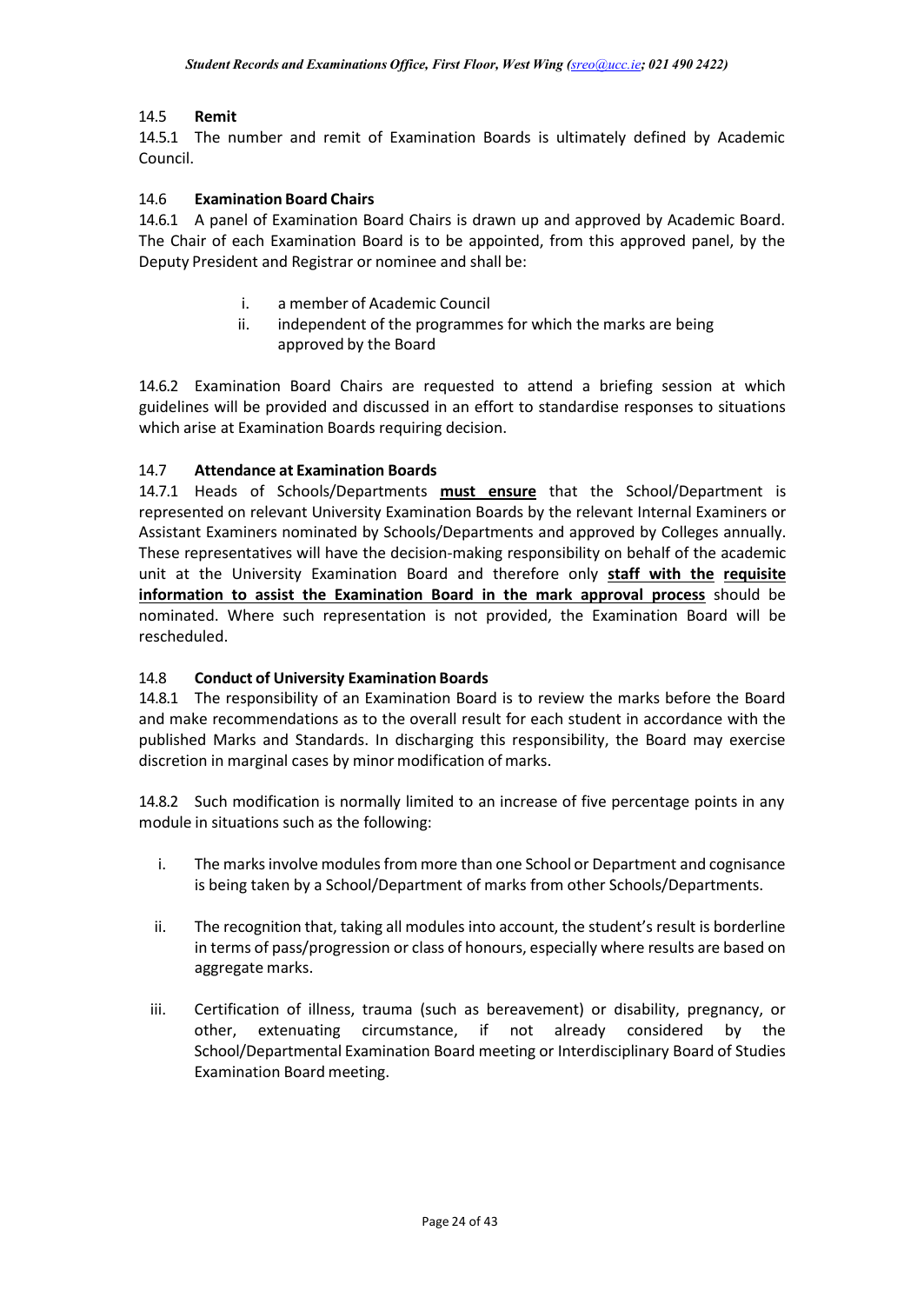14.8.3 Where the Examination Board is in possession of sufficient information relating to individual mitigating circumstances of a student, the Examination Board has the authority to take this into account in relation to finalising its judgement and to waive the cap for supplementary examinations where appropriate.

14.8.4 Changes to marks by a University Examination Board otherwise should only be permitted if:

- i. A clerical or administrative error in transmission of marks has occurred
- ii. A late change to a mark is recommended by an External Examiner

In both instances the change should be submitted **with an explanation in writing** to the Examination Board. The resulting adjustment of marks should be made before the results are considered by the Board.

14.8.5 Where, in special circumstances, an Examination Board recommends a change in marks outside its normal discretion, the original marks should stand pending a decision of Academic Board. The same should apply where more generally a departure from Marks or Standards is recommended by an Examination Board.

14.8.6 In the event of a query arising, relating to a mark submitted by a School/Department whose nominee is not present at the University Examination Board, either:

- i. the Examination Board proceedings will be suspended temporarily pending attendance by a School/Departmental representative or rescheduled
- **or**
- ii. the Examination Board will take a decision in the best interest of the student.

14.8.7 In cases of any difference of opinion among the members present at an Examination Board, the result shall be decided by majority vote of eligible members.

- i. Every member of the Examination Board, as defined, has a voting right
- ii. The Examination Board should act as an integrated board and majority decisions are binding
- iii. The Chair has a casting vote
- iv. In circumstances where the Chair is unable to ratify a decision within the approved University Regulations the Chair can defer the decision and, if necessary, refer the issue(s) to the Deputy President and Registrar and/or Academic Board as appropriate
- v. However, the dissent of an External Examiner present at an Examination Board shall be referred to Academic Board and the opinion of an External Examiner when so recorded should not be overturned by the Academic Board except on the recommendation of two thirds of the membership of the Academic Board present at the relevant meeting of Academic Board.

### <span id="page-25-0"></span>*15 Communication of Examination Results*

15.1 Dates of issue of results for all programmes are found on the SREO web page <http://www.ucc.ie/en/exams/>

15.2 Provisional Semester 1 module marks are released centrally by SREO on specified, advertised, dates. These marks are subject to approval by the External Examiners, University Examination Boards and Academic Board and remain provisional until ratified at the end of the academic year.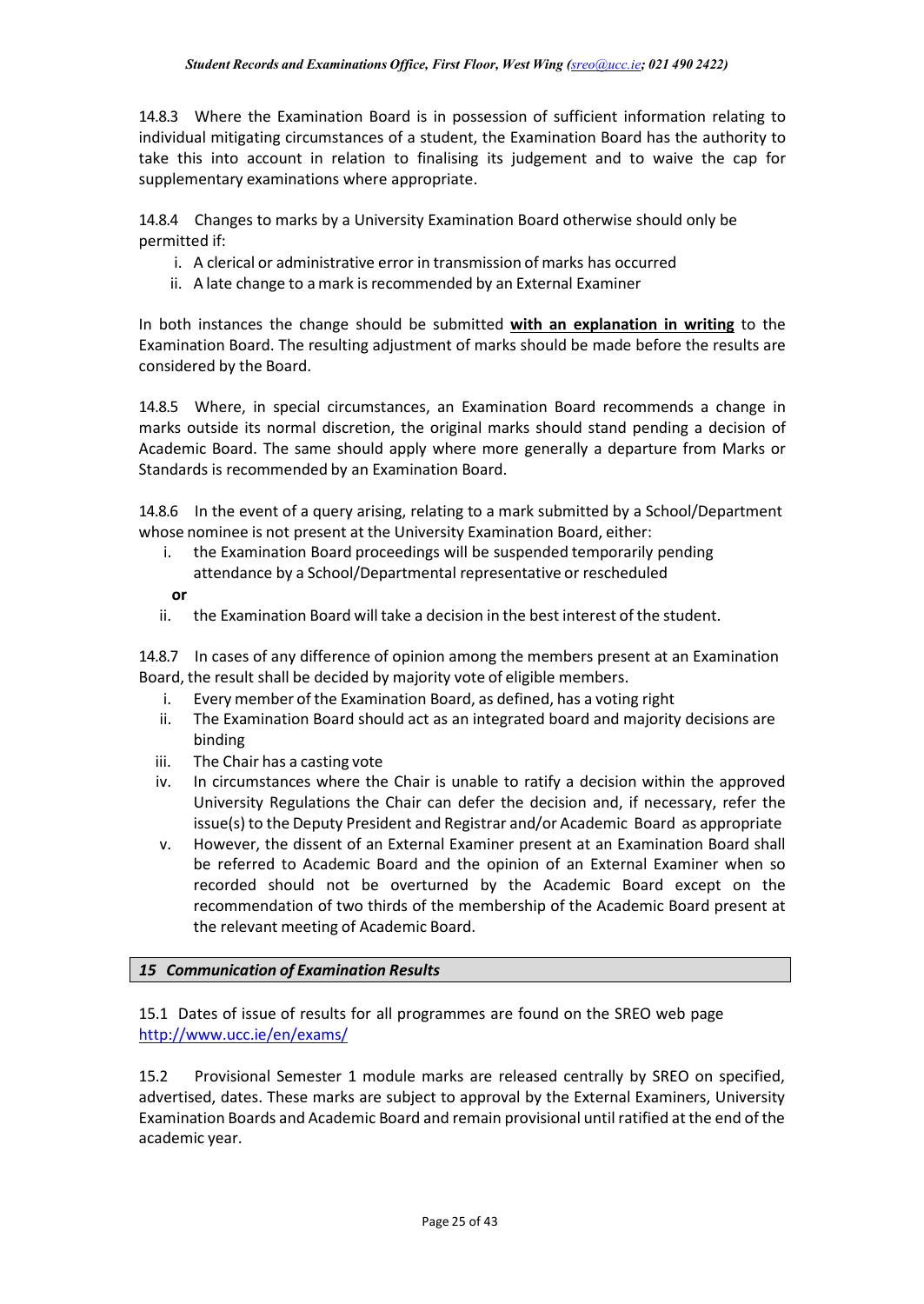15.3 Results are made available online at [http://www.ucc.ie/en/sit/;](http://www.ucc.ie/en/sit/) students requiretheir Student ID number and UCC password to access their results online.

15.4 Examination results are confidential to the individual student and **will not be released to, or discussed, with any third party**. Results will only be discussed in person or through written correspondence with the student.

15.5 If a student achieves an overall fail result in a module, the written examination paper **must be repeated**, regardless of whether it has been passed at the first sitting. The requirement for repeating continuous assessment is specified in the specific module description; Schools/Departments are responsible for setting and communicating the requirements for repeating continuous assessment(s).

15.6 Where a distribution of marks is provided for in Marks and Standards and/or in the module description, a student, on request to a School/Department, should be provided with details of the corresponding breakdown of his/her aggregate marks. A student, on request, should also be given a breakdown of marks for individual questions.

15.7 Where no distribution of marks is provided for in Marks and Standards and/or in the module description, a student, on request to a School/Department, should be provided with a qualitative indication of the relative strengths and weaknesses of his/her performance.

### *16 Accessto examination scripts*

16.1 Viewing of scripts is available to all students. As examination scripts are consideredto be personal data, a student is entitled to request a hard/soft copy of this data at any point. For the avoidance of doubt, supervised structured viewing of scripts will take place as indicated below and is distinct from the release of personal data.

16.2 Feedback should be provided to students throughout the academic year and is not dependent on the release or viewing of examination scripts.

16.3 Scripts are available for viewing in the relevant School/Department **only**; Schools/Departments will be responsible for care of scripts and for appropriate storage for the requisite period (currently 13 months).

16.4 Schools/Departments must make administrative arrangements for students to be supervised while viewing scripts. The person supervising script viewing should not be an examiner in the module(s) in which the script(s) is/are being viewed.

16.5 Details of the conditions under which scripts can be accessed in the School/Department should accompany the application forms issued to students. These should also indicate the times scripts may be viewed.

16.6 Application forms to view scripts may be obtained from the School/Department and should be returned to the relevant School/Department. Students will not be allowed to view their scripts without prior notice to the relevant School/Department.

16.7 Students are not permitted to write on or remove these scripts for any reason. Scripts may not be viewed by a third party.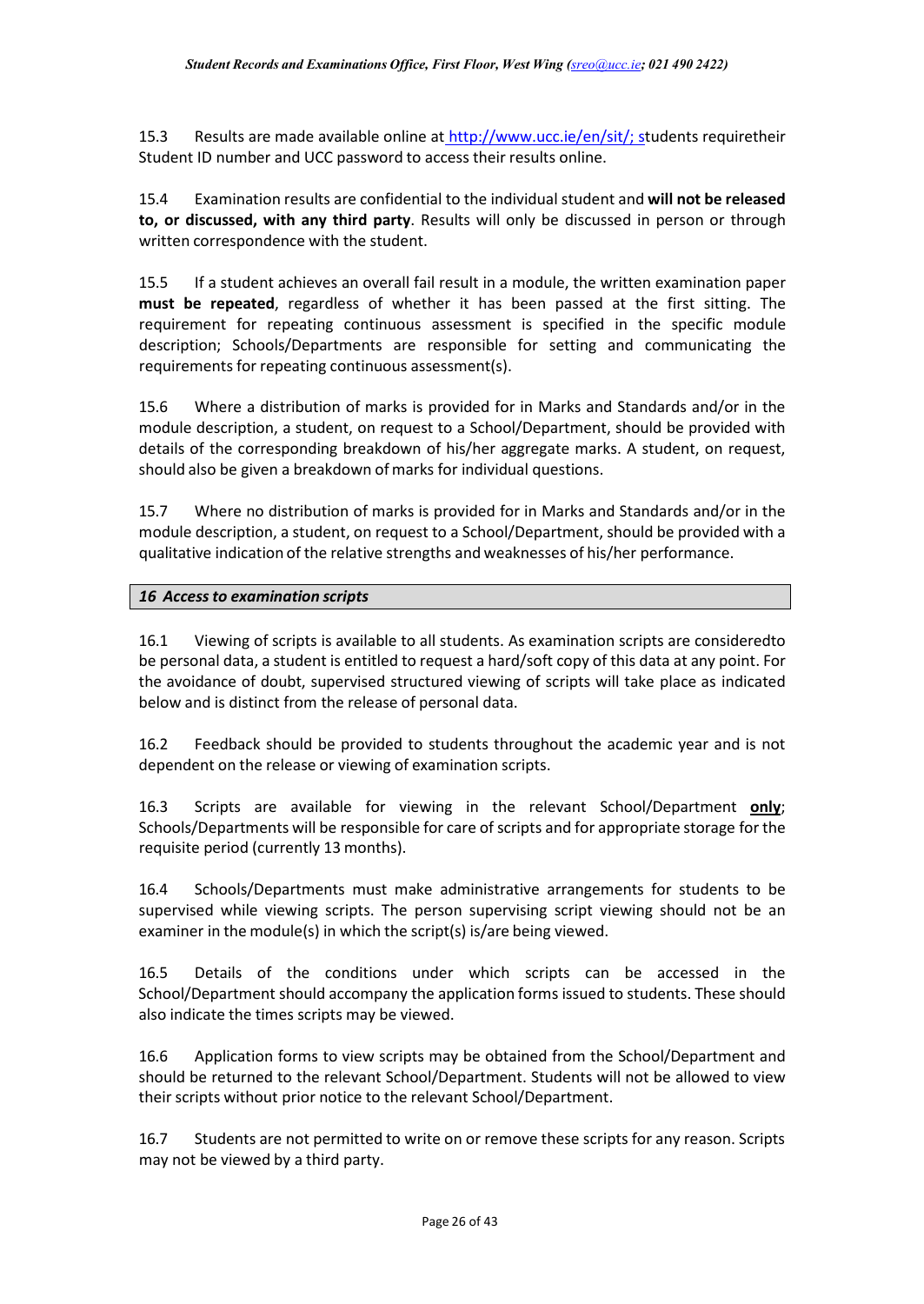16.8 A Student who is dissatisfied with the information provided in the School/ Department should be referred to the Examination Appeals procedure (see: Section 20).

### *17 Guidelinesfor Discussion of Examination Results and Provision of Feedback to Students*

## **17.1 Feedback**

17.1.1 Feedback on performance in continuous assessment and written examinations is available to all students.

## **17.2 General Principles on Feedback for Modules Examined in Semester 1**

17.2.1 Schools/Departments are required to provide feedback to individual students on performance in continuous assessment.

17.2.2 Feedback of a general nature should be provided to students on the overall performance of the class in the written examinations taken during Semester 1.

17.2.3 The feedback of a general nature may include:

- i. Identification of common mistakes or errors
- ii. Identification of missed opportunities or misunderstanding of key points

17.2.4 Schools/Departments should also consider the feasibility of providing feedback to individual students on their exam scripts.

### **17.3 Post Examination Board Feedback**

17.3.1 Colleges set and advertise [\(http://www.ucc.ie/en/exams/results/\)](http://www.ucc.ie/en/exams/results/), dates after the completion of the Examination Boards, for students to meet with members of the School/Department for examination feedback. These meetings are normally on the same dates that students have access to their scripts (Section 16).

17.3.2 All Schools/Departments are **required** to participate in such post-examination feedback meetings and must arrange for at least one experienced member of academic staff, who has access to examination results, to be available for consultation with students on the relevant dates. Students should check with the relevant School/Department regarding appointment procedures.

17.3.3 The objective is to provide feedback regarding a student's performance at examinations and not to negotiate results which have already been approved.

17.3.4 Information about a student's examination performance is private and confidential to the person concerned and is therefore be made to the student only and not to any third party, in compliance with Data Protection Regulations(personal data).

17.3.5 Information should only be provided by a member of the School/Department concerned and for reasons of confidentiality should not be given over the phone.

17.3.6 Subject to 17.1 above, no information may be disclosed to a student until after the relevant University Examination Board has met.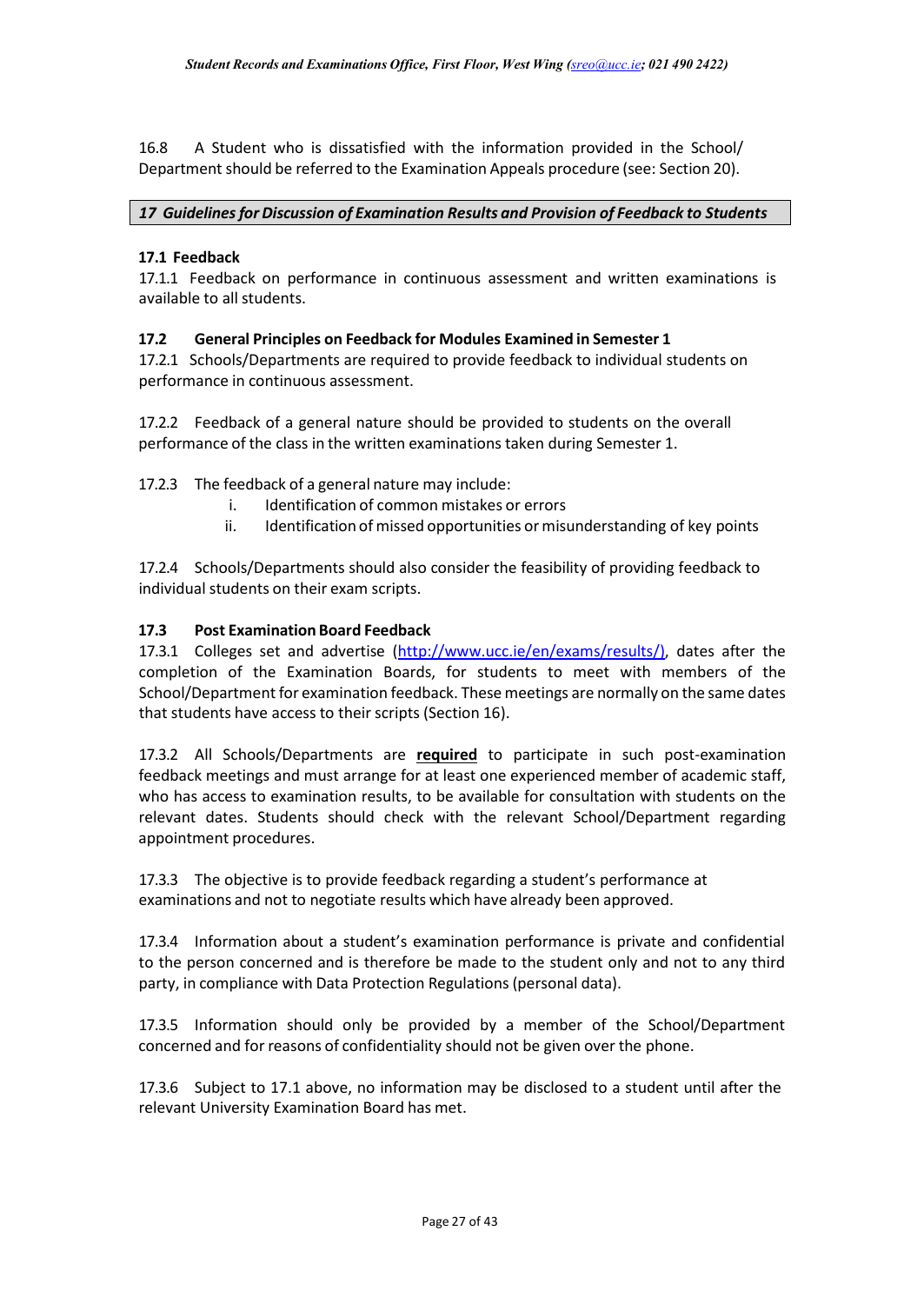17.3.7 Where a distribution of marks is provided for in the Marks and Standards and/or the module description (e.g. written papers, year's work), a student, on request, is entitled to be given details of the corresponding breakdown of their aggregate marks.

17.3.8 A student on request is also entitled to be given details of marks for individual questions.

17.3.9 On request, a student may be given an indication of the criteria which determine the different classes of judgement. In that context a student may be given a verbal qualitative indication of their relative strengths and weaknesses in that module.

17.3.10 Students should be informed and advised of the requirements relating to the Supplemental Examinations.

## **17.4 Role of Academic Staff**

### 17.4.1 Academic Staff**should not:**

- i. Make specific suggestions that might be interpreted by the student as guaranteeing a better result in a subsequent examination
- ii. Agree to a reassessment of the examination script and/or continuous assessment

### *18 Mitigation*

### 18.1 **The Mitigation Committee**

18.1.1 The University has established a Standing Committee of Academic Council to deal with applications for the waiver of the capping of marks in a module at a supplemental, or where applicable, at a repeat year examination. The conditions for mitigation must relate to the **first attempt at the examination** in the first instance.

18.1.2 The Chair of the Mitigation Committee together with the Deputy President and Registrar/nominee may adjudicate rapidly applications prior to examination periods and report their decisions to the full Committee. In addition, the Head of the Disability Support Services may adjudicate on applications made by students registered with the Disability Support Services

### 18.2 **Waiver of capping – Examination Boards**

18.2.1 Academic Council has granted permission to University Examination Boards to apply the waiver of capping if there is sufficient supporting documentation available to support the approval.

### 18.3 **Applications considered by the Mitigation Committee**

18.3.1 An application for waiver will be considered by the Mitigation Committee if the applicant satisfies at least one of the following conditions:

- i. Circumstances outside the control of the applicant, which make it legally or physically impossible for the student to attend the examination in a particular module
- ii. If as a result of travel restrictions, return travel has been delayed by at least 5 days and where the examination falls within at least 10 days of their actual return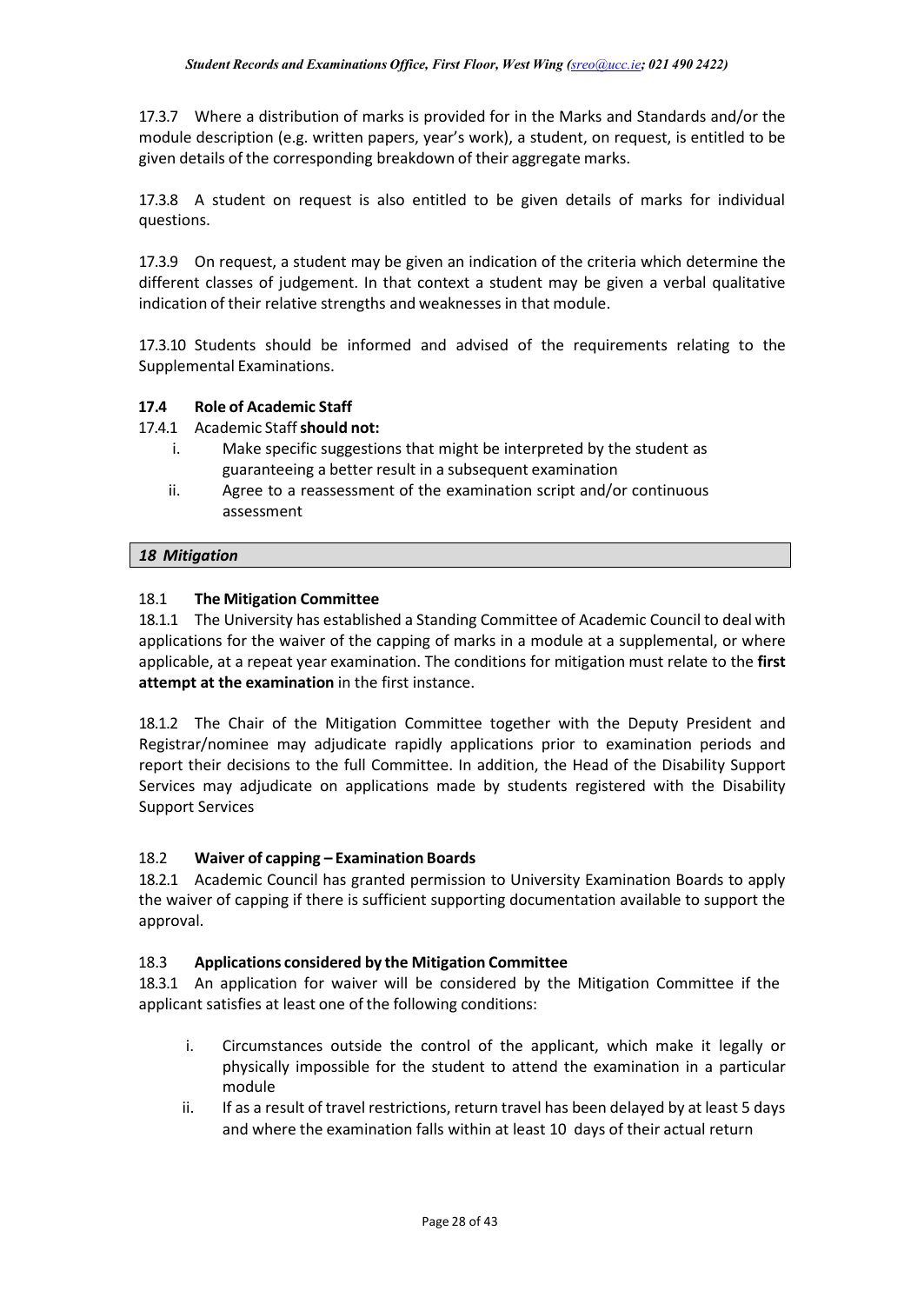The Mitigation Committee will also deal with the following circumstances where the University Examination Board has not or is unable to deal with them:

- A) Death of parent/guardian, sibling, spouse, child (or person to whom the student is *in loco parentis*), if within sufficient proximity to the examination to have **substantial and material effect**.
- B) Death of mother-in-law, father-in-law, grandparent/grandchild or any person who was habitually resident in the home of the applicant, if within sufficient proximity to the examination to have **substantial and material effect**.
- C) Debilitating illness/condition, if within sufficient proximity to the examination to have **substantial and material effect**.
- D) Circumstances **outside the control of the applicant**, which make it legally or physically impossible for the student to attend the examination in a particular module.
- E) Other circumstances which the Mitigation Committee considers to be **analogous** to any of the above.
- F) Pregnancy

### 18.4 **Process**

18.4.1 Applications will be considered only after the finalised year results for the programme are released.

18.4.2 An application form must be completed and returned to the SREO **within two weeks of the date of issue of final examination results**. In **exceptional circumstances,** the Chair of the Mitigation Committee may waive the two-week deadline for submission of the mitigation application.

18.4.3 It is the **responsibility of the applicant** to supply detailed supporting documentation. The Mitigation Committee will be entitled to seek further information/documentation, including additional reports where necessary and appropriate. Application forms are available from the SREO [\(http://www.ucc.ie/en/exams/procedures-](http://www.ucc.ie/en/exams/procedures-) regulations/). Incomplete applications or those submitted without the relevant supporting documentation will be returned without review.

18.4.4 Having considered the documentary evidence presented to it in each case and having assured itself that an application before it satisfies at least one of the conditions set out above, the Committee shall make its recommendations. Committee decisions will be conveyed to the student and School(s)/Department(s) *via* the Head of Department and the Examination Board.

18.4.5 Any recommendation for waiver of capping shall be on a module by module basis.

18.4.6 Applicants who sat a module or modules during any Examination period may apply to the Mitigation Committee to have the mark(s) obtained declared void (forego marks achieved), having regard to the conditions in 18.3 above. Such applicants, if successful, will be entered automatically for the Supplemental Examination in the relevant module(s) or, if in a repeat year, will be registered for the relevant module(s). Where the original examination mark achieved is foregone, the uncapped mark obtained at the Supplemental Examination will be used for aggregation and progression proposes whether that mark is higher or lower than the foregone mark. The original examination mark achieved at the first attempt will be recorded for the session in which it was achieved.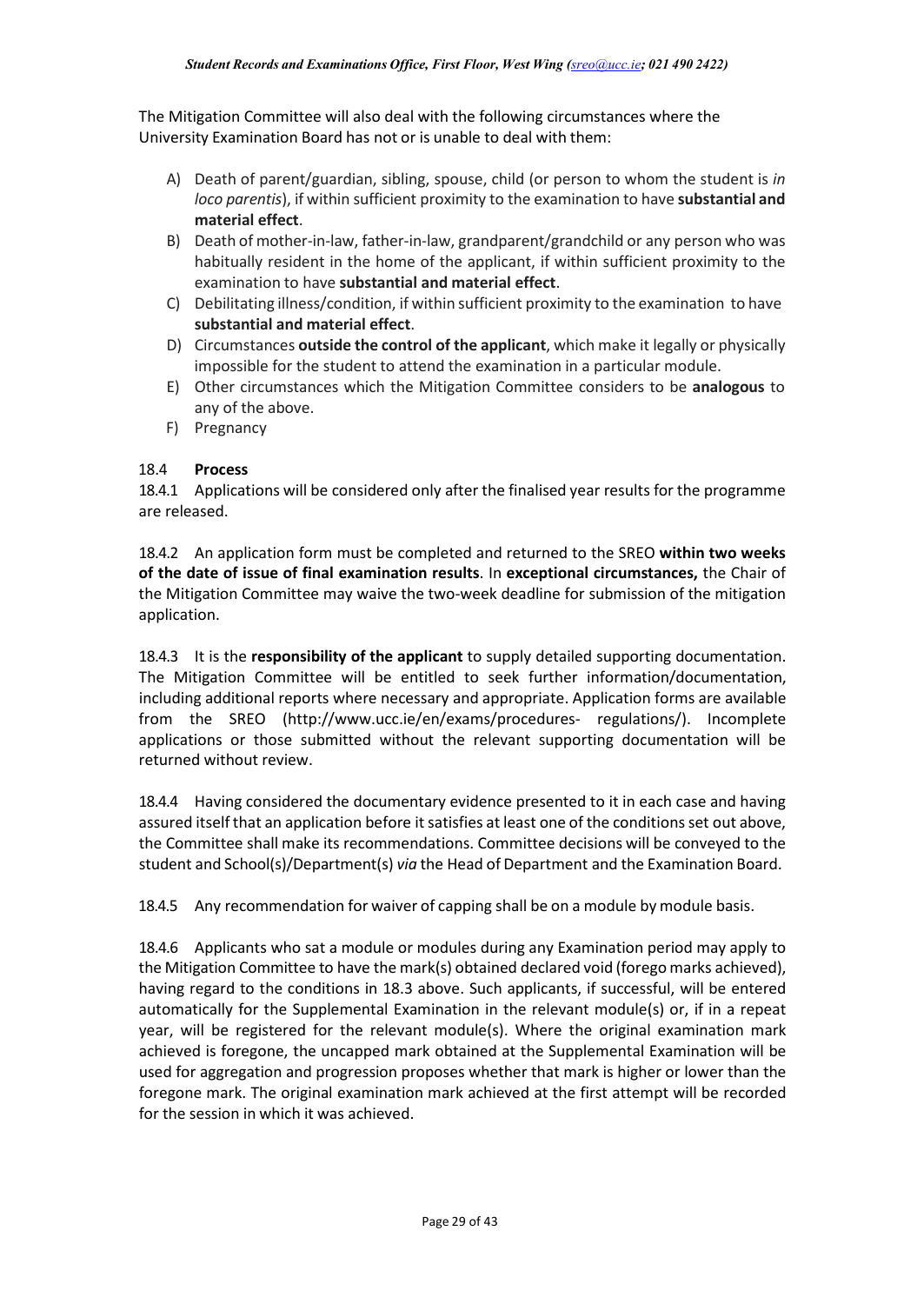18.4.7 Applicants should note the following: If an application is unsuccessful, the mark obtained in the module at the relevant examination shall be capped and the capped mark used for aggregation and progression purposes.

18.4.8 Applications considered by the Chair of the Mitigation Committee and the Deputy President and Registrar/Nominee.

18.4.9 The Chair of the Mitigation Committee and the Registrar and Deputy President and Registrar/nominee deal with applications to defer examinations. Such applications will only be considered **no later than two weeks before** the official start date of examinations. In addition, the Head of the Disability Support Services may adjudicate on applications made by students registered with the Disability Support Services.

18.4.10 The Chair of the Mitigation Committee and the Deputy President and Registrar/nominee will consider applications in cases where students are seeking a full deferral of examinations. In **exceptional cases only,** they may consider cases for a partial deferral.

18.4.11 Consideration of mitigation applications by Chair of the Mitigation Committee and the Deputy President and Registrar/nominee will only be on grounds (a), (b), or (c), and exceptionally (d) where circumstances are so grave and personal as cannot be divulged to the full committee.

18.4.12 Applicants should note the following: If an application is unsuccessful, the mark obtained in the module at the relevant examination shall be capped and the capped mark used for aggregation and progression purposes.

### 18.5 **Appeals of Mitigation Recommendation**

18.5.1 Appeals arising from the Mitigation process will be referred to the Examinations Appeals Committee.

*19 Regulations for Rechecks for* **Undergraduate and Taught Postgraduate Programmes/Subjects**

### **19.1 Recheck of Examination Results**

19.1.1 The re-check procedure, which involves confirmation by a second Internal Examiner, ensures that all elements submitted for assessment were considered and assessed and that no errors occurred in the recording, collating, or combining of marks. The recheck also confirms that the summary mark, as presented to the University Examination Board, was correct

19.1.2 The recheck does not involve reassessment of the examination paper(s) or other submitted material

### **19.2 Process and Fees**

19.2.1 Students may formally request that the Deputy President and Registrar or their Nominee arrange a recheck of their examination results after the end-of-year Examination Board. The request must be made within two weeks of the date of issue of finalised results of the University examination board and issuance of these examination results to students.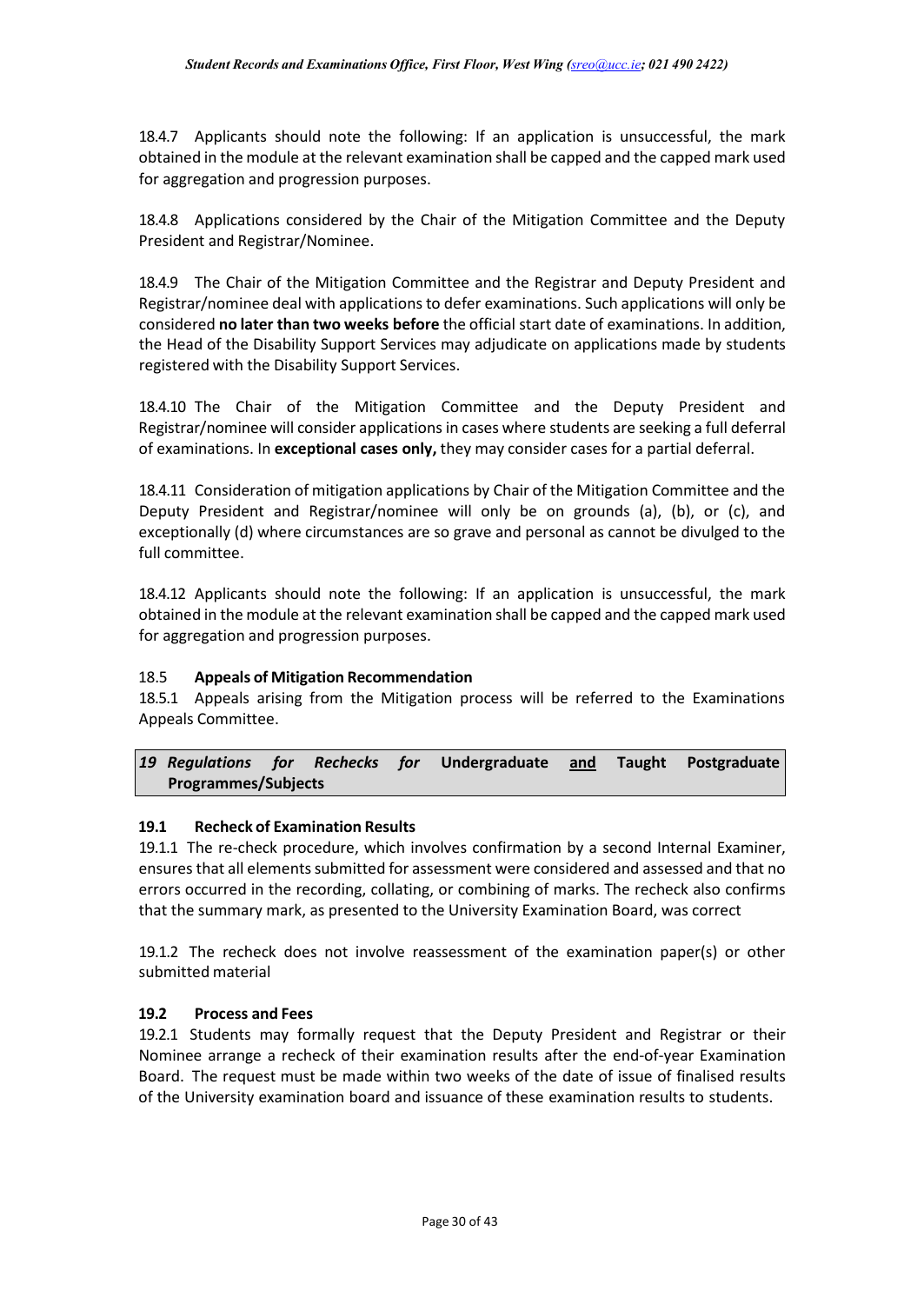It must be submitted in writing. Application forms for this purpose are available from the SREO [\(http://www.ucc.ie/en/exams/procedures-regulations/\)](http://www.ucc.ie/en/exams/procedures-regulations/)

19.2.2 The SREO communicates each request for a recheck to the relevant Head School/Department or his/her nominee, who arranges to have the relevant marks rechecked as expeditiously as practicable. The formal recheck has recourse to the original examination script and such other available assessment materials as may be relevant

19.2.3 A fee of €30 per module is required for a recheck. This fee should be lodged in the SREO. The fee is refundable if, as a consequence of the recheck, there is a change in themark awarded in any module

19.2.4 The outcome of the rechecking of the examination result will be communicated in writing by the Head School/Department or nominee, to the SREO who will, if a change in the mark is recommended, make the necessary arrangements to have the mark amended, and inform the student without delay

19.2.5 If a recheck adversely affects the student's overall award for the examinations in question, this will be referred to a meeting of the Academic Board for decision and the student will be informed accordingly

*20 Regulationsfor Appeal of Examination Results*

### **20.1 Appeal of Examination Results**

**20.1.1** Appeal of Examination Results provides an opportunity for students to appeal Examination Results on specific stated grounds. Throughout this section, the term "examination" istaken to include submitted assessment material, and oral examination as well as formal written examination. In the exceptional event of an appeal of examination results the specified grounds (20.2) and procedures (20.3) will apply.

### **20.2 Groundsfor Appeal**

- **20.2.1 For Undergraduate, Taught Postgraduate Programmes/Subjects and Postgraduate Research Degrees,** an appeal of Examination Results will be considered only:
	- A. If there is evidence of substantive irregularity in the **conduct** of an examination
	- **B.** If the student, on stated grounds, considers that the mark awarded in an examination is **erroneous, noting that the student's contention that they ought to have done better cannot be grounds for an appeal under this heading**
	- **C.** If there were **circumstances** of which the Examination Board was not aware when its decision was taken

Appeals **may not be brought** in respect ofthe academic judgment of the examiners

**20.2.2** Students should be aware that appealing an examination result is a serious matter, not to be undertaken lightly. Before considering an appeal under (B) a student is recommended to view the relevant examination scripts and to consult Section 19.1 on *Rechecks of Examination Results* in the first instance.

**20.2.3** Students encountering circumstances that may have adversely affected their performance should make every effort to bring these circumstances to the attention of the relevant Head(s) of School/Department and the Examination Board as soon as possible.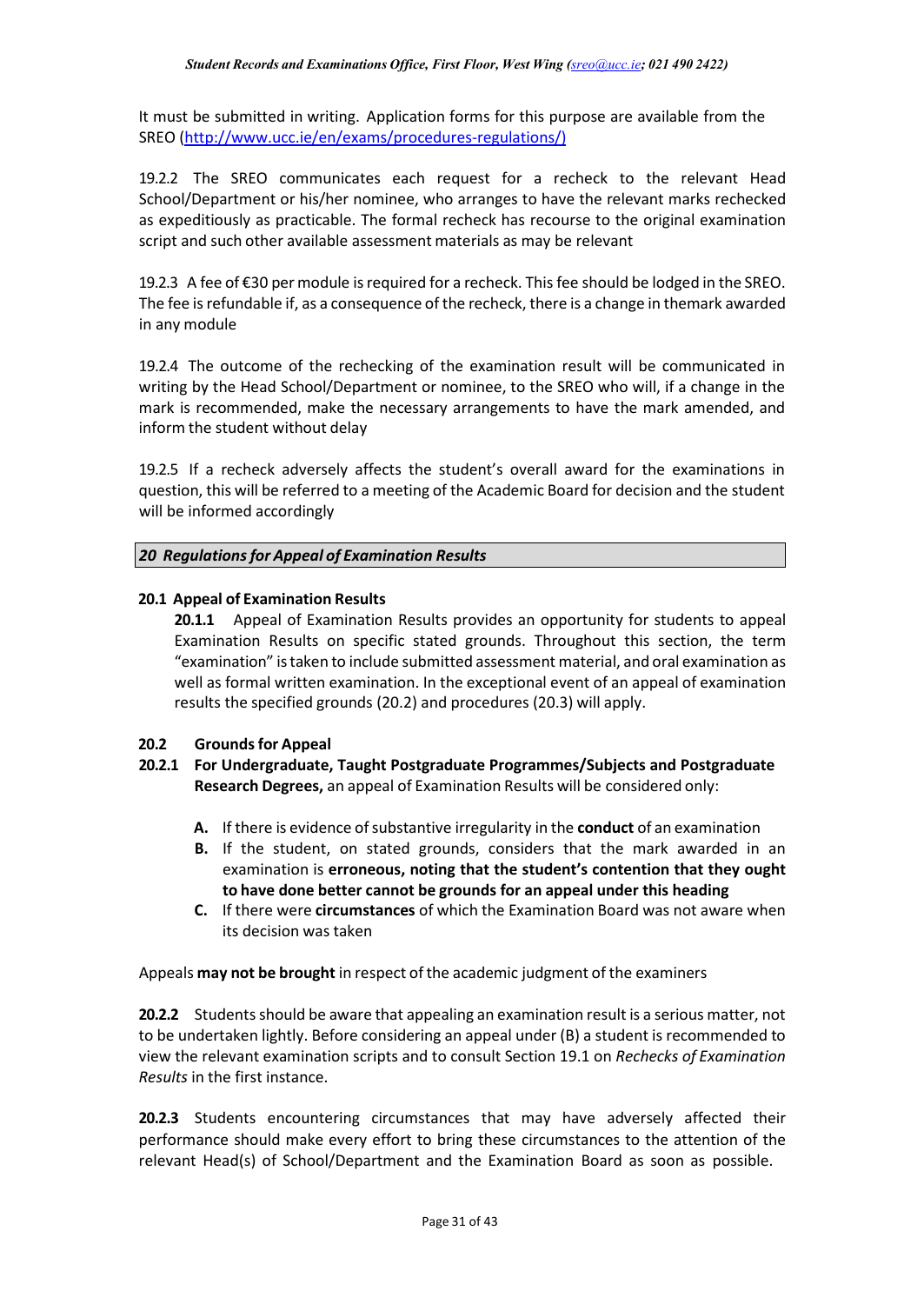Students making an appeal under (C) are required to give reasons why the circumstances in question were not brought to the attention of the Examination Board.

### **20.2.4 For all programmes, application to appeal an examination result may be made at:**

<https://forms.ucc.ie/exam-appeals>

**20.3 For Postgraduate Research Degrees,** an appeal of Examination Results only covers events occurring during the examination process (i.e. after the initial submission of the thesis, up to and including sign-off by the examiner(s) on the revised thesis incorporating amendments specified after the examination).

Complaints regarding events occurring during the student's course of study, prior to the submission of the thesis, must be raised under the *Dispute Resolution Policy for Postgraduate Research Students* and will not be considered under this policy

## **20.4Appeal Procedures - Undergraduate and Taught Postgraduate Programmes/Subjects**

**20.4.1** A student who wishes to appeal an examination result must do so in writing to the Student Records and Examinations Officer, setting out, in full, the grounds for the appeal.

**20.4.2** An application form should be completed and submitted with supporting documentation **within two weeks of the date of issue of the final examination results** for the programme year.

**20.4.3** Upon receipt of a written appeal, the Student Records and Examinations Officer will refer the matter to the Examination Appeals Officer.

**20.4.4** A copy of the appeal will be sent by the Examination Appeals Officer to each relevant Head of School/Department or his/her nominee, who will arrange to have the relevant marks rechecked and, **within one week**, provide to the Examination Appeals Officer written responses on the issues raised in the appeal. If the School/Department chooses notto respond it will be deemed to accept the case made by the student<sup>1</sup>[. T](#page-32-0)he Examination AppealsOfficer may also, as appropriate, send a copy of the appeal to the heads of relevant administrative offices, such as the SREO and the Disability Support Service, who will providea written response to the issues raised in the appeal within one week

**20.4.5** The Examination Appeals Officer will make available to *both* the appellant *and* the relevant Head(s) of School/Department copies of all correspondence relating to the appeal; therefore, in correspondence academic units and any other Officers/representatives of the University should refrain from making any comments that may be construed as predetermining the outcome of an appeal.

**20.4.6** Academic units must also ensure that *all* aspects of an appeal are responded to, irrespective of the perceived merits of an appeal.

<span id="page-32-0"></span> $<sup>1</sup>$  In the absence of any response from the School/Department the Examination Appeals Committee</sup> will still assess the appeal on its merits and may or may not find in favour of the appellant.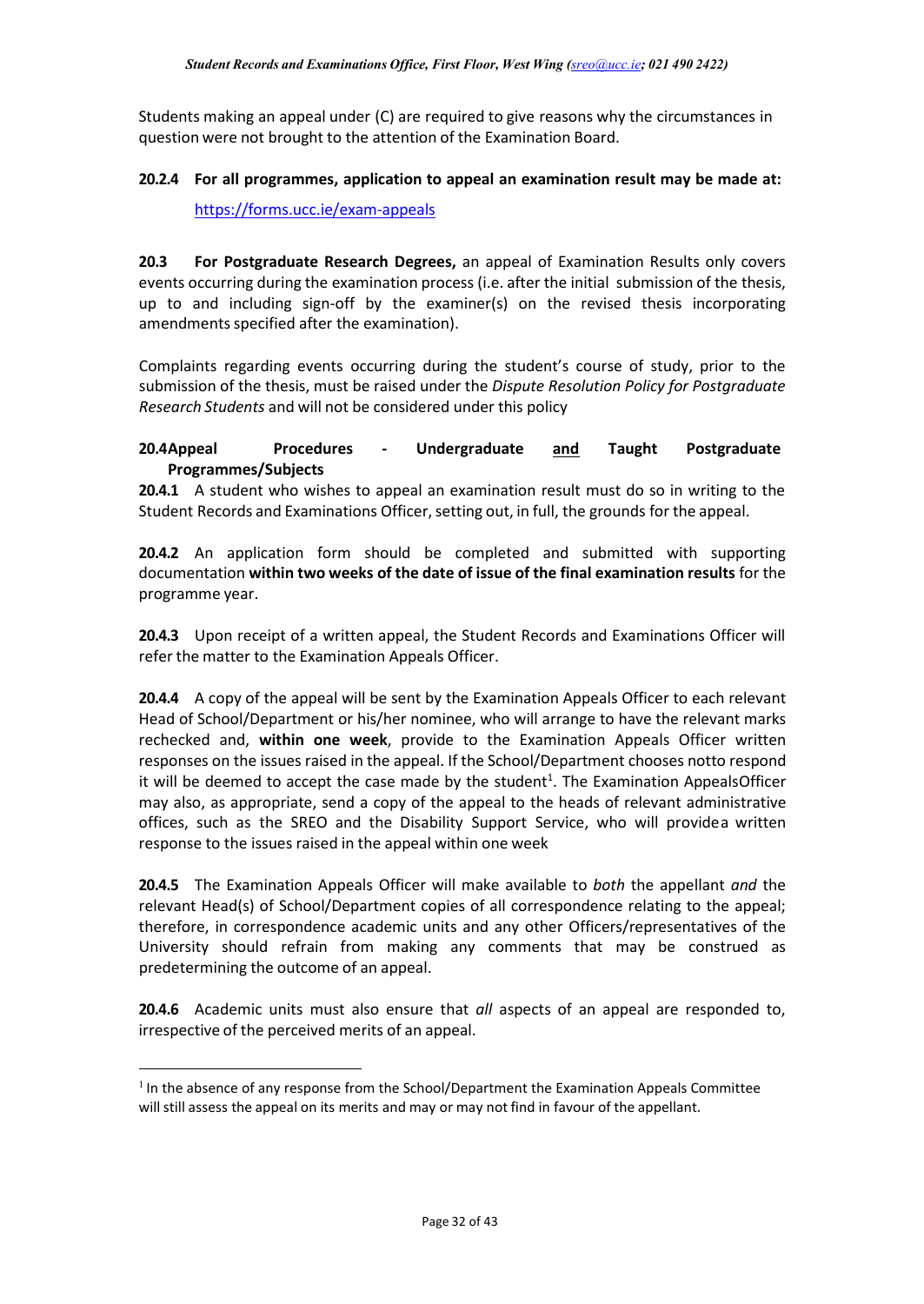**20.4.7** Pending the outcome of an appeal, which may not necessarily be upheld, applicants should avail themselves of any opportunity to re-present for examination (i.e. they should take supplemental examinations unless instructed otherwise), on the understanding that the re- sitting of an examination will not prejudice an appeal in any way.

**20.4.8** Should an appeal arise from an autumn supplemental examination, students should speak to their Head of Department to request 'guest access' to the VLE (Canvas), attendance at lectures, tutorials, etc. pending a decision on the appeal. It may not be possible to accommodate these requests, particularly with respect to placements, laboratory partnerships, etc.

## **20.5 Appeal Procedures- For Postgraduate Research Degrees**

**20.5.1** A student who wishesto appeal an examination result must do so in writing to the Head of the Graduate Studies Office, setting out, in full, the grounds for the appeal.

**20.5.2** An application form should be completed and submitted with supporting documentation **within 20 days of the date that the student has been notified in writing by email that the Academic Council Graduate Studies Committee (ACGSC) has approved the examination report.**

**20.5.3** Upon receipt of a written appeal, the Head of the Graduate Studies Office will refer the matter to the Examination Appeals Officer.

**20.5.4** A copy of the appeal will be sent by the Examination Appeals Officer to the Examiners, the Independent Chair (in the case of viva voce), the supervisor(s), the relevant Head(s) of School(s)/Department(s) in which the candidate was registered, the Graduate School(s) of the relevant College(s) and the Chair of the Academic Council Graduate Studies Committee.

**20.5.5** The Examiners and the Independent chair (in the case of *viva voce*) appointed for the examination shall be invited to make a written submission to the Examinations Appeals Officer **within 30 days.** Copies of any such submissionsshall be furnished to the student.

**20.5.6** If no submissions are received from the examiners and the independent chair (in the case of *viva voce*) appointed for the examination within 30 days, the Examinations Appeals Committee has discretion to proceed in their absence.

**20.5.7** The Examinations Appeal Committee has discretion to seek further information from the student, the examiners, the supervisor(s) or the independent chair (in the case of *viva voce*) appointed for the examination on any of the issues raised in the appeal.

**20.5.8** In exceptional circumstances, the Examination Appeals Committee, at its sole discretion, may waive the deadlines set out above for submission of an appeal. Application forms for this purpose are available from the SREO [\(https://www.ucc.ie/en/exams/procedures-regulations/\)](https://www.ucc.ie/en/exams/procedures-regulations/).

**20.5.9** A fee, currently **€70,** is required for an appeal. This fee is lodged with the SREO (Taught degrees) or the GSO (Research degrees). The fee is refundable only where an appeal is upheld. This fee is subject to review and change.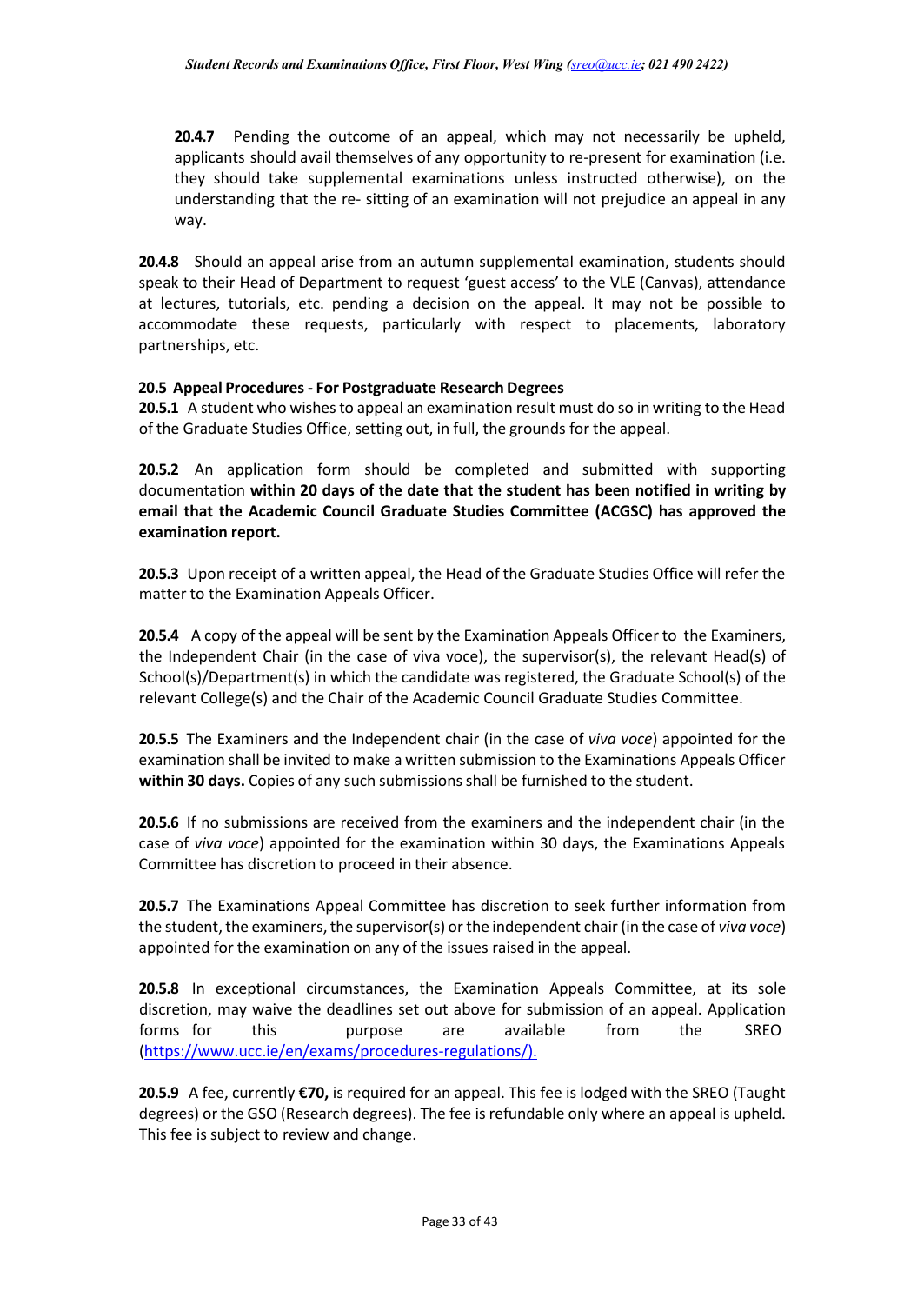### **20.6 Examination Appeals Committee**

**20.6.1** The Examination Appeals Committee consists of sixteen members, appointed by the Academic Council, of whom at least four are external members, normally practising lawyers, and with provision for a rolling membership. In addition, the President appoints a member of Academic Council to act as Chair of the Committee. The term of office of the Committee shall be four years and the Committee may regulate its own procedures

**20.6.2** A minimum of four members, of whom at least one is an external member, are involved in deciding each appeal. In the absence of the Chair of the Committee, those members of the Committee present at the meeting shall select one of their number to chair the meeting

**20.6.3** The appeal committee shall not include any member who has played any part in the examination process. For research degrees, this includes any member of ACGSC at the time that the examination report was approved

**20.6.4** The Examination Appeals Officer acts as a liaison between students, Schools/Departments (or in the case of research postgraduates, the Examiner(s)) and the Examination Appeals Committee but is not a member of the Committee

**20.6.5** The Examination Appeals Committee, in accordance with the principles of natural justice, considers the documentary evidence presented to it in each case, consults with Internal Examiner(s) and may, if deemed necessary, consult with the External Examiner(s) or any other appropriate person. The Examination Appeals Committeemay, if deemed necessary, also seek additional information or documentation from Head(s) of School/Department, appellants or others

**20.6.6** The Examination Appeals Committee determines the appeal by giving a decision. For the avoidance of doubt, in the case of research postgraduates, upon concluding its consideration of the appeal, the appeal committee shall make one of the following decisions:

- **1.** Uphold the original decision of the examiners; or
- **2.** Uphold the appeal in full or in part; or
- **3.** Set aside the original decision of the examiners and order that the examination process commence afresh, with new Examiners appointed. In such circumstances, the appeal committee may recommend that new examiners be appointed (if the grounds on which the appeal has been uphelddictate that this is necessary in order to ensure the fairness of the re- examination). Where the examination process commences afresh, it shall be based on the same thesis originally submitted by the student at the commencement of the original examination process.

Any costs with respect to the Examiners associated with a fresh examination process are to be borne in the same way as the costs associated with the original examination process. No examination fee will be charged.

**20.6.7** The Examination Appeals Officer, acting on behalf of the Committee, informs the appellant and the relevant Head(s) School(s)/Department(s), (and in addition, in the case of research postgraduates, the examiners, the independent chair (in the case of *viva voce*), the supervisors, the Graduate School(s) in the relevant College(s), the Chair of ACGSC and Head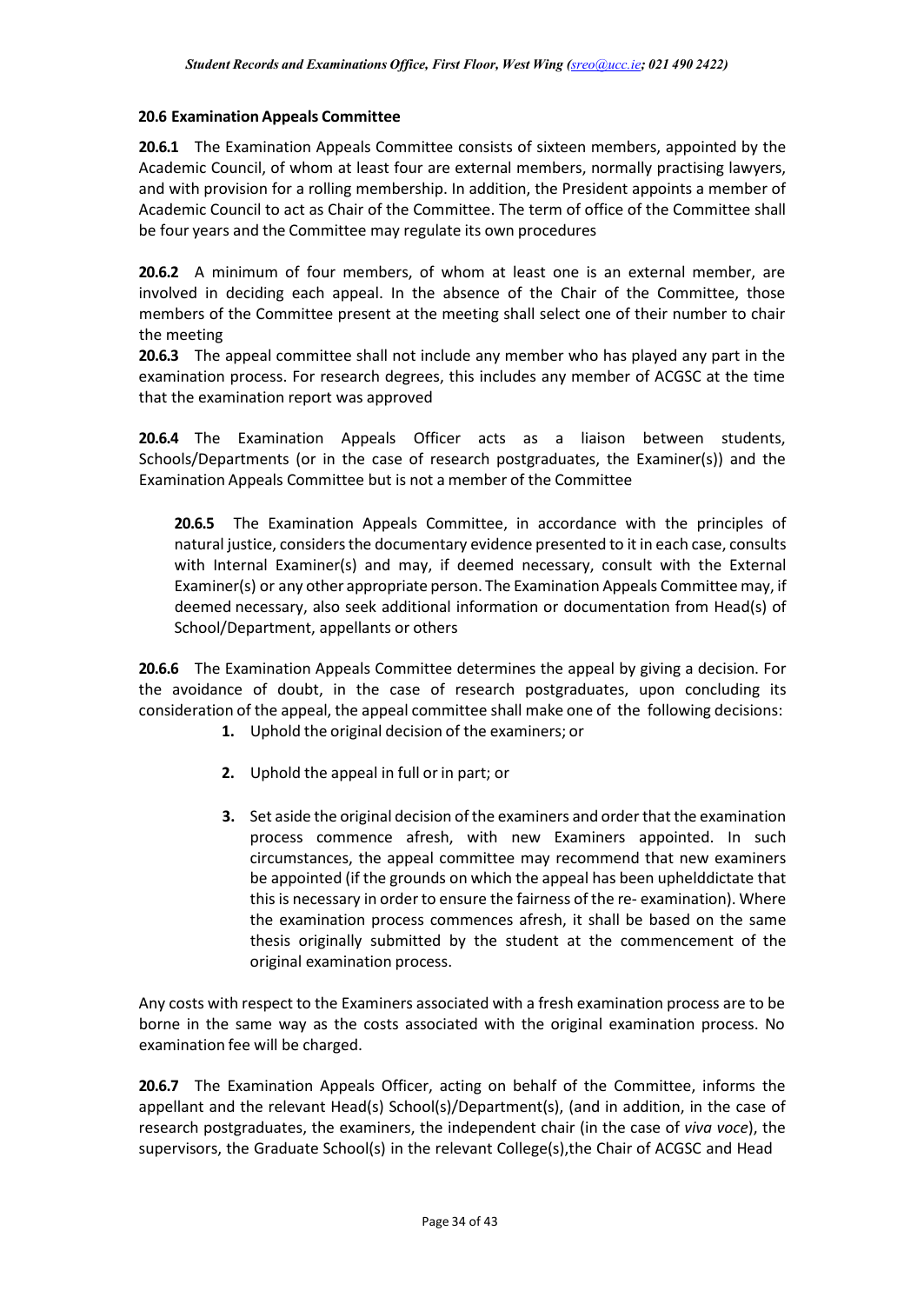of the Graduate Studies Office) in writing, of the outcome of the appeal. The Examination Appeals Officer also informs the Academic Council of the outcome of all appeals on an annual basis. The Examination Appeals Officer communicates the decision to the Deputy President and Registrar who, if a change in the result is recommended, makes the necessary arrangements to have that result amended. The Deputy President and Registrar is not a member of the Examination Appeals Committee.

## **20.6.8 The decision of the Examination Appeals Committee is final.**

## *21 Conferring/Deferring of Conferring*

21.1 In general, Final Year Undergraduate and Postgraduate (Taught Programmes) Degree students who successfully complete their programme of study in spring, summer or autumn will be conferred at the autumn conferring ceremonies (except the College of Medicine and Health who may be conferred at the summer conferring ceremony). Final Year Degree and Postgraduate (Taught Programmes) students (all Colleges) who successfully complete their programme of study in winter will be conferred at the spring conferring ceremonies. PhD and Masters (Research) students can be conferred in spring, summer or autumn.

21.6 Subject to capacity, final Year students (apart from the College of Medicine & Health with the exception of BSc (Public Health and Health Promotion), wishing to repeat the entire year with a view to improving their degree result may do so only if they have not been conferred. Students will need to inform the SREO, in writing, of their wish not to be conferred at least four weeks in advance of the published conferring date.

21.7 All Certificate/Diploma, Postgraduate Certificate/Diploma and Higher Diploma students are conferred '*in absentia*'.

21.8 Dates for all Conferring ceremonies can be found at: <https://www.ucc.ie/en/conferrings/>

### *22 Retention of Examination Scripts and Course Assessments*

### **22.1 Invigilated Examinations**

Scripts written in invigilated examinations and course assessments will be retained for at least thirteen months following the date of the corresponding Examination Board. Scripts relating to an examination result which has been the subject of an appeal will be retained pending a decision by the Examinations Appeal Committee and thereafter for at least thirteenmonths following the date of ratification of results.

### **22.2 Course Assessment**

22.2.1 Each School/Department has responsibility to record the submission of continuous assessments presented by students. Students must be provided with a dated receipt forwork presented as part of continuous assessment. This is not applicable in the case of in-class examinations.

22.2.2 Schools/Departments should require students to submit two copies of written assignments under continuous assessment, one of which is returned to them with feedback from the lecturer(s) while the second clean copy is kept for the External Examiner. In the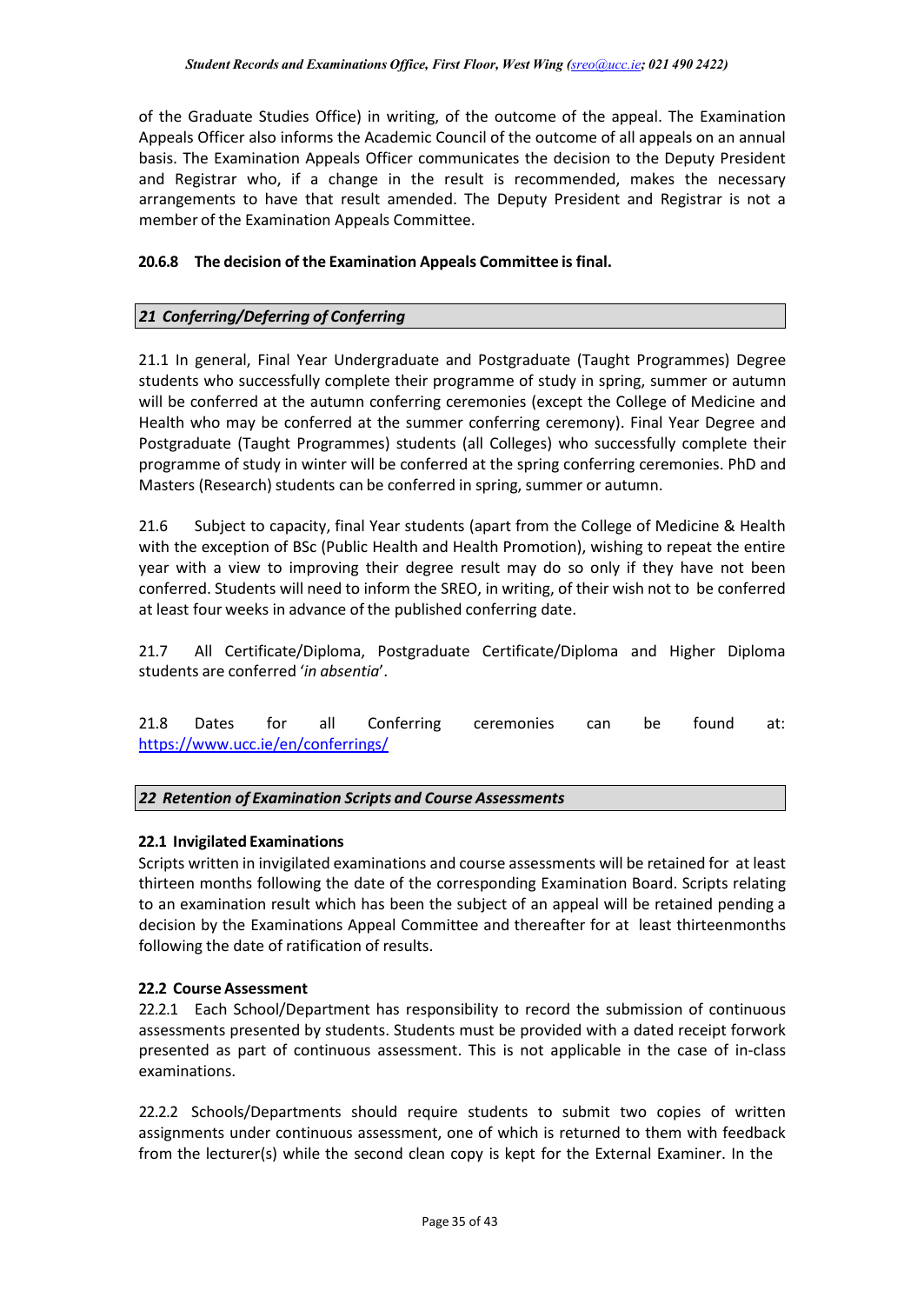case of work submitted electronically, the lecturer should make appropriate arrangements for feedback to be given to students.

22.2.3 Results for continuous assessment should be made available to students within three weeks of submission/completion where timely feedback would benefit students preparingfor the final examination.

22.2.4 Marks for all assessments are provisional and subject to revision until approved by the institutional Examination Board. It is the responsibility of the relevant School/Departmentto ensure all students are aware of this.

## *23 Retention of Breakdown of Marks Held in a School/Department*

23.1 Detailed marks (i.e. marks for examination questions, assignments etc.) which are approved by the Internal and External Examiners, should be held for a period as defined by the national guidelines (GDPR - [https://www.ucc.ie/en/gdpr/\)](https://www.ucc.ie/en/gdpr/).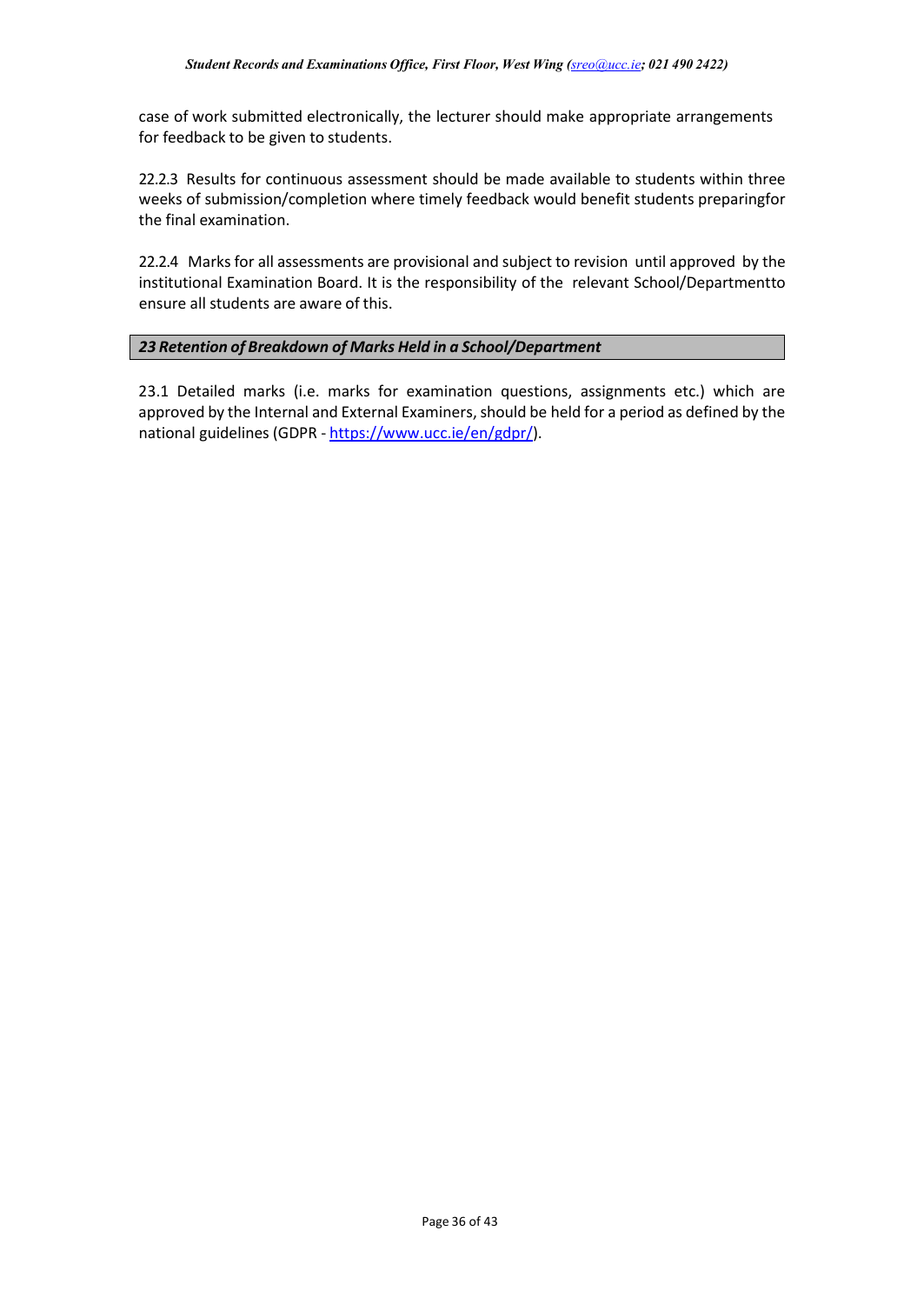<span id="page-37-0"></span>

| 24<br><b>Appendix 1: NUI Mark Bands and Grade Descriptors</b>                                                                   |                   |  |  |  |
|---------------------------------------------------------------------------------------------------------------------------------|-------------------|--|--|--|
| <b>MARKS BANDS FOR CLASSIFICATION OF PRIMARY DEGREES IN NUI CONSTITUENT</b><br>UNIVERSITIES AND RECOGNISED COLLEGES FROM 2003/4 |                   |  |  |  |
| <b>Grade Descriptor</b>                                                                                                         | <b>Mark Bands</b> |  |  |  |
| 1 <sup>st</sup> CLASS HONOURS                                                                                                   | $70 - 100%$       |  |  |  |
| 2 <sup>ND</sup> CLASS HONOURS (Grade 1)                                                                                         | $60 - 69%$        |  |  |  |
| 2 <sup>ND</sup> CLASS HONOURS (Grade 2)                                                                                         | $50 - 59%$        |  |  |  |
| 3rd CLASS HONOURS (where awarded)                                                                                               | $45 - 49%$        |  |  |  |
| <b>PASS</b>                                                                                                                     | $40 - 49%$        |  |  |  |
| <b>PASS</b> (where 3 <sup>rd</sup> Class Honours awarded)                                                                       | 40 - 44%          |  |  |  |
| <b>Pass by Compensation</b>                                                                                                     | $35 - 39%$        |  |  |  |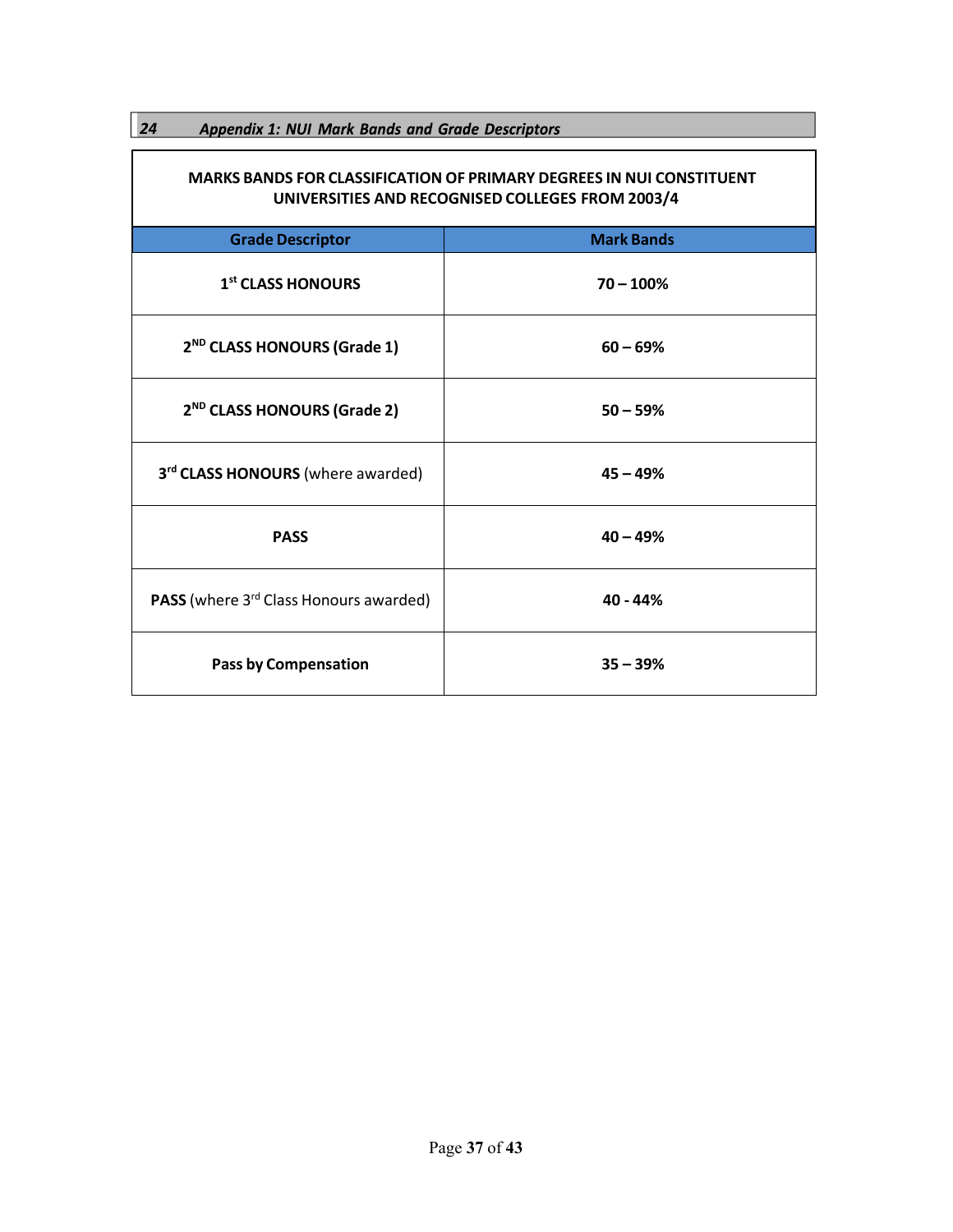| <b>GRADE DESCRIPTORS ADOPTED BY THE ACADEMIC COUNCILS OF THE CONSTITUENT</b><br>UNIVERSITIES ON THE RECOMMENDATION OF THE SENATE |                              |                                                                                                                                                                                    |  |  |  |
|----------------------------------------------------------------------------------------------------------------------------------|------------------------------|------------------------------------------------------------------------------------------------------------------------------------------------------------------------------------|--|--|--|
| Grade                                                                                                                            | <b>Marks</b><br>Range<br>(%) | <b>GRADE DESCRIPTORS</b>                                                                                                                                                           |  |  |  |
|                                                                                                                                  | 90-100                       | Supreme performance, engaging profoundly, systematically<br>and comprehensively with question set, brilliantly<br>demonstrating:                                                   |  |  |  |
|                                                                                                                                  |                              | • a superlative mastery of the subject matter, richly supported<br>by evidence and citation, reflecting deep and broad knowledge<br>and understanding as well as extensive reading |  |  |  |
|                                                                                                                                  |                              | • an outstanding ability to organise, analyse and express ideas<br>and arguments in an original, sophisticated and discriminating<br>manner                                        |  |  |  |
|                                                                                                                                  |                              | • an optimal capacity for critical analysis                                                                                                                                        |  |  |  |
|                                                                                                                                  |                              | • the display of rare penetrative insight, originality and<br>creativity                                                                                                           |  |  |  |
|                                                                                                                                  | 80-89                        | <b>Exceptional performance, engaging deeply and systematically</b><br>with the question set, with consistently impressive<br>demonstration of:                                     |  |  |  |
| $1st$ CLASS<br><b>HONS</b>                                                                                                       |                              | • a comprehensive mastery of the subject matter; amply<br>supported by evidence and citation,                                                                                      |  |  |  |
|                                                                                                                                  |                              | • reflecting deep and broad knowledge and critical insight as<br>well as extensive reading                                                                                         |  |  |  |
|                                                                                                                                  |                              | • an exceptional ability to organise, analyse and present<br>arguments fluently and lucidly with a high level of critical<br>analysis                                              |  |  |  |
|                                                                                                                                  |                              | • a highly developed capacity for original, creative and logical<br>thinking;                                                                                                      |  |  |  |
|                                                                                                                                  | 70 - 79                      | <b>Excellent performance, engaging closely and systematically</b><br>with the question set, with consistently strong evidence of:                                                  |  |  |  |
|                                                                                                                                  |                              | • a comprehensive mastery of the subject matter, ably<br>supported by evidence and relevant citation                                                                               |  |  |  |
|                                                                                                                                  |                              | • excellent ability to organise, analyse and express arguments<br>fluently and lucidly with a high level of critical analysis                                                      |  |  |  |
|                                                                                                                                  |                              | • a highly developed capacity for original, creative and logical<br>thinking                                                                                                       |  |  |  |
|                                                                                                                                  |                              |                                                                                                                                                                                    |  |  |  |
| 2 <sup>nd</sup> CLASS<br><b>HONS (Grade</b>                                                                                      | 60-69                        | Very Good performance, engaging substantially with the<br>question set, demonstrating:                                                                                             |  |  |  |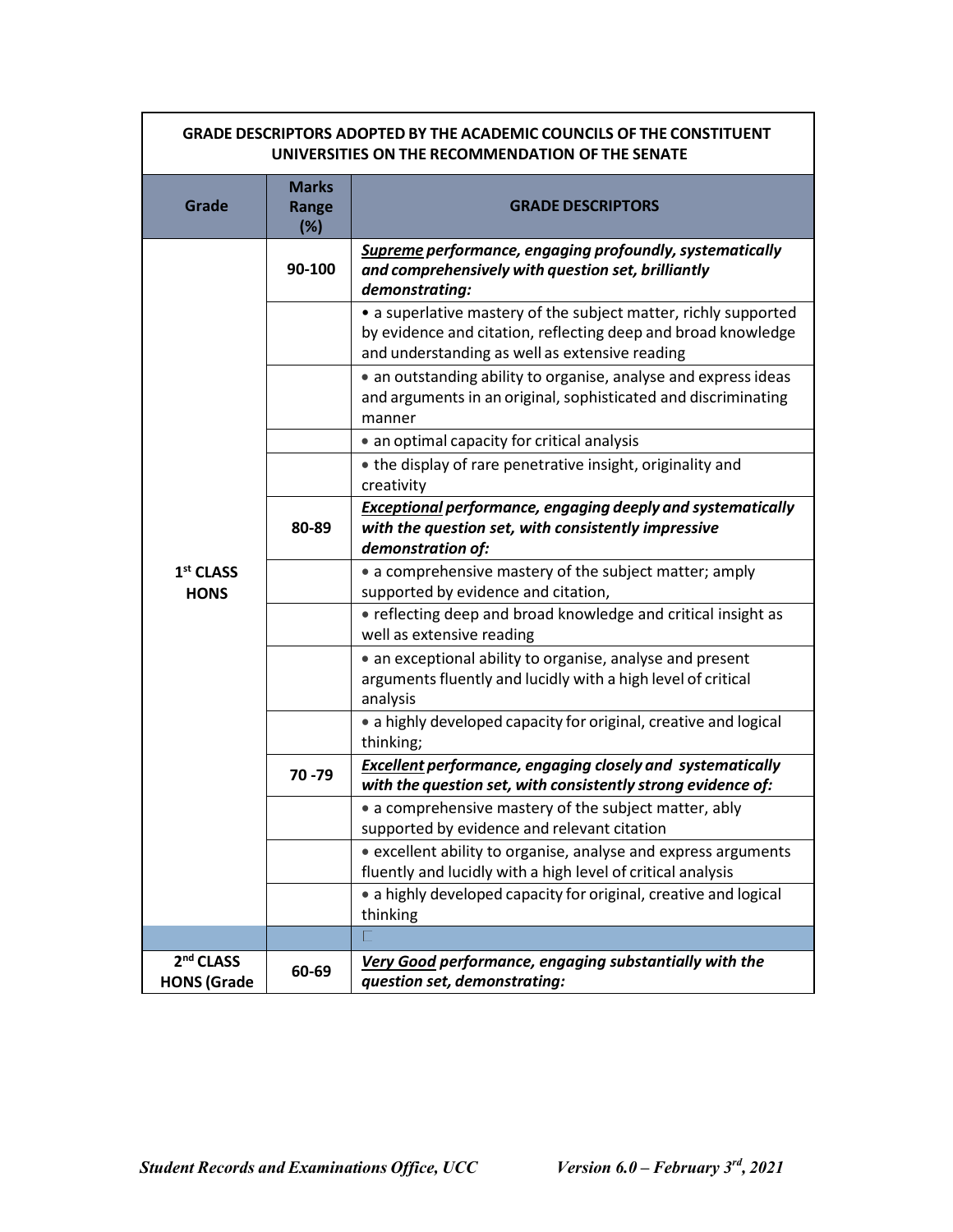|                                       |                 | • strong grasp of the subject matter, well supported by<br>evidence and relevant citation                                                                              |  |  |
|---------------------------------------|-----------------|------------------------------------------------------------------------------------------------------------------------------------------------------------------------|--|--|
|                                       |                 | · well-developed capacity to analyse issues, organise material,<br>present arguments clearly and cogently                                                              |  |  |
|                                       |                 | • some original insights and capacity for creative and logical<br>thinking                                                                                             |  |  |
|                                       |                 |                                                                                                                                                                        |  |  |
|                                       |                 | Good performance - intellectually competent answer (i.e.<br>factually sound) with evidence of a reasonable familiarity with<br>the relevant literature and techniques: |  |  |
|                                       |                 | • acceptable grasp of the subject material                                                                                                                             |  |  |
| 2 <sup>nd</sup> CLASS                 |                 | • ideas stated rather than developed and insufficiently<br>supported by evidence and relevant citation                                                                 |  |  |
| <b>HONS (Grade</b><br>2)              | 50-59           | • writing of sufficient quality to convey meaning but some lack<br>of fluency and command of suitable vocabulary                                                       |  |  |
|                                       |                 | • omission of parts of the subject in question or the appearance<br>of several minor errors                                                                            |  |  |
|                                       |                 | • average critical awareness and analytical qualities                                                                                                                  |  |  |
|                                       |                 | • limited evidence of capacity for original and logical thinking                                                                                                       |  |  |
|                                       |                 |                                                                                                                                                                        |  |  |
|                                       |                 | Satisfactory performance - intellectually adequate answer<br>with evidence of some:                                                                                    |  |  |
|                                       |                 | • familiarity with the relevant literature and techniques                                                                                                              |  |  |
|                                       |                 | • basic grasp of subject matter, but somewhat lacking in focus<br>and structure                                                                                        |  |  |
| 3rd CLASS                             |                 | · main points covered in answer, but lacking detail                                                                                                                    |  |  |
| <b>HONS (WHERE</b><br><b>AWARDED)</b> | 45-49           | • some effort to engage, but only a basic understanding of the<br>topic portrayed                                                                                      |  |  |
|                                       |                 | • some development of argument                                                                                                                                         |  |  |
|                                       |                 | · only some critical awareness displayed                                                                                                                               |  |  |
|                                       |                 | • no evidence or relevant citation included in answer                                                                                                                  |  |  |
|                                       |                 | • appearance of several minor errors or one major error                                                                                                                |  |  |
|                                       |                 | • lacking evidence of capacity for original and logical thinking                                                                                                       |  |  |
|                                       |                 |                                                                                                                                                                        |  |  |
| <b>PASS</b>                           | 45-49<br>(Where | Satisfactory performance - intellectually adequate answer<br>with evidence of some:                                                                                    |  |  |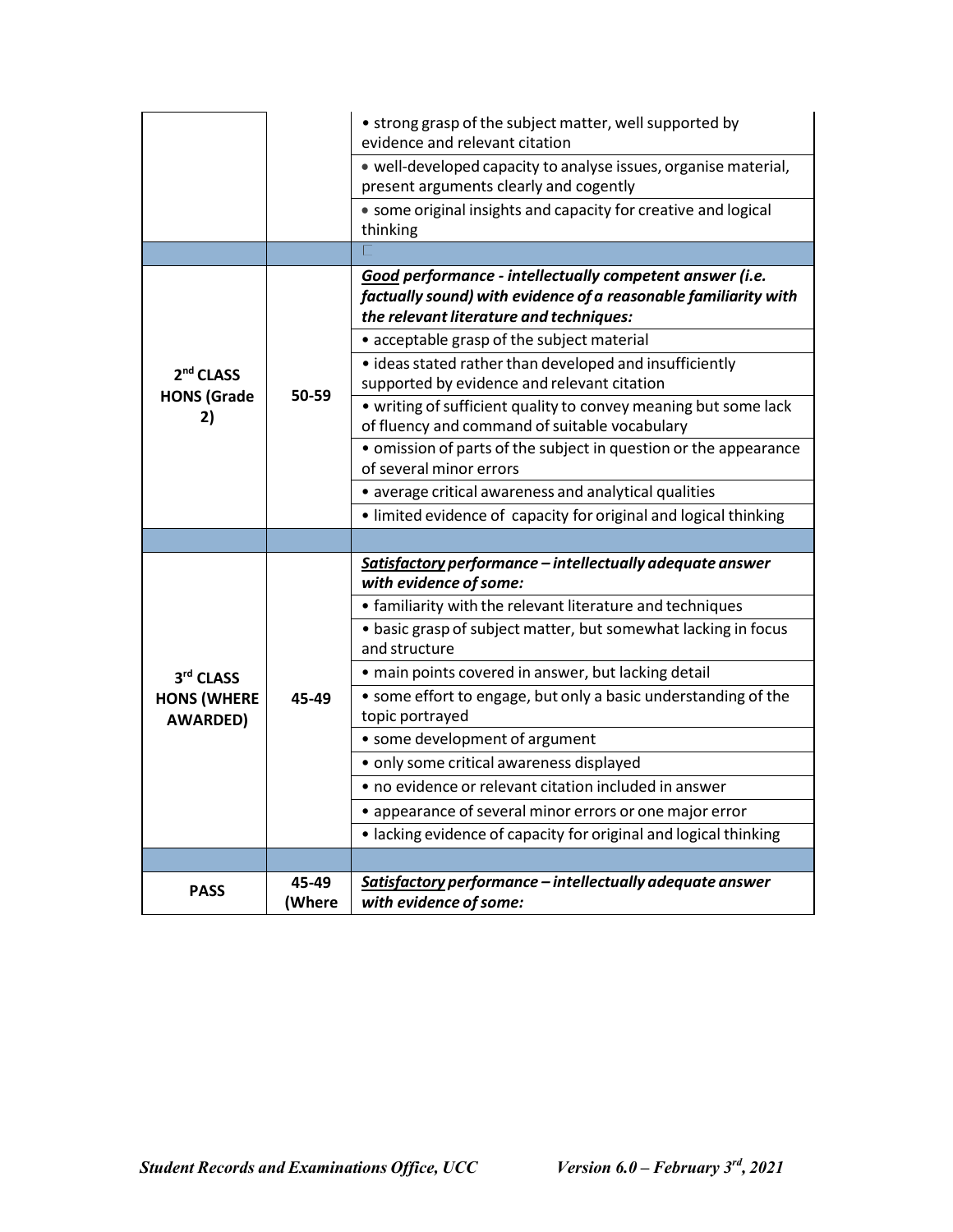|                 |           | • familiarity with the relevant literature and techniques                                           |
|-----------------|-----------|-----------------------------------------------------------------------------------------------------|
|                 |           | • basic grasp of subject matter, but somewhat lacking in focus                                      |
|                 |           | and structure                                                                                       |
|                 |           | • main points covered in answer, but lacking detail                                                 |
|                 |           | • some effort to engage, but only a basic understanding of the                                      |
|                 |           | topic portrayed                                                                                     |
|                 |           | • some development of argument                                                                      |
|                 |           | · only some critical awareness displayed                                                            |
|                 |           | • no evidence or relevant citation supplied                                                         |
|                 |           | • appearance of several minor errors or one major error                                             |
|                 |           | · lacking evidence of capacity for original and logical thinking                                    |
|                 |           | Acceptable performance - intellectually adequate answer<br>with limited:                            |
|                 |           | • familiarity with the relevant literature and techniques                                           |
|                 |           | • basic grasp of subject matter but limited focus on question<br>asked                              |
|                 |           | • unclear presentation of argument, random layout, with some<br>omissions or inaccuracies in answer |
|                 |           | • argument insufficiently developed                                                                 |
|                 |           | • no evidence or relevant citation supplied                                                         |
|                 | $40 - 44$ | • appearance of one major error and minor errors                                                    |
|                 |           | · inclusion of unsubstantiated statements and/or irrelevant<br>material                             |
|                 |           | · descriptive rather than argumentative or analytical answer                                        |
|                 |           | presented                                                                                           |
|                 |           | • an attempt to solve moderately difficult problems related to                                      |
|                 |           | the subject material and an attempt to examine the material in                                      |
|                 |           | a critical and analytical manner only partially successful                                          |
|                 |           | • an incomplete or rushed answer e.g. the use of bullet points<br>through part/all of answer        |
|                 |           |                                                                                                     |
| <b>FAIL</b> (*) | 35-39     | Unacceptable performance, with either:                                                              |
|                 |           |                                                                                                     |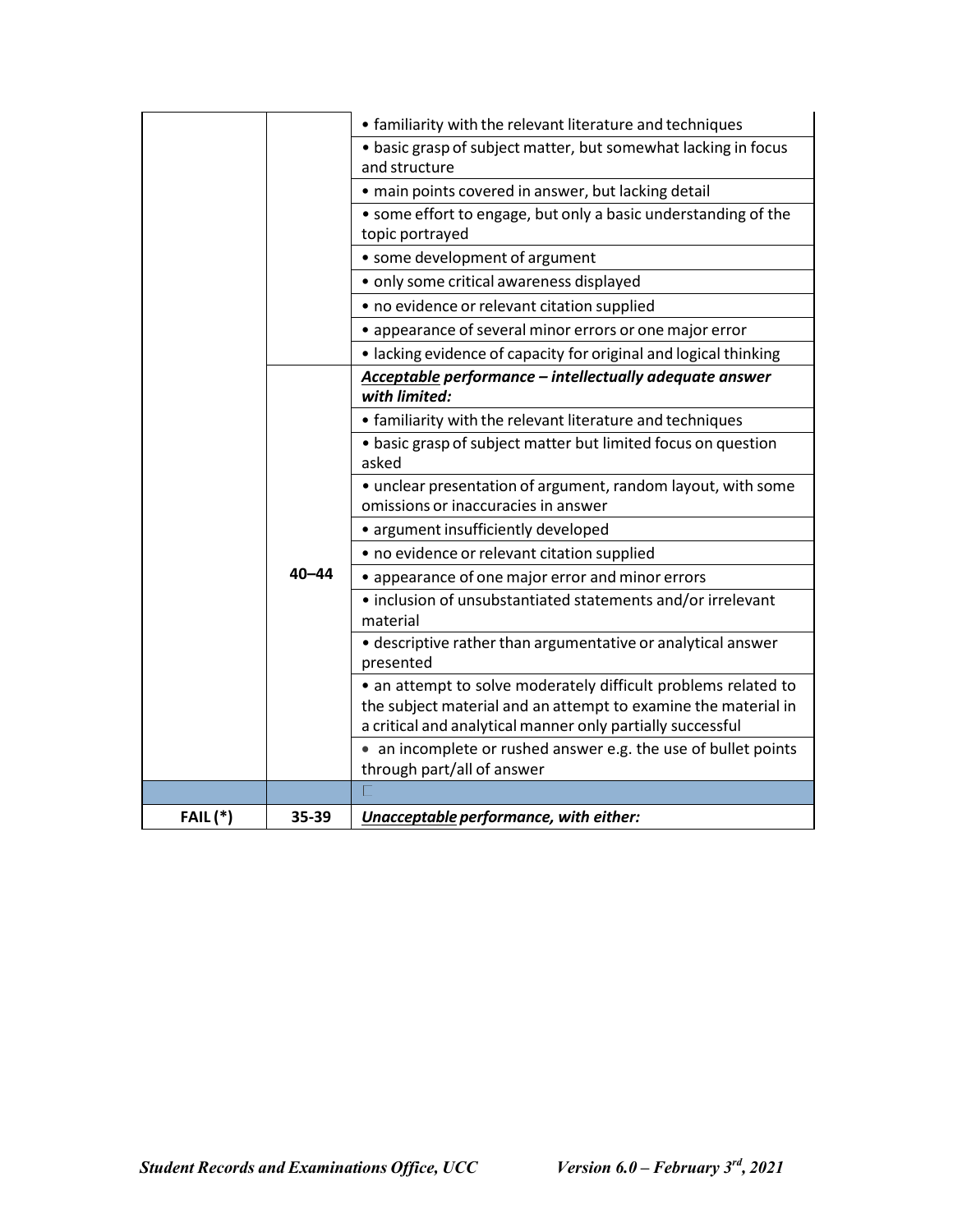|                  |                                                                                                                                                                      | • insufficient understanding of the question displayed                                       |  |  |
|------------------|----------------------------------------------------------------------------------------------------------------------------------------------------------------------|----------------------------------------------------------------------------------------------|--|--|
|                  |                                                                                                                                                                      | • failure to address the question resulting in a largely                                     |  |  |
|                  |                                                                                                                                                                      | irrelevant answer                                                                            |  |  |
|                  |                                                                                                                                                                      | • a display of some knowledge of material relative to the                                    |  |  |
|                  |                                                                                                                                                                      | question posed, but with very serious omissions / errors and/or                              |  |  |
|                  |                                                                                                                                                                      | major inaccuracies included in answer<br>Or answer left somewhat incomplete for lack of time |  |  |
|                  |                                                                                                                                                                      | Also:                                                                                        |  |  |
|                  |                                                                                                                                                                      | • limited understanding of question displayed                                                |  |  |
|                  |                                                                                                                                                                      |                                                                                              |  |  |
|                  |                                                                                                                                                                      | • a random layout / underdeveloped structure - not planned<br>sufficiently                   |  |  |
|                  |                                                                                                                                                                      | • poor analytical skills, with an absence of argument                                        |  |  |
|                  |                                                                                                                                                                      | • random and undisciplined development - limited structure                                   |  |  |
|                  |                                                                                                                                                                      | • lack of clarity, poor spelling                                                             |  |  |
|                  |                                                                                                                                                                      | · material of marginal relevance predominating                                               |  |  |
|                  |                                                                                                                                                                      | See note on 'Pass by Compensation' below                                                     |  |  |
|                  |                                                                                                                                                                      | Wholly unacceptable performance, with:                                                       |  |  |
|                  | $35$                                                                                                                                                                 | • deficient understanding of the question displayed                                          |  |  |
|                  |                                                                                                                                                                      | • complete failure to address the question resulting in an                                   |  |  |
|                  |                                                                                                                                                                      | irrelevant answer                                                                            |  |  |
|                  |                                                                                                                                                                      | • inadequate knowledge displayed relative to the question<br>posed                           |  |  |
| <b>FAIL</b>      |                                                                                                                                                                      | Or answer left incomplete for lack of time                                                   |  |  |
|                  |                                                                                                                                                                      | Also:                                                                                        |  |  |
|                  |                                                                                                                                                                      | • very poor analytical skills, with an absence of argument                                   |  |  |
|                  |                                                                                                                                                                      | • random and undisciplined development -poorly structured                                    |  |  |
|                  |                                                                                                                                                                      | answer                                                                                       |  |  |
|                  |                                                                                                                                                                      | • confused expression, poor spelling                                                         |  |  |
|                  |                                                                                                                                                                      | • irrelevant material predominating                                                          |  |  |
|                  |                                                                                                                                                                      |                                                                                              |  |  |
|                  |                                                                                                                                                                      | Traditionally, under Marks and Standards, provision has been made for a                      |  |  |
|                  | student failing in one or more subjects in an examination, to pass the                                                                                               |                                                                                              |  |  |
| Note on Fail * - |                                                                                                                                                                      | examination by compensation, where he/she has double the deficiency of                       |  |  |
|                  | marks available in another subject or in other subjects. It is recommended<br>'Pass by<br>that provision for 'pass by compensation' be continued, in accordance with |                                                                                              |  |  |
| Compensation'    |                                                                                                                                                                      | such conditions as may be set out in Marks and Standards by Faculties. The                   |  |  |
|                  |                                                                                                                                                                      | application of the provision should be facilitated by the above descriptions                 |  |  |
|                  |                                                                                                                                                                      | with particular reference to the Descriptor for the *Fail (35-39) Marks Band.                |  |  |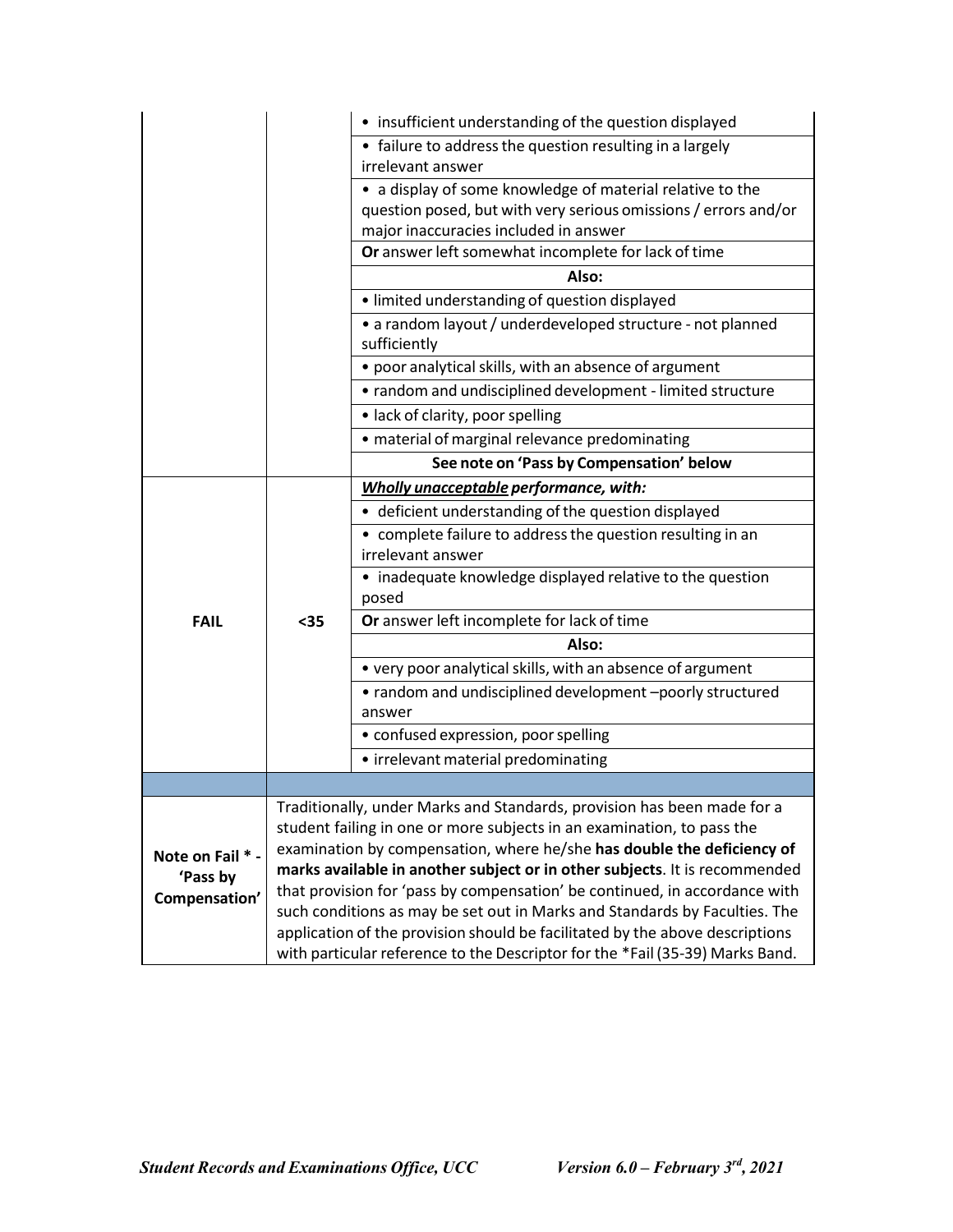|  |  | 2017/2018 |  |  |
|--|--|-----------|--|--|
|  |  |           |  |  |

# **2017/2018 Guide to Examinations for Staff and Students - Document Approval and Review**

| <b>Subject Matter</b><br><b>Experts/Committee</b>                                 | <b>Document version</b> | <b>Date Reviewed</b>              | Date Approved                                                                    |
|-----------------------------------------------------------------------------------|-------------------------|-----------------------------------|----------------------------------------------------------------------------------|
| <b>Student Records</b><br>and Examinations<br>Office                              | October, 2016           | August – September,<br>2017       | September 7 <sup>th</sup> , for<br>review and<br>consideration by<br><b>ADSC</b> |
| Academic<br><b>Development and</b><br><b>Standards</b><br><b>Committee (ADSC)</b> | DRAFT (2017-1.0)        | September 13 <sup>th</sup> , 2017 | September 13 <sup>th</sup> , for<br>review and<br>consideration by AB            |
| <b>Academic Board</b><br>(AB)                                                     | DRAFT $(2017 - 1.0)$    | October 25 <sup>th</sup> , 2017   | October 25 <sup>th</sup> , 2017                                                  |

| <b>Subject Matter</b><br><b>Experts/Committee</b>                                                                            | <b>Document version</b> | Amendment                                                                 | Rationale for<br>amendment                                                                                                       |
|------------------------------------------------------------------------------------------------------------------------------|-------------------------|---------------------------------------------------------------------------|----------------------------------------------------------------------------------------------------------------------------------|
| <b>Student Records</b><br>and Examinations<br>Office (Siobhán<br>Cusack)                                                     | May 2018 (v 2.0)        | Section $16.7 -$<br>Viewing of<br>examination scripts                     | Bringing approach in<br>line with ruling that<br>examination scripts<br>constitute personal<br>data                              |
| <b>Student Records</b><br>and Examinations<br>Office (Siobhán<br>Cusack)                                                     | November 2018 (v 3.0)   | Section $7.2.2 - in$ :<br><b>Medical Certification</b>                    | Aligning text with<br>that of procedure                                                                                          |
| <b>Student Records</b><br>and Examinations<br>Office (Siobhán<br>Cusack)                                                     | February 2019 (v4.0)    | Sections 7, 9, 10, 11<br>& 19                                             | Simplification,<br>clarifications and<br>aligning text with<br>procedure. Noting<br>ban on phones in<br><b>Examination Halls</b> |
| <b>Dean of Graduate</b><br><b>Studies (Ruth</b><br>Ramsay) on behalf<br>of Academic<br><b>Graduate Studies</b><br>Committee, | February 2021 (v6.0)    | Section 20 and<br>relevant clarifying<br>editorial comments<br>throughout | Incorporating<br><b>Examination Appeals</b><br>Process for<br>Postgraduate<br><b>Research Degrees</b>                            |

*Version 6.0 – February 3rd Student Records and Examinations Office, UCC , 2021*